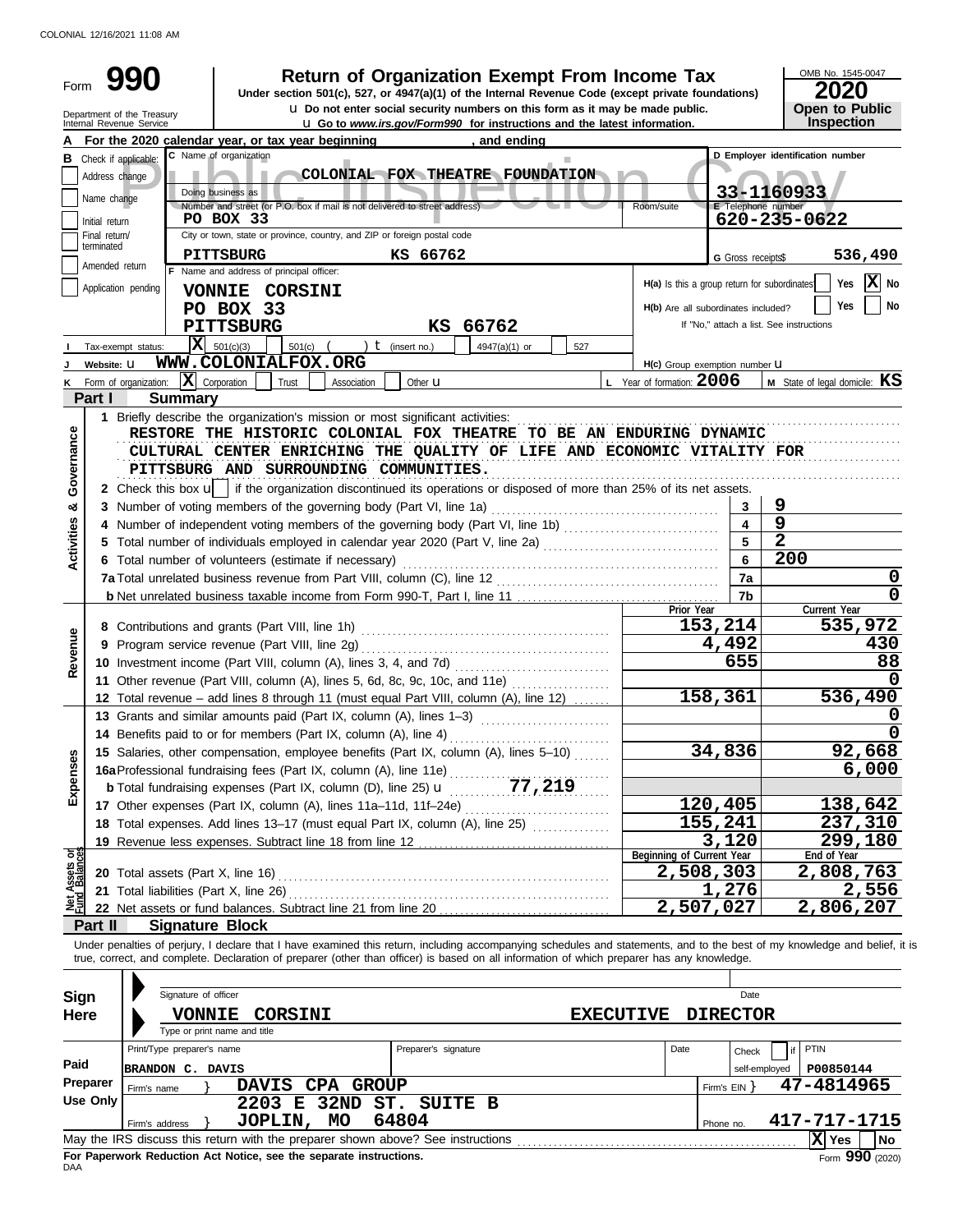|              | Form 990 (2020) COLONIAL FOX THEATRE FOUNDATION                                                                                                                                                                                                                                                                                                                                                                                                                                                                                                                                                          |                                  | 33-1160933    | Page 2                |
|--------------|----------------------------------------------------------------------------------------------------------------------------------------------------------------------------------------------------------------------------------------------------------------------------------------------------------------------------------------------------------------------------------------------------------------------------------------------------------------------------------------------------------------------------------------------------------------------------------------------------------|----------------------------------|---------------|-----------------------|
|              | <b>Statement of Program Service Accomplishments</b><br>Part III                                                                                                                                                                                                                                                                                                                                                                                                                                                                                                                                          |                                  |               | $\mathbf{x}$          |
|              | 1 Briefly describe the organization's mission:                                                                                                                                                                                                                                                                                                                                                                                                                                                                                                                                                           |                                  |               |                       |
|              | SEE SCHEDULE O<br><u> Uliklia linenaatian (ja</u>                                                                                                                                                                                                                                                                                                                                                                                                                                                                                                                                                        |                                  |               |                       |
| $\mathbf{2}$ | Did the organization undertake any significant program services during the year which were not listed on the<br>If "Yes," describe these new services on Schedule O.                                                                                                                                                                                                                                                                                                                                                                                                                                     |                                  |               | Yes $\overline{X}$ No |
| 3            | Did the organization cease conducting, or make significant changes in how it conducts, any program<br>services?<br>If "Yes," describe these changes on Schedule O.                                                                                                                                                                                                                                                                                                                                                                                                                                       |                                  |               | Yes $\overline{X}$ No |
| 4            | Describe the organization's program service accomplishments for each of its three largest program services, as measured by<br>expenses. Section 501(c)(3) and 501(c)(4) organizations are required to report the amount of grants and allocations to others,<br>the total expenses, and revenue, if any, for each program service reported.                                                                                                                                                                                                                                                              |                                  |               |                       |
|              | $\ldots$ ) (Expenses \$ $\ldots$ 152, 687 including grants of\$ $\ldots$<br>4a (Code:<br>TO ACQUIRE, MAINTAIN AND OPERATE THE HISTORICAL COLONIAL FOX THEATRE<br>BUILDING IN PITTSBURG, KS, IN ORDER TO BE AN ENDURING DYNAMIC CULTURAL<br>CENTER ENRICHING THE QUALITY OF LIFE AND AND ECONOMIC VITALITY FOR<br>PITTSBURG AND SURROUNDING COMMUNITIES. TO PROMOTE, CONDUCT, AND CARRY ON<br>CHARITABLE, CULTURAL, RECREATIONAL, AND EDUCATIONAL PROGRAMS FOR THE<br>CITIZENS OF PITTSBURG, KS, AND THE SURROUNDING COMMUNITIES.<br>PROMOTE THE HISTORY AND HERITAGE OF THE COMMUNITY AND ITS LANDMARKS. |                                  | ) (Revenue \$ | ALSO TO               |
|              |                                                                                                                                                                                                                                                                                                                                                                                                                                                                                                                                                                                                          |                                  |               |                       |
|              | N/A                                                                                                                                                                                                                                                                                                                                                                                                                                                                                                                                                                                                      |                                  |               |                       |
|              |                                                                                                                                                                                                                                                                                                                                                                                                                                                                                                                                                                                                          |                                  |               |                       |
|              |                                                                                                                                                                                                                                                                                                                                                                                                                                                                                                                                                                                                          |                                  |               |                       |
|              |                                                                                                                                                                                                                                                                                                                                                                                                                                                                                                                                                                                                          |                                  |               |                       |
|              |                                                                                                                                                                                                                                                                                                                                                                                                                                                                                                                                                                                                          |                                  |               |                       |
|              |                                                                                                                                                                                                                                                                                                                                                                                                                                                                                                                                                                                                          |                                  |               |                       |
|              |                                                                                                                                                                                                                                                                                                                                                                                                                                                                                                                                                                                                          |                                  |               |                       |
|              |                                                                                                                                                                                                                                                                                                                                                                                                                                                                                                                                                                                                          |                                  |               |                       |
|              |                                                                                                                                                                                                                                                                                                                                                                                                                                                                                                                                                                                                          |                                  |               |                       |
|              |                                                                                                                                                                                                                                                                                                                                                                                                                                                                                                                                                                                                          |                                  |               |                       |
|              |                                                                                                                                                                                                                                                                                                                                                                                                                                                                                                                                                                                                          |                                  |               |                       |
|              | 4c (Code:<br>) (Expenses \$<br>N/A                                                                                                                                                                                                                                                                                                                                                                                                                                                                                                                                                                       | including grants of\$            | ) (Revenue \$ |                       |
|              |                                                                                                                                                                                                                                                                                                                                                                                                                                                                                                                                                                                                          |                                  |               |                       |
|              |                                                                                                                                                                                                                                                                                                                                                                                                                                                                                                                                                                                                          |                                  |               |                       |
|              |                                                                                                                                                                                                                                                                                                                                                                                                                                                                                                                                                                                                          |                                  |               |                       |
|              |                                                                                                                                                                                                                                                                                                                                                                                                                                                                                                                                                                                                          |                                  |               |                       |
|              |                                                                                                                                                                                                                                                                                                                                                                                                                                                                                                                                                                                                          |                                  |               |                       |
|              |                                                                                                                                                                                                                                                                                                                                                                                                                                                                                                                                                                                                          |                                  |               |                       |
|              |                                                                                                                                                                                                                                                                                                                                                                                                                                                                                                                                                                                                          |                                  |               |                       |
|              |                                                                                                                                                                                                                                                                                                                                                                                                                                                                                                                                                                                                          |                                  |               |                       |
|              |                                                                                                                                                                                                                                                                                                                                                                                                                                                                                                                                                                                                          |                                  |               |                       |
|              |                                                                                                                                                                                                                                                                                                                                                                                                                                                                                                                                                                                                          |                                  |               |                       |
|              | 4d Other program services (Describe on Schedule O.)<br>(Expenses \$                                                                                                                                                                                                                                                                                                                                                                                                                                                                                                                                      |                                  | (Revenue \$   |                       |
|              | 4e Total program service expenses u                                                                                                                                                                                                                                                                                                                                                                                                                                                                                                                                                                      | including grants of\$<br>152,687 |               |                       |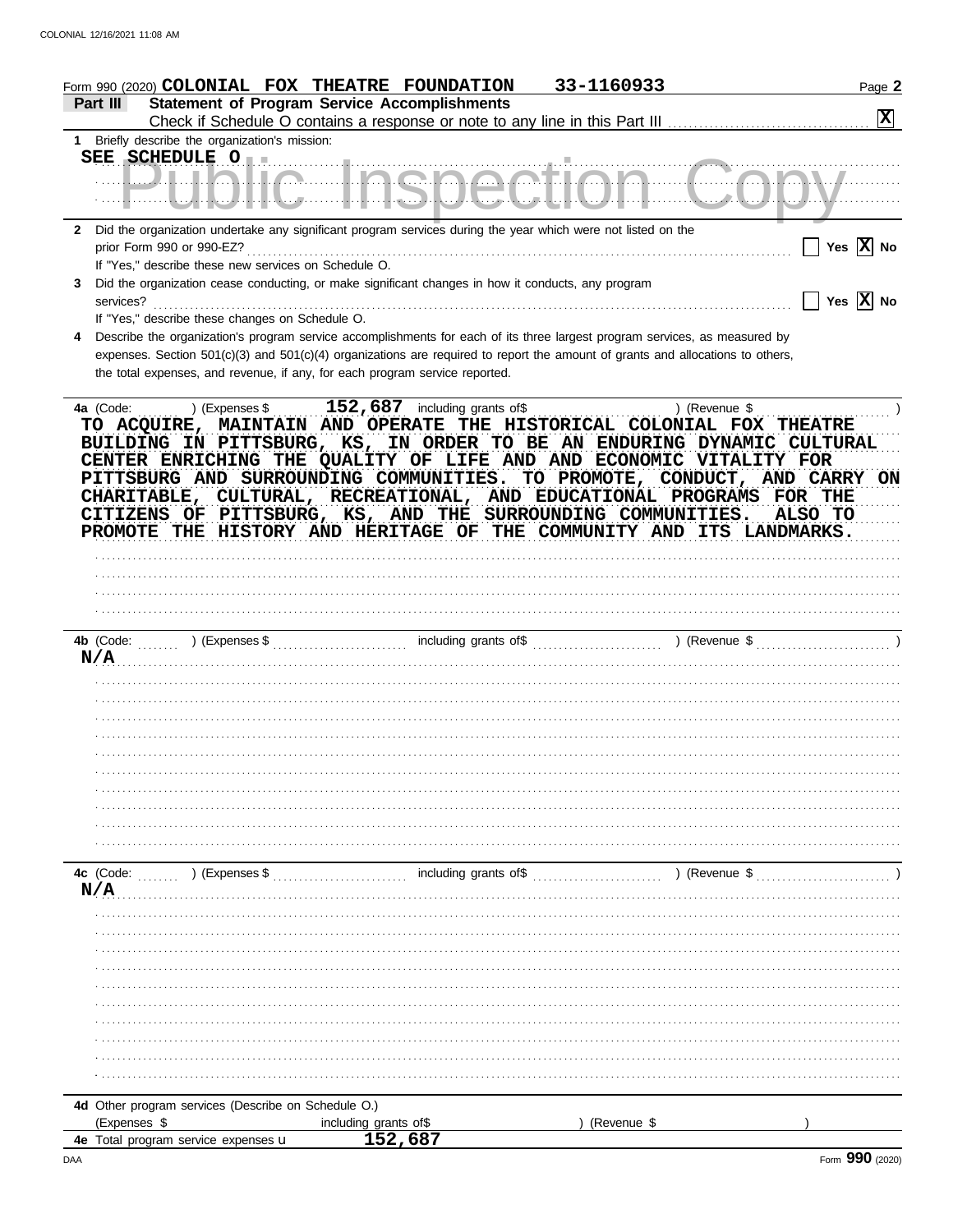## **Part IV Checklist of Required Schedules Form 990 (2020) COLONIAL FOX THEATRE FOUNDATION 33-1160933** Page 3

|     |                                                                                                                                                                                                                                                  |                 | <b>Yes</b>   | No            |
|-----|--------------------------------------------------------------------------------------------------------------------------------------------------------------------------------------------------------------------------------------------------|-----------------|--------------|---------------|
| 1.  | Is the organization described in section $501(c)(3)$ or $4947(a)(1)$ (other than a private foundation)? If "Yes,"                                                                                                                                |                 |              |               |
|     | complete Schedule A                                                                                                                                                                                                                              | 1               | X            |               |
| 2   | Is the organization required to complete Schedule B, Schedule of Contributors (see instructions)?                                                                                                                                                | $\sqrt{2}$      | $\mathbf{X}$ |               |
| 3   | Did the organization engage in direct or indirect political campaign activities on behalf of or in opposition to                                                                                                                                 |                 |              |               |
|     | candidates for public office? If "Yes," complete Schedule C, Part I                                                                                                                                                                              | $\mathbf{3}$    |              | X             |
| 4   | Section 501(c)(3) organizations. Did the organization engage in lobbying activities, or have a section 501(h)                                                                                                                                    |                 |              |               |
|     | election in effect during the tax year? If "Yes," complete Schedule C, Part II                                                                                                                                                                   | 4               |              | X             |
| 5   | Is the organization a section $501(c)(4)$ , $501(c)(5)$ , or $501(c)(6)$ organization that receives membership dues,                                                                                                                             | 5               |              | X             |
| 6   | assessments, or similar amounts as defined in Revenue Procedure 98-19? If "Yes," complete Schedule C, Part III<br>Did the organization maintain any donor advised funds or any similar funds or accounts for which donors                        |                 |              |               |
|     | have the right to provide advice on the distribution or investment of amounts in such funds or accounts? If                                                                                                                                      |                 |              |               |
|     | "Yes," complete Schedule D, Part I                                                                                                                                                                                                               | 6               |              | X             |
| 7   | Did the organization receive or hold a conservation easement, including easements to preserve open space,                                                                                                                                        |                 |              |               |
|     | the environment, historic land areas, or historic structures? If "Yes," complete Schedule D, Part II                                                                                                                                             | 7               |              | X             |
| 8   | Did the organization maintain collections of works of art, historical treasures, or other similar assets? If "Yes,"                                                                                                                              |                 |              |               |
|     | complete Schedule D, Part III                                                                                                                                                                                                                    | 8               |              | x             |
| 9   | Did the organization report an amount in Part X, line 21, for escrow or custodial account liability, serve as a                                                                                                                                  |                 |              |               |
|     | custodian for amounts not listed in Part X; or provide credit counseling, debt management, credit repair, or                                                                                                                                     |                 |              |               |
|     | debt negotiation services? If "Yes," complete Schedule D, Part IV                                                                                                                                                                                | 9               |              | X             |
| 10  | Did the organization, directly or through a related organization, hold assets in donor-restricted endowments                                                                                                                                     |                 |              |               |
|     | or in quasi endowments? If "Yes," complete Schedule D, Part V                                                                                                                                                                                    | 10              |              | X             |
| 11  | If the organization's answer to any of the following questions is "Yes," then complete Schedule D, Parts VI,                                                                                                                                     |                 |              |               |
|     | VII, VIII, IX, or X as applicable.                                                                                                                                                                                                               |                 |              |               |
| а   | Did the organization report an amount for land, buildings, and equipment in Part X, line 10? If "Yes,"                                                                                                                                           |                 |              |               |
|     | complete Schedule D, Part VI                                                                                                                                                                                                                     | 11a             | X            |               |
| b   | Did the organization report an amount for investments—other securities in Part X, line 12, that is 5% or more                                                                                                                                    |                 |              |               |
|     |                                                                                                                                                                                                                                                  | 11b             |              | x             |
| c   | Did the organization report an amount for investments—program related in Part X, line 13, that is 5% or more                                                                                                                                     |                 |              |               |
|     |                                                                                                                                                                                                                                                  | 11c             |              | X             |
| d   | Did the organization report an amount for other assets in Part X, line 15, that is 5% or more of its total assets                                                                                                                                |                 |              |               |
|     | reported in Part X, line 16? If "Yes," complete Schedule D, Part IX                                                                                                                                                                              | 11d<br>11e      |              | <u>x</u><br>X |
| Ť.  | Did the organization report an amount for other liabilities in Part X, line 25? If "Yes," complete Schedule D, Part X<br>Did the organization's separate or consolidated financial statements for the tax year include a footnote that addresses |                 |              |               |
|     | the organization's liability for uncertain tax positions under FIN 48 (ASC 740)? If "Yes," complete Schedule D, Part X                                                                                                                           | 11f             |              | X             |
|     | 12a Did the organization obtain separate, independent audited financial statements for the tax year? If "Yes," complete                                                                                                                          |                 |              |               |
|     | Schedule D, Parts XI and XII                                                                                                                                                                                                                     | 12a             |              | x             |
|     | Was the organization included in consolidated, independent audited financial statements for the tax year? If                                                                                                                                     |                 |              |               |
|     | "Yes," and if the organization answered "No" to line 12a, then completing Schedule D, Parts XI and XII is optional                                                                                                                               | 12 <sub>b</sub> |              | <u>x</u>      |
| 13  |                                                                                                                                                                                                                                                  | 13              |              | X             |
| 14a | Did the organization maintain an office, employees, or agents outside of the United States?                                                                                                                                                      | 14a             |              | X             |
| b   | Did the organization have aggregate revenues or expenses of more than \$10,000 from grantmaking,                                                                                                                                                 |                 |              |               |
|     | fundraising, business, investment, and program service activities outside the United States, or aggregate                                                                                                                                        |                 |              |               |
|     | foreign investments valued at \$100,000 or more? If "Yes," complete Schedule F, Parts I and IV                                                                                                                                                   | 14b             |              | X             |
| 15  | Did the organization report on Part IX, column (A), line 3, more than \$5,000 of grants or other assistance to or                                                                                                                                |                 |              |               |
|     | for any foreign organization? If "Yes," complete Schedule F, Parts II and IV                                                                                                                                                                     | 15              |              | X             |
| 16  | Did the organization report on Part IX, column (A), line 3, more than \$5,000 of aggregate grants or other                                                                                                                                       |                 |              |               |
|     |                                                                                                                                                                                                                                                  | 16              |              | X             |
| 17  | Did the organization report a total of more than \$15,000 of expenses for professional fundraising services on                                                                                                                                   |                 |              |               |
|     |                                                                                                                                                                                                                                                  | 17              |              | X             |
| 18  | Did the organization report more than \$15,000 total of fundraising event gross income and contributions on                                                                                                                                      |                 |              |               |
|     | Part VIII, lines 1c and 8a? If "Yes," complete Schedule G, Part II                                                                                                                                                                               | 18              |              | X             |
| 19  | Did the organization report more than \$15,000 of gross income from gaming activities on Part VIII, line 9a?                                                                                                                                     | 19              |              |               |
| 20a | Did the organization operate one or more hospital facilities? If "Yes," complete Schedule H                                                                                                                                                      | 20a             |              | <u>x</u><br>X |
| b   |                                                                                                                                                                                                                                                  | 20 <sub>b</sub> |              |               |
| 21  | Did the organization report more than \$5,000 of grants or other assistance to any domestic organization or                                                                                                                                      |                 |              |               |
|     |                                                                                                                                                                                                                                                  | 21              |              | X             |
|     |                                                                                                                                                                                                                                                  |                 |              |               |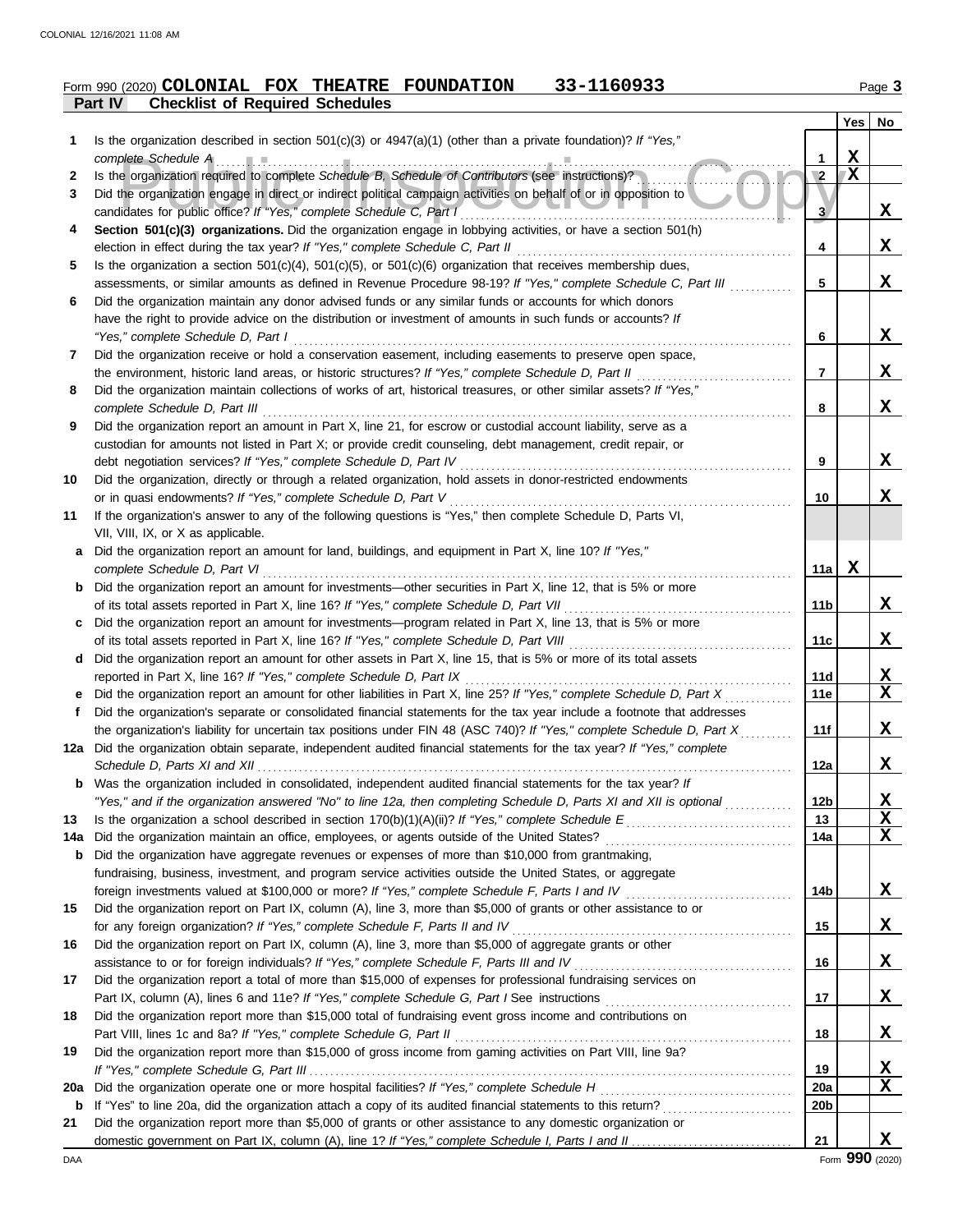|         | Form 990 (2020) COLONIAL FOX THEATRE FOUNDATION    |  | 33-1160933 | Page 4 |
|---------|----------------------------------------------------|--|------------|--------|
| Part IV | <b>Checklist of Required Schedules</b> (continued) |  |            |        |

|     | ncomot or negativa concadico                                                                                                                                                                 |                 |            |                         |
|-----|----------------------------------------------------------------------------------------------------------------------------------------------------------------------------------------------|-----------------|------------|-------------------------|
|     |                                                                                                                                                                                              |                 | <b>Yes</b> | No                      |
| 22  | Did the organization report more than \$5,000 of grants or other assistance to or for domestic individuals on<br>Part IX, column (A), line 2? If "Yes," complete Schedule I, Parts I and III | 22              |            | X                       |
| 23  | Did the organization answer "Yes" to Part VII, Section A, line 3, 4, or 5 about compensation of the                                                                                          |                 |            |                         |
|     | organization's current and former officers, directors, trustees, key employees, and highest compensated                                                                                      |                 |            |                         |
|     | employees? If "Yes," complete Schedule J                                                                                                                                                     | 23              |            | X                       |
|     | 24a Did the organization have a tax-exempt bond issue with an outstanding principal amount of more than                                                                                      |                 |            |                         |
|     | \$100,000 as of the last day of the year, that was issued after December 31, 2002? If "Yes," answer lines 24b                                                                                |                 |            |                         |
|     | through 24d and complete Schedule K. If "No," go to line 25a                                                                                                                                 | 24a             |            | X                       |
| b   | Did the organization invest any proceeds of tax-exempt bonds beyond a temporary period exception?                                                                                            | 24b             |            |                         |
| c   | Did the organization maintain an escrow account other than a refunding escrow at any time during the year                                                                                    |                 |            |                         |
|     | to defease any tax-exempt bonds?                                                                                                                                                             | 24c             |            |                         |
| d   | Did the organization act as an "on behalf of" issuer for bonds outstanding at any time during the year?                                                                                      | 24d             |            |                         |
|     | 25a Section 501(c)(3), 501(c)(4), and 501(c)(29) organizations. Did the organization engage in an excess benefit                                                                             |                 |            |                         |
|     | transaction with a disqualified person during the year? If "Yes," complete Schedule L, Part I                                                                                                | 25a             |            | X                       |
| b   | Is the organization aware that it engaged in an excess benefit transaction with a disqualified person in a prior                                                                             |                 |            |                         |
|     | year, and that the transaction has not been reported on any of the organization's prior Forms 990 or 990-EZ?                                                                                 |                 |            |                         |
|     | If "Yes," complete Schedule L, Part I<br>Did the organization report any amount on Part X, line 5 or 22, for receivables from or payables to any current                                     | 25b             |            | X                       |
| 26  | or former officer, director, trustee, key employee, creator or founder, substantial contributor, or 35%                                                                                      |                 |            |                         |
|     | controlled entity or family member of any of these persons? If "Yes," complete Schedule L, Part II                                                                                           | 26              |            | x                       |
| 27  | Did the organization provide a grant or other assistance to any current or former officer, director, trustee, key                                                                            |                 |            |                         |
|     | employee, creator or founder, substantial contributor or employee thereof, a grant selection committee                                                                                       |                 |            |                         |
|     | member, or to a 35% controlled entity (including an employee thereof) or family member of any of these                                                                                       |                 |            |                         |
|     | persons? If "Yes," complete Schedule L, Part III                                                                                                                                             | 27              |            | X                       |
| 28  | Was the organization a party to a business transaction with one of the following parties (see Schedule L, Part                                                                               |                 |            |                         |
|     | IV instructions, for applicable filing thresholds, conditions, and exceptions):                                                                                                              |                 |            |                         |
| a   | A current or former officer, director, trustee, key employee, creator or founder, or substantial contributor? If                                                                             |                 |            |                         |
|     | "Yes," complete Schedule L, Part IV                                                                                                                                                          | <b>28a</b>      |            | X                       |
| b   | A family member of any individual described in line 28a? If "Yes," complete Schedule L, Part IV                                                                                              | 28b             |            | $\overline{\mathbf{x}}$ |
| c   | A 35% controlled entity of one or more individuals and/or organizations described in lines 28a or 28b? If                                                                                    |                 |            |                         |
|     | "Yes," complete Schedule L, Part IV                                                                                                                                                          | 28c             |            | $\mathbf x$             |
| 29  | Did the organization receive more than \$25,000 in non-cash contributions? If "Yes," complete Schedule M                                                                                     | 29              |            | $\mathbf x$             |
| 30  | Did the organization receive contributions of art, historical treasures, or other similar assets, or qualified                                                                               |                 |            |                         |
| 31  | conservation contributions? If "Yes," complete Schedule M<br>Did the organization liquidate, terminate, or dissolve and cease operations? If "Yes," complete Schedule N, Part I              | 30<br>31        |            | X<br>$\mathbf x$        |
| 32  | Did the organization sell, exchange, dispose of, or transfer more than 25% of its net assets? If "Yes,"                                                                                      |                 |            |                         |
|     | complete Schedule N, Part II                                                                                                                                                                 | 32              |            | X                       |
| 33  | Did the organization own 100% of an entity disregarded as separate from the organization under Regulations                                                                                   |                 |            |                         |
|     | sections 301.7701-2 and 301.7701-3? If "Yes," complete Schedule R, Part I                                                                                                                    | 33              |            | X.                      |
| 34  | Was the organization related to any tax-exempt or taxable entity? If "Yes," complete Schedule R, Part II, III,                                                                               |                 |            |                         |
|     | or IV, and Part V, line 1                                                                                                                                                                    | 34              |            | X                       |
| 35a |                                                                                                                                                                                              | 35a             |            | $\mathbf x$             |
| b   | If "Yes" to line 35a, did the organization receive any payment from or engage in any transaction with a                                                                                      |                 |            |                         |
|     |                                                                                                                                                                                              | 35 <sub>b</sub> |            |                         |
| 36  | Section 501(c)(3) organizations. Did the organization make any transfers to an exempt non-charitable                                                                                         |                 |            |                         |
|     | related organization? If "Yes," complete Schedule R, Part V, line 2                                                                                                                          | 36              |            | X                       |
| 37  | Did the organization conduct more than 5% of its activities through an entity that is not a related organization                                                                             |                 |            |                         |
|     | and that is treated as a partnership for federal income tax purposes? If "Yes," complete Schedule R, Part VI                                                                                 | 37              |            | X                       |
| 38  | Did the organization complete Schedule O and provide explanations in Schedule O for Part VI, lines 11b and<br>19? Note: All Form 990 filers are required to complete Schedule O.             | 38              | X          |                         |
|     | Statements Regarding Other IRS Filings and Tax Compliance<br>Part V                                                                                                                          |                 |            |                         |
|     |                                                                                                                                                                                              |                 |            |                         |
|     |                                                                                                                                                                                              |                 | Yes        | No                      |
| 1a  | $\mathbf 0$<br>Enter the number reported in Box 3 of Form 1096. Enter -0- if not applicable<br>1a                                                                                            |                 |            |                         |
| b   | $\mathbf 0$<br>1 <sub>b</sub><br>Enter the number of Forms W-2G included in line 1a. Enter -0- if not applicable                                                                             |                 |            |                         |
| c   | Did the organization comply with backup withholding rules for reportable payments to vendors and                                                                                             |                 |            |                         |
|     |                                                                                                                                                                                              | 1c              | X          |                         |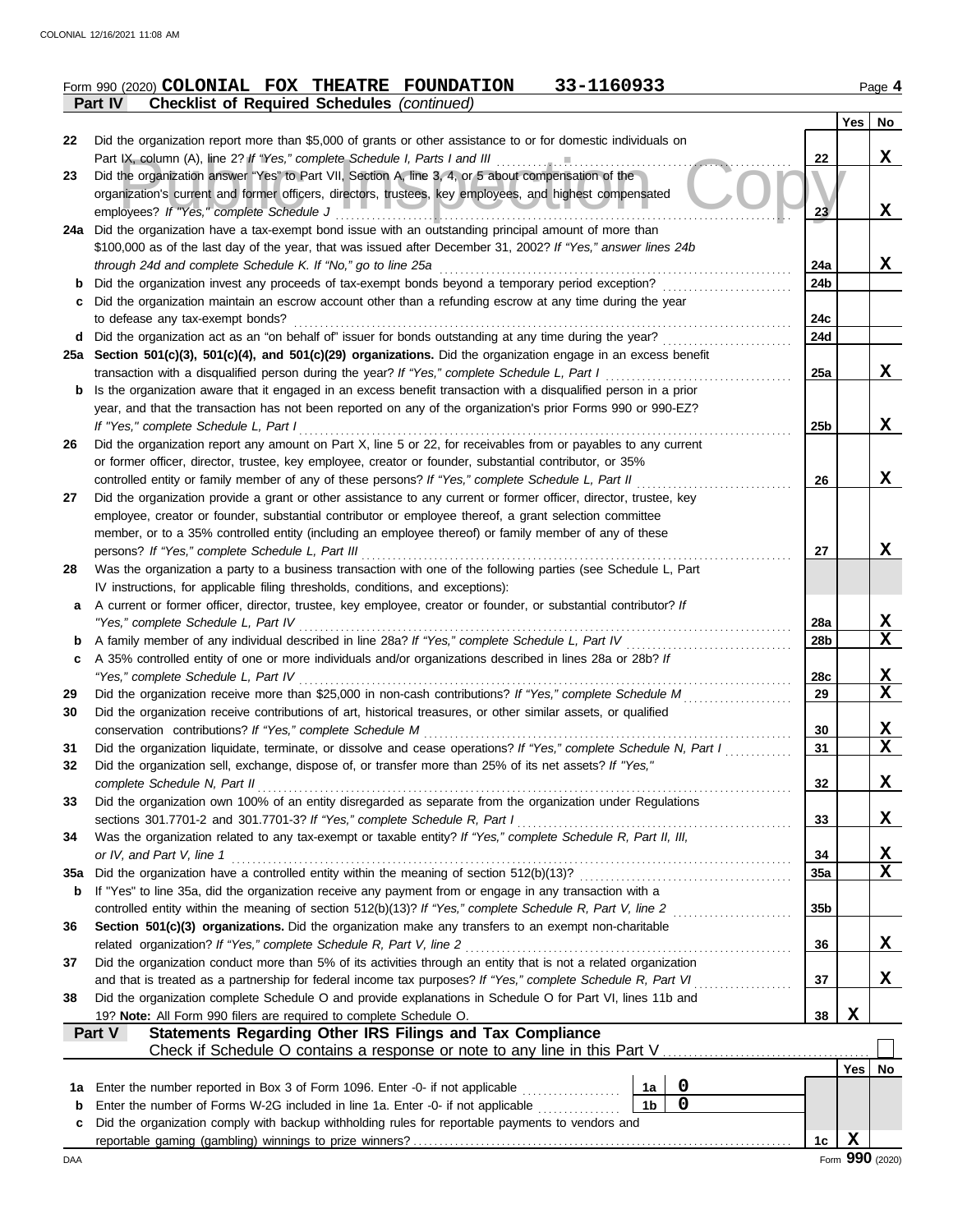| Form 990 (2020) <b>COLONIAL FOX</b> |  | THEATRE FOUNDATION | 33-1160933 | Page<br>. . |
|-------------------------------------|--|--------------------|------------|-------------|
|                                     |  |                    |            |             |

|                                                                                                                                         | Statements Regarding Other IRS Filings and Tax Compliance (continued)<br>Part V                                                                                                                                                               |                      |     |                         |  |  |
|-----------------------------------------------------------------------------------------------------------------------------------------|-----------------------------------------------------------------------------------------------------------------------------------------------------------------------------------------------------------------------------------------------|----------------------|-----|-------------------------|--|--|
|                                                                                                                                         |                                                                                                                                                                                                                                               |                      | Yes | No                      |  |  |
| 2a                                                                                                                                      | Enter the number of employees reported on Form W-3, Transmittal of Wage and Tax                                                                                                                                                               |                      |     |                         |  |  |
|                                                                                                                                         | 2<br>Statements, filed for the calendar year ending with or within the year covered by this return<br>2a                                                                                                                                      |                      |     |                         |  |  |
| b                                                                                                                                       | If at least one is reported on line 2a, did the organization file all required federal employment tax returns?                                                                                                                                | 2 <sub>b</sub>       | X   |                         |  |  |
|                                                                                                                                         | Note: If the sum of lines 1a and 2a is greater than 250, you may be required to e-file (see instructions)                                                                                                                                     |                      |     |                         |  |  |
| За                                                                                                                                      | Did the organization have unrelated business gross income of \$1,000 or more during the year?                                                                                                                                                 | 3a<br>3 <sub>b</sub> |     | X                       |  |  |
| b                                                                                                                                       | If "Yes," has it filed a Form 990-T for this year? If "No" to line 3b, provide an explanation on Schedule O                                                                                                                                   |                      |     |                         |  |  |
| 4a                                                                                                                                      | At any time during the calendar year, did the organization have an interest in, or a signature or other authority over,<br>a financial account in a foreign country (such as a bank account, securities account, or other financial account)? | 4a                   |     | X                       |  |  |
| b                                                                                                                                       | If "Yes," enter the name of the foreign country <b>u</b>                                                                                                                                                                                      |                      |     |                         |  |  |
|                                                                                                                                         | See instructions for filing requirements for FinCEN Form 114, Report of Foreign Bank and Financial Accounts (FBAR).                                                                                                                           |                      |     |                         |  |  |
| 5a                                                                                                                                      | Was the organization a party to a prohibited tax shelter transaction at any time during the tax year?                                                                                                                                         | 5a                   |     | $\mathbf x$             |  |  |
| b                                                                                                                                       | Did any taxable party notify the organization that it was or is a party to a prohibited tax shelter transaction?                                                                                                                              | 5 <sub>b</sub>       |     | $\mathbf x$             |  |  |
| c                                                                                                                                       | If "Yes" to line 5a or 5b, did the organization file Form 8886-T?                                                                                                                                                                             | 5c                   |     |                         |  |  |
| 6a                                                                                                                                      | Does the organization have annual gross receipts that are normally greater than \$100,000, and did the                                                                                                                                        |                      |     |                         |  |  |
|                                                                                                                                         | organization solicit any contributions that were not tax deductible as charitable contributions?                                                                                                                                              | 6a                   |     | X                       |  |  |
| b                                                                                                                                       | If "Yes," did the organization include with every solicitation an express statement that such contributions or                                                                                                                                |                      |     |                         |  |  |
|                                                                                                                                         | gifts were not tax deductible?                                                                                                                                                                                                                | 6b                   |     |                         |  |  |
| 7                                                                                                                                       | Organizations that may receive deductible contributions under section 170(c).                                                                                                                                                                 |                      |     |                         |  |  |
| a                                                                                                                                       | Did the organization receive a payment in excess of \$75 made partly as a contribution and partly for goods                                                                                                                                   |                      |     |                         |  |  |
|                                                                                                                                         | and services provided to the payor?                                                                                                                                                                                                           | 7a                   |     | X                       |  |  |
| b                                                                                                                                       | If "Yes," did the organization notify the donor of the value of the goods or services provided?                                                                                                                                               | 7b                   |     |                         |  |  |
| с                                                                                                                                       | Did the organization sell, exchange, or otherwise dispose of tangible personal property for which it was                                                                                                                                      |                      |     |                         |  |  |
|                                                                                                                                         | required to file Form 8282?                                                                                                                                                                                                                   | 7c                   |     | X                       |  |  |
| d                                                                                                                                       | 7d<br>If "Yes," indicate the number of Forms 8282 filed during the year<br>[[[[[[[[[[[[[]]]]]                                                                                                                                                 |                      |     |                         |  |  |
| е                                                                                                                                       | Did the organization receive any funds, directly or indirectly, to pay premiums on a personal benefit contract?                                                                                                                               | 7e<br>7f             |     | <u>x</u><br>$\mathbf x$ |  |  |
| f                                                                                                                                       | Did the organization, during the year, pay premiums, directly or indirectly, on a personal benefit contract?                                                                                                                                  |                      |     |                         |  |  |
| g                                                                                                                                       | If the organization received a contribution of qualified intellectual property, did the organization file Form 8899 as required?                                                                                                              |                      |     |                         |  |  |
| If the organization received a contribution of cars, boats, airplanes, or other vehicles, did the organization file a Form 1098-C?<br>h |                                                                                                                                                                                                                                               |                      |     |                         |  |  |
| Sponsoring organizations maintaining donor advised funds. Did a donor advised fund maintained by the<br>8                               |                                                                                                                                                                                                                                               |                      |     |                         |  |  |
|                                                                                                                                         | sponsoring organization have excess business holdings at any time during the year?                                                                                                                                                            | 8                    |     |                         |  |  |
| 9                                                                                                                                       | Sponsoring organizations maintaining donor advised funds.                                                                                                                                                                                     |                      |     |                         |  |  |
| a                                                                                                                                       | Did the sponsoring organization make any taxable distributions under section 4966?                                                                                                                                                            | 9а                   |     |                         |  |  |
| b                                                                                                                                       | Did the sponsoring organization make a distribution to a donor, donor advisor, or related person?                                                                                                                                             | 9b                   |     |                         |  |  |
| 10                                                                                                                                      | Section 501(c)(7) organizations. Enter:<br>10a                                                                                                                                                                                                |                      |     |                         |  |  |
| а                                                                                                                                       | Initiation fees and capital contributions included on Part VIII, line 12<br> 10b <br>Gross receipts, included on Form 990, Part VIII, line 12, for public use of club facilities                                                              |                      |     |                         |  |  |
| 11                                                                                                                                      | Section 501(c)(12) organizations. Enter:                                                                                                                                                                                                      |                      |     |                         |  |  |
| a                                                                                                                                       | 11a<br>Gross income from members or shareholders                                                                                                                                                                                              |                      |     |                         |  |  |
| b                                                                                                                                       | Gross income from other sources (Do not net amounts due or paid to other sources                                                                                                                                                              |                      |     |                         |  |  |
|                                                                                                                                         | 11 <sub>b</sub><br>against amounts due or received from them.)                                                                                                                                                                                |                      |     |                         |  |  |
| 12a                                                                                                                                     | Section 4947(a)(1) non-exempt charitable trusts. Is the organization filing Form 990 in lieu of Form 1041?                                                                                                                                    | 12a                  |     |                         |  |  |
| b                                                                                                                                       | $12b$<br>If "Yes," enter the amount of tax-exempt interest received or accrued during the year                                                                                                                                                |                      |     |                         |  |  |
| 13                                                                                                                                      | Section 501(c)(29) qualified nonprofit health insurance issuers.                                                                                                                                                                              |                      |     |                         |  |  |
| a                                                                                                                                       | Is the organization licensed to issue qualified health plans in more than one state?                                                                                                                                                          | 13a                  |     |                         |  |  |
|                                                                                                                                         | Note: See the instructions for additional information the organization must report on Schedule O.                                                                                                                                             |                      |     |                         |  |  |
| b                                                                                                                                       | Enter the amount of reserves the organization is required to maintain by the states in which                                                                                                                                                  |                      |     |                         |  |  |
|                                                                                                                                         | 13 <sub>b</sub>                                                                                                                                                                                                                               |                      |     |                         |  |  |
| c                                                                                                                                       | 13 <sub>c</sub><br>Enter the amount of reserves on hand                                                                                                                                                                                       | 14a                  |     | X                       |  |  |
| Did the organization receive any payments for indoor tanning services during the tax year?<br>14a                                       |                                                                                                                                                                                                                                               |                      |     |                         |  |  |
| b                                                                                                                                       | If "Yes," has it filed a Form 720 to report these payments? If "No," provide an explanation on Schedule O                                                                                                                                     | 14b                  |     |                         |  |  |
| Is the organization subject to the section 4960 tax on payment(s) of more than \$1,000,000 in remuneration or<br>15                     |                                                                                                                                                                                                                                               |                      |     |                         |  |  |
|                                                                                                                                         | excess parachute payment(s) during the year?                                                                                                                                                                                                  | 15                   |     | X                       |  |  |
|                                                                                                                                         | If "Yes," see instructions and file Form 4720, Schedule N.                                                                                                                                                                                    |                      |     |                         |  |  |
| 16                                                                                                                                      | Is the organization an educational institution subject to the section 4968 excise tax on net investment income?                                                                                                                               | 16                   |     | X                       |  |  |
|                                                                                                                                         | If "Yes," complete Form 4720, Schedule O.                                                                                                                                                                                                     |                      |     |                         |  |  |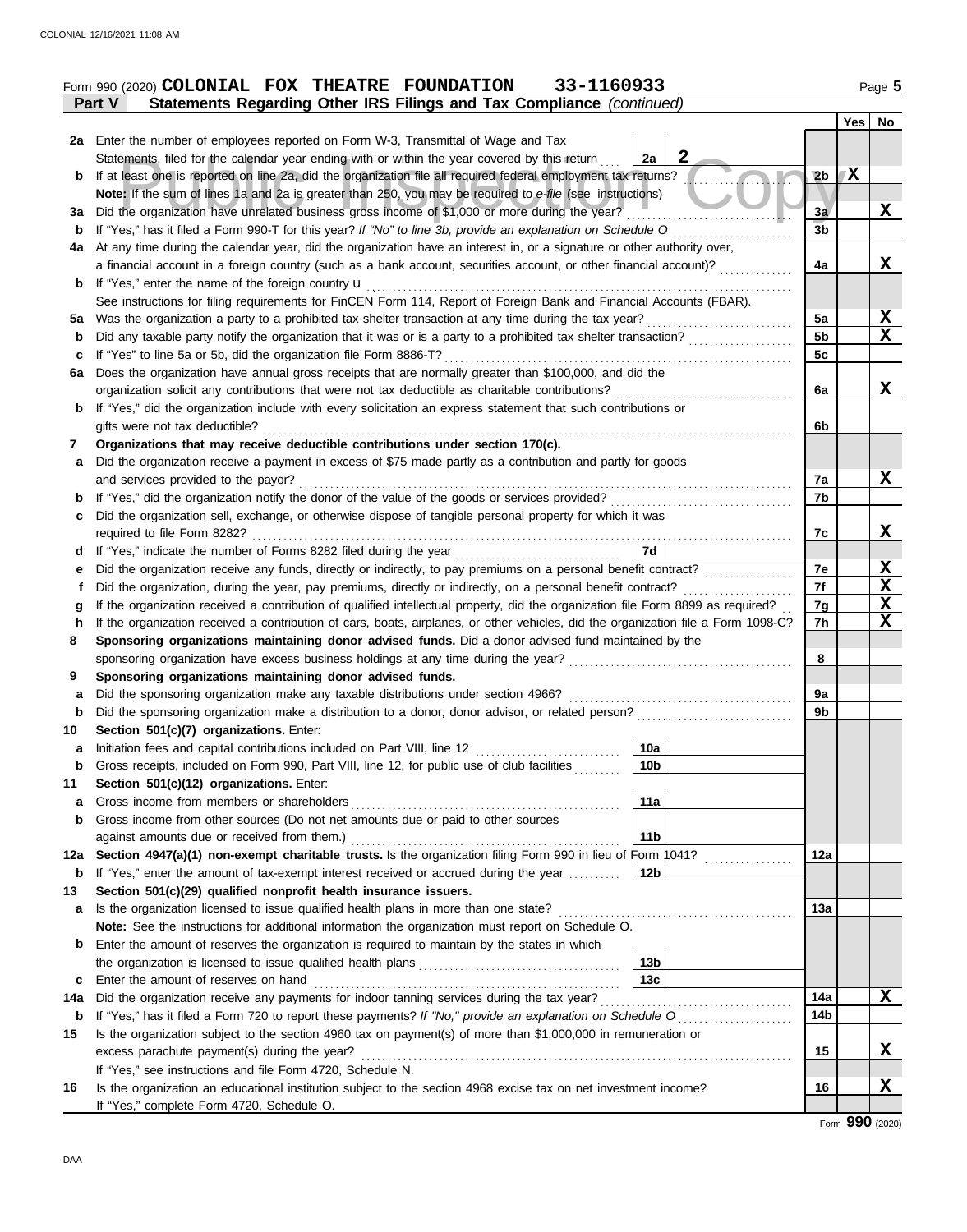# **Form 990 (2020) COLONIAL FOX THEATRE FOUNDATION 33-1160933** Page 6

| Part VI | Governance, Management, and Disclosure For each "Yes" response to lines 2 through 7b below, and for a "No"                |
|---------|---------------------------------------------------------------------------------------------------------------------------|
|         | response to line 8a, 8b, or 10b below, describe the circumstances, processes, or changes on Schedule O. See instructions. |
|         |                                                                                                                           |

|     | Section A. Governing Body and Management                                                                                            |                         |             |                         |
|-----|-------------------------------------------------------------------------------------------------------------------------------------|-------------------------|-------------|-------------------------|
|     |                                                                                                                                     |                         | Yes         | No                      |
|     | 9<br>1a<br>1a Enter the number of voting members of the governing body at the end of the tax year                                   |                         |             |                         |
|     | If there are material differences in voting rights among members of the governing body, or                                          |                         |             |                         |
|     | if the governing body delegated broad authority to an executive committee or similar                                                |                         |             |                         |
|     | committee, explain on Schedule O.                                                                                                   |                         |             |                         |
| b   | 9<br>1 <sub>b</sub><br>Enter the number of voting members included on line 1a, above, who are independent                           |                         |             |                         |
| 2   | Did any officer, director, trustee, or key employee have a family relationship or a business relationship with                      |                         |             |                         |
|     | any other officer, director, trustee, or key employee?                                                                              | 2                       |             | X.                      |
| 3   | Did the organization delegate control over management duties customarily performed by or under the direct                           |                         |             |                         |
|     | supervision of officers, directors, trustees, or key employees to a management company or other person?                             | 3                       |             | X                       |
| 4   | Did the organization make any significant changes to its governing documents since the prior Form 990 was filed?                    | $\overline{\mathbf{4}}$ |             | $\overline{\mathbf{x}}$ |
| 5   | Did the organization become aware during the year of a significant diversion of the organization's assets?                          | 5                       |             | $\overline{\mathbf{x}}$ |
| 6   | Did the organization have members or stockholders?                                                                                  | 6                       | $\mathbf x$ |                         |
| 7а  | Did the organization have members, stockholders, or other persons who had the power to elect or appoint                             |                         |             |                         |
|     | one or more members of the governing body?                                                                                          | 7a                      | X           |                         |
| b   | Are any governance decisions of the organization reserved to (or subject to approval by) members,                                   |                         |             |                         |
|     | stockholders, or persons other than the governing body?                                                                             | 7b                      | X           |                         |
| 8   | Did the organization contemporaneously document the meetings held or written actions undertaken during the year by the following:   |                         |             |                         |
| а   | The governing body?                                                                                                                 | 8a                      | X           |                         |
| b   | Each committee with authority to act on behalf of the governing body?                                                               | 8b                      | $\mathbf X$ |                         |
| 9   | Is there any officer, director, trustee, or key employee listed in Part VII, Section A, who cannot be reached at                    |                         |             |                         |
|     | the organization's mailing address? If "Yes," provide the names and addresses on Schedule O                                         | 9                       |             | X                       |
|     | Section B. Policies (This Section B requests information about policies not required by the Internal Revenue Code.)                 |                         |             |                         |
|     |                                                                                                                                     |                         | Yes         | No                      |
| 10a | Did the organization have local chapters, branches, or affiliates?                                                                  | 10a                     |             | X                       |
| b   | If "Yes," did the organization have written policies and procedures governing the activities of such chapters,                      |                         |             |                         |
|     | affiliates, and branches to ensure their operations are consistent with the organization's exempt purposes?                         | 10 <sub>b</sub>         |             |                         |
| 11a | Has the organization provided a complete copy of this Form 990 to all members of its governing body before filing the form?         | 11a                     |             | X                       |
| b   | Describe in Schedule O the process, if any, used by the organization to review this Form 990.                                       |                         |             |                         |
| 12a | Did the organization have a written conflict of interest policy? If "No," go to line 13                                             | 12a                     | $\mathbf x$ |                         |
| b   | Were officers, directors, or trustees, and key employees required to disclose annually interests that could give rise to conflicts? | 12b                     | $\mathbf x$ |                         |
| c   | Did the organization regularly and consistently monitor and enforce compliance with the policy? If "Yes,"                           |                         |             |                         |
|     | describe in Schedule O how this was done                                                                                            | 12c                     | X           |                         |
| 13  | Did the organization have a written whistleblower policy?                                                                           | 13                      | $\mathbf x$ |                         |
| 14  | Did the organization have a written document retention and destruction policy?                                                      | 14                      | $\mathbf x$ |                         |
| 15  | Did the process for determining compensation of the following persons include a review and approval by                              |                         |             |                         |
|     | independent persons, comparability data, and contemporaneous substantiation of the deliberation and decision?                       |                         |             |                         |
| a   | The organization's CEO, Executive Director, or top management official                                                              | 15a                     |             | <u>х</u>                |
| b   | Other officers or key employees of the organization                                                                                 | 15 <sub>b</sub>         |             | $\mathbf x$             |
|     | If "Yes" to line 15a or 15b, describe the process in Schedule O (see instructions).                                                 |                         |             |                         |
|     | 16a Did the organization invest in, contribute assets to, or participate in a joint venture or similar arrangement                  |                         |             |                         |
|     | with a taxable entity during the year?                                                                                              | 16a                     |             | X                       |
| b   | If "Yes," did the organization follow a written policy or procedure requiring the organization to evaluate its                      |                         |             |                         |
|     | participation in joint venture arrangements under applicable federal tax law, and take steps to safeguard the                       |                         |             |                         |
|     |                                                                                                                                     | 16b                     |             |                         |
|     | <b>Section C. Disclosure</b>                                                                                                        |                         |             |                         |
| 17  | List the states with which a copy of this Form 990 is required to be filed $\mathbf u$ NONE                                         |                         |             |                         |
| 18  | Section 6104 requires an organization to make its Forms 1023 (1024 or 1024-A, if applicable), 990, and 990-T (Section 501(c)        |                         |             |                         |
|     | (3)s only) available for public inspection. Indicate how you made these available. Check all that apply.                            |                         |             |                         |

- Own website  $\Box$  Another's website  $\boxed{\mathbf{X}}$  Upon request  $\Box$  Other *(explain on Schedule O)*
- **19** Describe on Schedule O whether (and if so, how) the organization made its governing documents, conflict of interest policy, and financial statements available to the public during the tax year.

|  |  |  | 20 State the name, address, and telephone number of the person who possesses the organization's books and records u |  |
|--|--|--|---------------------------------------------------------------------------------------------------------------------|--|
|  |  |  |                                                                                                                     |  |

|  | WHEELER & MITCHELSON, CHTD. |  | 4TH & BROADWAY |
|--|-----------------------------|--|----------------|
|  |                             |  |                |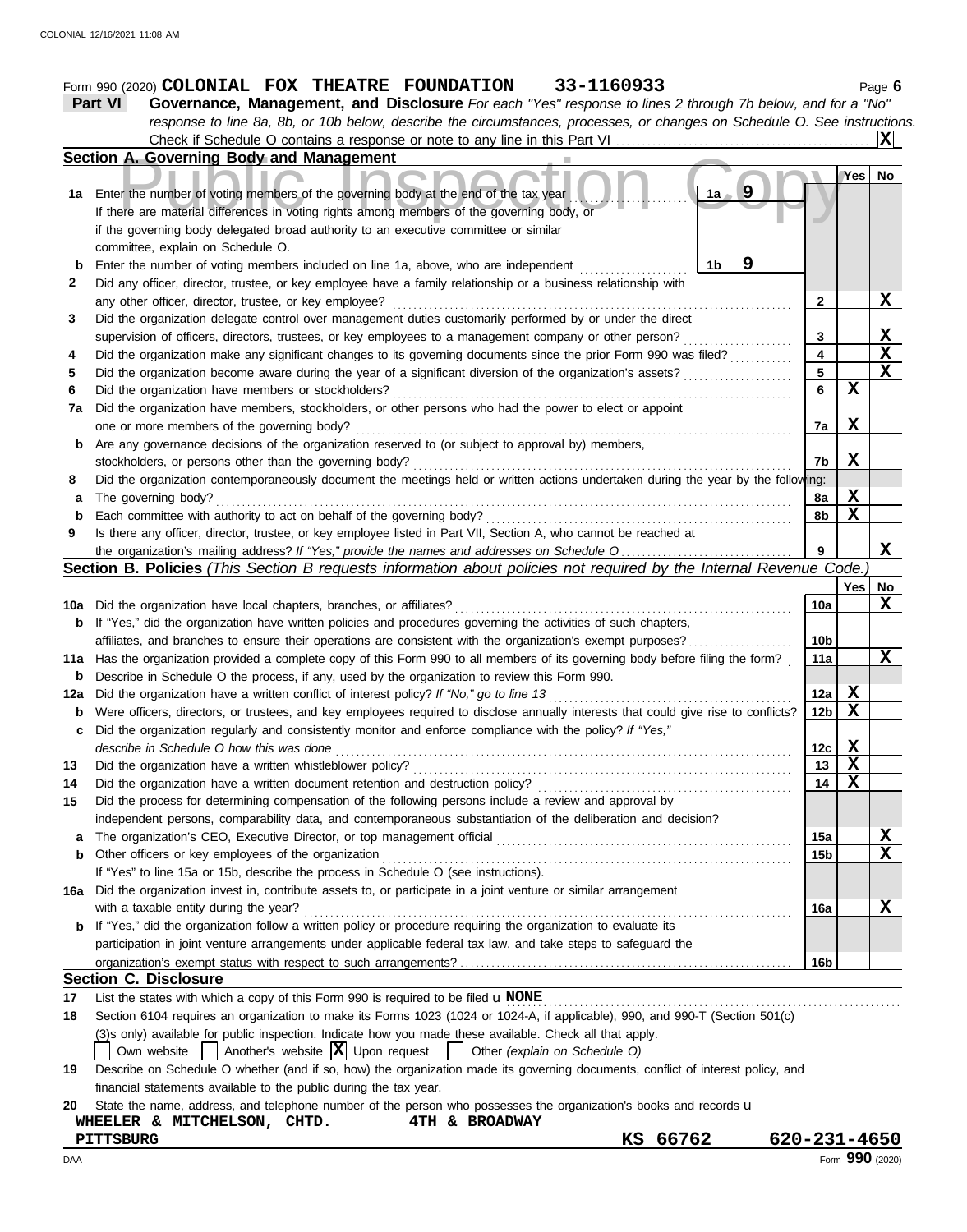# **Form 990 (2020) COLONIAL FOX THEATRE FOUNDATION 33-1160933** Page 7

## **Independent Contractors Part VII Compensation of Officers, Directors, Trustees, Key Employees, Highest Compensated Employees, and**

| Check if Schedule O contains a response or note to any line in this Part VII                                                                                                                                                                                                                               |
|------------------------------------------------------------------------------------------------------------------------------------------------------------------------------------------------------------------------------------------------------------------------------------------------------------|
| Officers, Directors, Trustees, Key Employees, and Highest Compensated Employees<br>Section A.                                                                                                                                                                                                              |
| 1a Complete this table for all persons required to be listed. Report compensation for the calendar year ending with or within the<br>organization's tax year.                                                                                                                                              |
| • List all of the organization's current officers, directors, trustees (whether individuals or organizations), regardless of amount of<br>compensation. Enter -0- in columns $(D)$ , $(E)$ , and $(F)$ if no compensation was paid.                                                                        |
| • List all of the organization's current key employees, if any. See instructions for definition of "key employee."                                                                                                                                                                                         |
| • List the organization's five current highest compensated employees (other than an officer, director, trustee, or key employee)<br>who received reportable compensation (Box 5 of Form W-2 and/or Box 7 of Form 1099-MISC) of more than \$100,000 from the<br>organization and any related organizations. |
|                                                                                                                                                                                                                                                                                                            |

■ List all of the organization's **former** officers, key employees, and highest compensated employees who received more than<br>00,000 of reportable compensation from the organization and any related organizations \$100,000 of reportable compensation from the organization and any related organizations.

■ List all of the organization's **former directors or trustees** that received, in the capacity as a former director or trustee of the<br>enization, more than \$10,000 of reportable compensation from the organization and any r organization, more than \$10,000 of reportable compensation from the organization and any related organizations. See instructions for the order in which to list the persons above.

Check this box if neither the organization nor any related organization compensated any current officer, director, or trustee.

| (A)<br>Name and title          | (B)<br>Average<br>hours<br>per week<br>(list any<br>hours for | (C)<br>Position<br>(do not check more than one<br>box, unless person is both an<br>officer and a director/trustee) |                      |             |                 |                                 |        | (D)<br>Reportable<br>compensation<br>from the<br>organization<br>(W-2/1099-MISC) | (E)<br>Reportable<br>compensation<br>from related<br>organizations<br>(W-2/1099-MISC) | (F)<br>Estimated amount<br>of other<br>compensation<br>from the<br>organization and |
|--------------------------------|---------------------------------------------------------------|--------------------------------------------------------------------------------------------------------------------|----------------------|-------------|-----------------|---------------------------------|--------|----------------------------------------------------------------------------------|---------------------------------------------------------------------------------------|-------------------------------------------------------------------------------------|
|                                | related<br>organizations<br>below<br>dotted line)             | Individual trustee<br>or director                                                                                  | nstitutional trustee | Officer     | Key<br>employee | Highest compensated<br>employee | Former |                                                                                  |                                                                                       | related organizations                                                               |
| (1) VONNIE CORSINI             | 30.00                                                         |                                                                                                                    |                      |             |                 |                                 |        |                                                                                  |                                                                                       |                                                                                     |
| EXECUTIVE DIRECTOR             | 0.00                                                          |                                                                                                                    |                      | $\mathbf x$ |                 |                                 |        | 43,820                                                                           | 0                                                                                     | $\mathbf 0$                                                                         |
| (2) ABBY FERN                  |                                                               |                                                                                                                    |                      |             |                 |                                 |        |                                                                                  |                                                                                       |                                                                                     |
|                                | 0.00                                                          |                                                                                                                    |                      |             |                 |                                 |        |                                                                                  |                                                                                       |                                                                                     |
| <b>PROMOTION</b>               | 0.00                                                          | $\mathbf X$                                                                                                        |                      |             |                 |                                 |        | 0                                                                                | 0                                                                                     | $\mathbf 0$                                                                         |
| (3) RJ JUBBER                  | 0.00                                                          |                                                                                                                    |                      |             |                 |                                 |        |                                                                                  |                                                                                       |                                                                                     |
| <b>FACILITIES</b>              | 0.00                                                          | $\mathbf X$                                                                                                        |                      |             |                 |                                 |        | 0                                                                                | 0                                                                                     | $\mathbf 0$                                                                         |
| <b>LACKAMP</b><br>$(4)$ LESLIE |                                                               |                                                                                                                    |                      |             |                 |                                 |        |                                                                                  |                                                                                       |                                                                                     |
|                                | 0.00                                                          |                                                                                                                    |                      |             |                 |                                 |        |                                                                                  |                                                                                       |                                                                                     |
| PRESIDENT                      | 0.00                                                          | X                                                                                                                  |                      | $\mathbf x$ |                 |                                 |        | 0                                                                                | 0                                                                                     | $\mathbf 0$                                                                         |
| (5) JOE LEVENS                 |                                                               |                                                                                                                    |                      |             |                 |                                 |        |                                                                                  |                                                                                       |                                                                                     |
|                                | 0.00                                                          |                                                                                                                    |                      |             |                 |                                 |        |                                                                                  |                                                                                       |                                                                                     |
| <b>FACILITIES</b>              | 0.00                                                          | $\mathbf x$                                                                                                        |                      |             |                 |                                 |        | 0                                                                                | 0                                                                                     | $\mathbf 0$                                                                         |
| (6) VANCE LEWIS                |                                                               |                                                                                                                    |                      |             |                 |                                 |        |                                                                                  |                                                                                       |                                                                                     |
| <b>PROMOTION</b>               | 0.00<br>0.00                                                  | X                                                                                                                  |                      |             |                 |                                 |        | 0                                                                                | 0                                                                                     | $\mathbf 0$                                                                         |
| (7) LYNN MURRAY                |                                                               |                                                                                                                    |                      |             |                 |                                 |        |                                                                                  |                                                                                       |                                                                                     |
|                                | 0.00                                                          |                                                                                                                    |                      |             |                 |                                 |        |                                                                                  |                                                                                       |                                                                                     |
| PROMOTION                      | 0.00                                                          | X                                                                                                                  |                      |             |                 |                                 |        | 0                                                                                | 0                                                                                     | $\mathbf 0$                                                                         |
| (8) SARAH RUNYON               |                                                               |                                                                                                                    |                      |             |                 |                                 |        |                                                                                  |                                                                                       |                                                                                     |
|                                | 0.00                                                          |                                                                                                                    |                      |             |                 |                                 |        |                                                                                  |                                                                                       |                                                                                     |
| <b>SECRETARY</b>               | 0.00                                                          | $\mathbf X$                                                                                                        |                      | $\mathbf x$ |                 |                                 |        | 0                                                                                | 0                                                                                     | $\mathbf 0$                                                                         |
| (9) TONY SANCHEZ               |                                                               |                                                                                                                    |                      |             |                 |                                 |        |                                                                                  |                                                                                       |                                                                                     |
|                                | 0.00                                                          |                                                                                                                    |                      |             |                 |                                 |        |                                                                                  |                                                                                       |                                                                                     |
| <b>PROMOTION</b>               | 0.00                                                          | $\mathbf X$                                                                                                        |                      |             |                 |                                 |        | 0                                                                                | 0                                                                                     | $\mathbf 0$                                                                         |
| (10) STEPHANIE WATTS           |                                                               |                                                                                                                    |                      |             |                 |                                 |        |                                                                                  |                                                                                       |                                                                                     |
| PROMOTION/EVENTS               | 0.00<br>0.00                                                  | $\mathbf X$                                                                                                        |                      |             |                 |                                 |        | 0                                                                                | 0                                                                                     | $\mathbf 0$                                                                         |
| (11)                           |                                                               |                                                                                                                    |                      |             |                 |                                 |        |                                                                                  |                                                                                       |                                                                                     |
|                                |                                                               |                                                                                                                    |                      |             |                 |                                 |        |                                                                                  |                                                                                       |                                                                                     |
|                                |                                                               |                                                                                                                    |                      |             |                 |                                 |        |                                                                                  |                                                                                       |                                                                                     |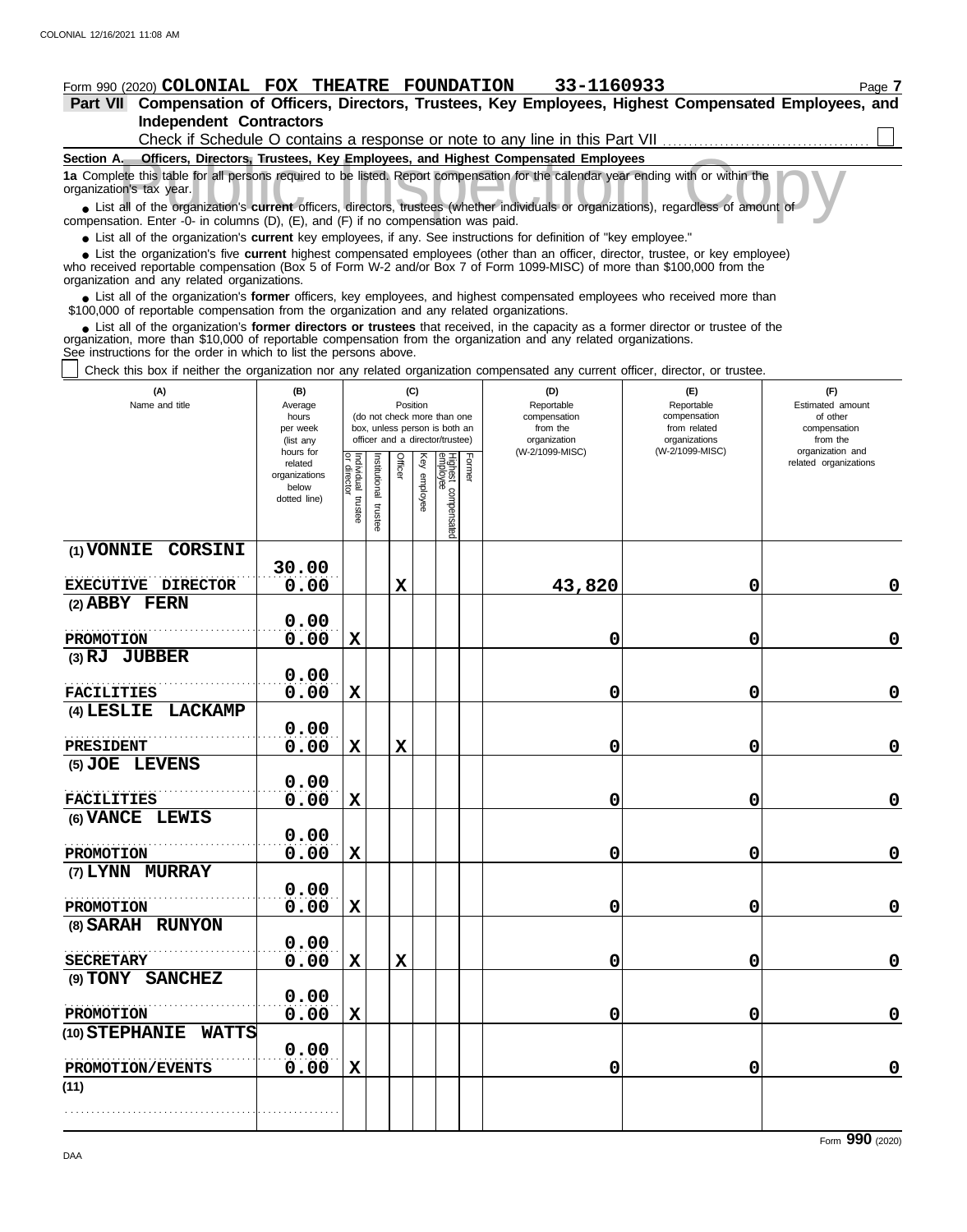COLONIAL 12/16/2021 11:08 AM

|                       |                 | Form 990 (2020) COLONIAL FOX THEATRE FOUNDATION                                                                                                                                       |                                                                |                               |                          |                                    |                                                                                                 |                                |                                                               | 33-1160933                                                         |                                                                                                                                                                                                                                |                                           |                     | Page 8 |
|-----------------------|-----------------|---------------------------------------------------------------------------------------------------------------------------------------------------------------------------------------|----------------------------------------------------------------|-------------------------------|--------------------------|------------------------------------|-------------------------------------------------------------------------------------------------|--------------------------------|---------------------------------------------------------------|--------------------------------------------------------------------|--------------------------------------------------------------------------------------------------------------------------------------------------------------------------------------------------------------------------------|-------------------------------------------|---------------------|--------|
|                       | <b>Part VII</b> |                                                                                                                                                                                       |                                                                |                               |                          |                                    |                                                                                                 |                                |                                                               |                                                                    | Section A. Officers, Directors, Trustees, Key Employees, and Highest Compensated Employees (continued)                                                                                                                         |                                           |                     |        |
| (A)<br>Name and title |                 | (B)<br>Average<br>hours<br>per week<br>(list any                                                                                                                                      |                                                                |                               |                          | (C)<br>Position                    | (do not check more than one<br>box, unless person is both an<br>officer and a director/trustee) |                                | (D)<br>Reportable<br>compensation<br>from the<br>organization | (E)<br>Reportable<br>compensation<br>from related<br>organizations | (F)<br>Estimated amount<br>of other<br>compensation<br>from the                                                                                                                                                                |                                           |                     |        |
|                       |                 | Pu                                                                                                                                                                                    | hours for<br>related<br>organizations<br>below<br>dotted line) | ndividual trustee<br>director | Institutional<br>trustee | Officer<br>$\overline{\mathbf{v}}$ | Key employee                                                                                    | Highest compensate<br>employee | Former                                                        | (W-2/1099-MISC)                                                    | (W-2/1099-MISC)                                                                                                                                                                                                                | organization and<br>related organizations |                     |        |
|                       |                 |                                                                                                                                                                                       |                                                                |                               |                          |                                    |                                                                                                 |                                |                                                               |                                                                    |                                                                                                                                                                                                                                |                                           |                     |        |
|                       |                 |                                                                                                                                                                                       |                                                                |                               |                          |                                    |                                                                                                 |                                |                                                               |                                                                    |                                                                                                                                                                                                                                |                                           |                     |        |
|                       |                 |                                                                                                                                                                                       |                                                                |                               |                          |                                    |                                                                                                 |                                |                                                               |                                                                    |                                                                                                                                                                                                                                |                                           |                     |        |
|                       |                 |                                                                                                                                                                                       |                                                                |                               |                          |                                    |                                                                                                 |                                |                                                               |                                                                    |                                                                                                                                                                                                                                |                                           |                     |        |
|                       |                 |                                                                                                                                                                                       |                                                                |                               |                          |                                    |                                                                                                 |                                |                                                               |                                                                    |                                                                                                                                                                                                                                |                                           |                     |        |
|                       |                 |                                                                                                                                                                                       |                                                                |                               |                          |                                    |                                                                                                 |                                |                                                               |                                                                    |                                                                                                                                                                                                                                |                                           |                     |        |
|                       |                 |                                                                                                                                                                                       |                                                                |                               |                          |                                    |                                                                                                 |                                |                                                               |                                                                    |                                                                                                                                                                                                                                |                                           |                     |        |
|                       |                 |                                                                                                                                                                                       |                                                                |                               |                          |                                    |                                                                                                 |                                |                                                               |                                                                    |                                                                                                                                                                                                                                |                                           |                     |        |
|                       |                 |                                                                                                                                                                                       |                                                                |                               |                          |                                    |                                                                                                 |                                | u                                                             | 43,820                                                             |                                                                                                                                                                                                                                |                                           |                     |        |
|                       |                 | Total from continuation sheets to Part VII, Section A                                                                                                                                 |                                                                |                               |                          |                                    |                                                                                                 |                                | u                                                             | 43,820                                                             |                                                                                                                                                                                                                                |                                           |                     |        |
| a<br>$\mathbf{2}$     |                 | Total number of individuals (including but not limited to those listed above) who received more than \$100,000 of                                                                     |                                                                |                               |                          |                                    |                                                                                                 |                                | u                                                             |                                                                    |                                                                                                                                                                                                                                |                                           |                     |        |
|                       |                 | reportable compensation from the organization $\mathbf{u}$                                                                                                                            |                                                                |                               |                          |                                    |                                                                                                 |                                |                                                               |                                                                    |                                                                                                                                                                                                                                |                                           |                     |        |
| 3                     |                 | Did the organization list any former officer, director, trustee, key employee, or highest compensated                                                                                 |                                                                |                               |                          |                                    |                                                                                                 |                                |                                                               |                                                                    |                                                                                                                                                                                                                                |                                           | Yes                 | No     |
| 4                     |                 | employee on line 1a? If "Yes," complete Schedule J for such individual<br>For any individual listed on line 1a, is the sum of reportable compensation and other compensation from the |                                                                |                               |                          |                                    |                                                                                                 |                                |                                                               |                                                                    |                                                                                                                                                                                                                                | 3                                         |                     | X      |
|                       |                 | organization and related organizations greater than \$150,000? If "Yes," complete Schedule J for such                                                                                 |                                                                |                               |                          |                                    |                                                                                                 |                                |                                                               |                                                                    |                                                                                                                                                                                                                                |                                           |                     |        |
| 5                     |                 | Did any person listed on line 1a receive or accrue compensation from any unrelated organization or individual                                                                         |                                                                |                               |                          |                                    |                                                                                                 |                                |                                                               |                                                                    | individual with the contract of the contract of the contract of the contract of the contract of the contract of the contract of the contract of the contract of the contract of the contract of the contract of the contract o | 4                                         |                     | X      |
|                       |                 |                                                                                                                                                                                       |                                                                |                               |                          |                                    |                                                                                                 |                                |                                                               |                                                                    |                                                                                                                                                                                                                                | 5                                         |                     | X      |
| 1                     |                 | Section B. Independent Contractors                                                                                                                                                    |                                                                |                               |                          |                                    |                                                                                                 |                                |                                                               |                                                                    | Complete this table for your five highest compensated independent contractors that received more than \$100,000 of                                                                                                             |                                           |                     |        |
|                       |                 |                                                                                                                                                                                       |                                                                |                               |                          |                                    |                                                                                                 |                                |                                                               |                                                                    | compensation from the organization. Report compensation for the calendar year ending with or within the organization's tax year.                                                                                               |                                           |                     |        |
|                       |                 |                                                                                                                                                                                       | (A)<br>Name and business address                               |                               |                          |                                    |                                                                                                 |                                |                                                               |                                                                    | (B)<br>Description of services                                                                                                                                                                                                 |                                           | (C)<br>Compensation |        |
|                       |                 |                                                                                                                                                                                       |                                                                |                               |                          |                                    |                                                                                                 |                                |                                                               |                                                                    |                                                                                                                                                                                                                                |                                           |                     |        |
|                       |                 |                                                                                                                                                                                       |                                                                |                               |                          |                                    |                                                                                                 |                                |                                                               |                                                                    |                                                                                                                                                                                                                                |                                           |                     |        |
|                       |                 |                                                                                                                                                                                       |                                                                |                               |                          |                                    |                                                                                                 |                                |                                                               |                                                                    |                                                                                                                                                                                                                                |                                           |                     |        |
|                       |                 |                                                                                                                                                                                       |                                                                |                               |                          |                                    |                                                                                                 |                                |                                                               |                                                                    |                                                                                                                                                                                                                                |                                           |                     |        |
|                       |                 |                                                                                                                                                                                       |                                                                |                               |                          |                                    |                                                                                                 |                                |                                                               |                                                                    |                                                                                                                                                                                                                                |                                           |                     |        |
|                       |                 |                                                                                                                                                                                       |                                                                |                               |                          |                                    |                                                                                                 |                                |                                                               |                                                                    |                                                                                                                                                                                                                                |                                           |                     |        |
| $\mathbf{2}$          |                 | Total number of independent contractors (including but not limited to those listed above) who                                                                                         |                                                                |                               |                          |                                    |                                                                                                 |                                |                                                               |                                                                    |                                                                                                                                                                                                                                |                                           |                     |        |

received more than \$100,000 of compensation from the organization u

**0**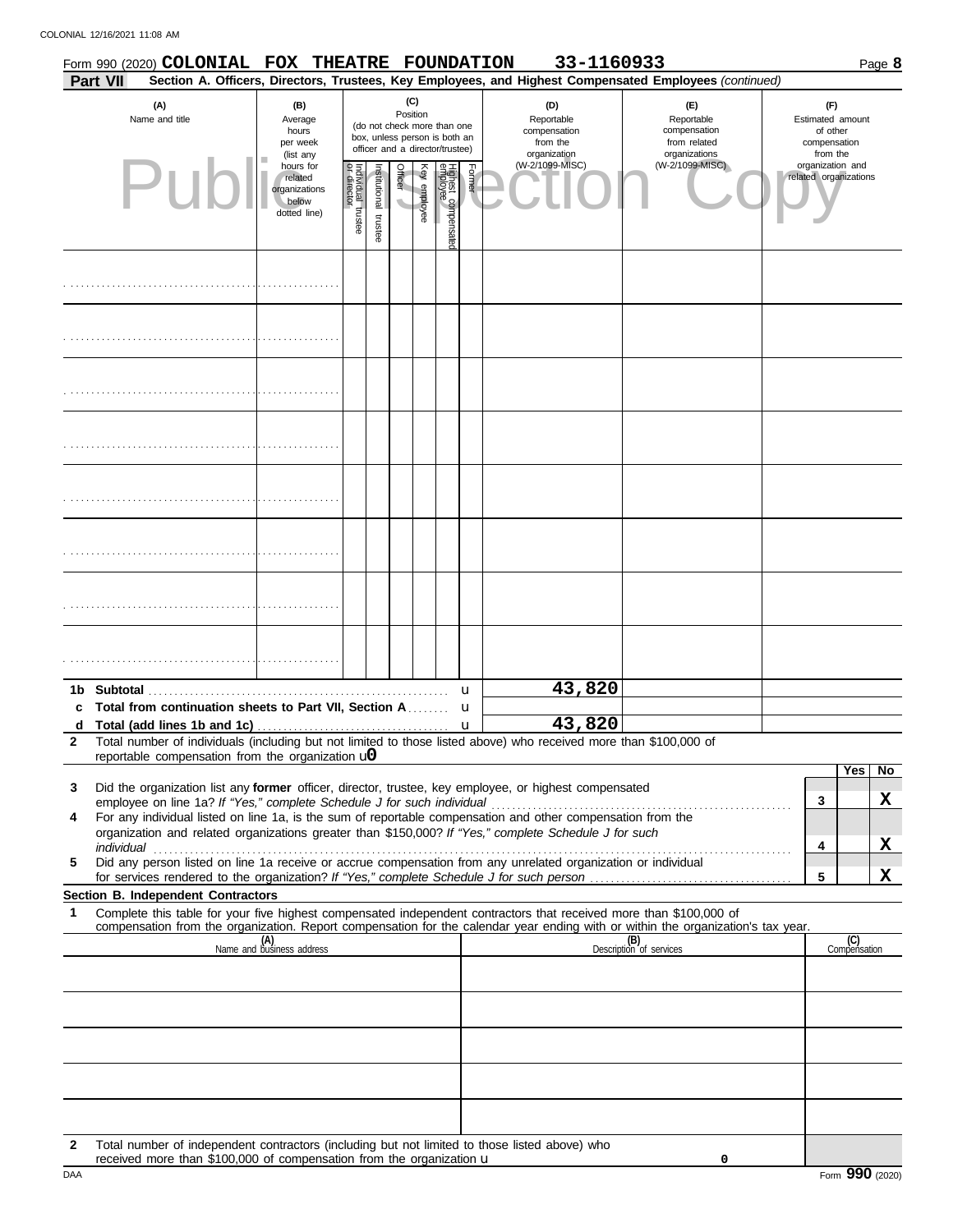|                                                                  |                  | Form 990 (2020) COLONIAL FOX THEATRE FOUNDATION                        |          |                             |                 |   |                      |                                                                               | 33-1160933                                   |                                      | Page 9                                    |
|------------------------------------------------------------------|------------------|------------------------------------------------------------------------|----------|-----------------------------|-----------------|---|----------------------|-------------------------------------------------------------------------------|----------------------------------------------|--------------------------------------|-------------------------------------------|
|                                                                  | <b>Part VIII</b> |                                                                        |          | <b>Statement of Revenue</b> |                 |   |                      |                                                                               |                                              |                                      |                                           |
|                                                                  |                  |                                                                        |          |                             |                 |   |                      | Check if Schedule O contains a response or note to any line in this Part VIII |                                              |                                      |                                           |
|                                                                  |                  |                                                                        |          |                             |                 |   |                      | (A)<br>Total revenue                                                          | (B)<br>Related or exempt<br>function revenue | (C)<br>Unrelated<br>business revenue | (D)<br>Revenue excluded<br>from tax under |
|                                                                  |                  |                                                                        |          |                             |                 |   |                      |                                                                               |                                              |                                      | sections 512-514                          |
| <b>Contributions, Gifts, Grants</b><br>and Other Similar Amounts |                  | 1a Federated campaigns                                                 |          |                             | 1a              |   |                      |                                                                               |                                              |                                      |                                           |
|                                                                  |                  | <b>b</b> Membership dues                                               |          |                             | 1 <sub>b</sub>  |   |                      |                                                                               |                                              |                                      |                                           |
|                                                                  |                  | c Fundraising events                                                   |          |                             | 1 <sub>c</sub>  |   |                      |                                                                               |                                              |                                      |                                           |
|                                                                  |                  | d Related organizations                                                |          | <u>.</u><br>.               | 1 <sub>d</sub>  |   |                      |                                                                               |                                              |                                      |                                           |
|                                                                  |                  | e Government grants (contributions)                                    |          |                             | 1e              |   | 45,000               |                                                                               |                                              |                                      |                                           |
|                                                                  |                  | f All other contributions, gifts, grants,                              |          |                             |                 |   |                      |                                                                               |                                              |                                      |                                           |
|                                                                  |                  | and similar amounts not included above                                 |          |                             | 1f              |   | 490,972              |                                                                               |                                              |                                      |                                           |
|                                                                  |                  | g Noncash contributions included in lines 1a-1f                        |          |                             | 1g $\sqrt{ }$   |   |                      |                                                                               |                                              |                                      |                                           |
|                                                                  |                  |                                                                        |          |                             |                 |   |                      | 535,972                                                                       |                                              |                                      |                                           |
|                                                                  |                  |                                                                        |          |                             |                 |   | <b>Business Code</b> |                                                                               |                                              |                                      |                                           |
|                                                                  | 2a               | PROGRAM SERVICE REVENUE                                                |          |                             |                 | . | 711110               | 430                                                                           | 430                                          |                                      |                                           |
| Program Service<br>Revenue                                       | b                |                                                                        |          |                             |                 |   |                      |                                                                               |                                              |                                      |                                           |
|                                                                  | c                |                                                                        |          |                             |                 |   |                      |                                                                               |                                              |                                      |                                           |
|                                                                  | d                |                                                                        |          |                             |                 |   |                      |                                                                               |                                              |                                      |                                           |
|                                                                  |                  |                                                                        |          |                             |                 |   |                      |                                                                               |                                              |                                      |                                           |
|                                                                  |                  | f All other program service revenue                                    |          |                             |                 |   |                      |                                                                               |                                              |                                      |                                           |
|                                                                  |                  |                                                                        |          |                             |                 |   |                      | 430                                                                           |                                              |                                      |                                           |
|                                                                  | 3.               | Investment income (including dividends, interest, and                  |          |                             |                 |   |                      |                                                                               |                                              |                                      |                                           |
|                                                                  |                  | other similar amounts)                                                 |          |                             |                 |   | u                    | 88                                                                            | 88                                           |                                      |                                           |
|                                                                  |                  | Income from investment of tax-exempt bond proceeds                     |          |                             |                 |   | u                    |                                                                               |                                              |                                      |                                           |
|                                                                  | 5                |                                                                        |          |                             |                 |   | u                    |                                                                               |                                              |                                      |                                           |
|                                                                  |                  |                                                                        |          | (i) Real                    |                 |   | (ii) Personal        |                                                                               |                                              |                                      |                                           |
|                                                                  |                  | 6a Gross rents                                                         | 6a       |                             |                 |   |                      |                                                                               |                                              |                                      |                                           |
|                                                                  |                  | <b>b</b> Less: rental expenses                                         | 6b<br>6c |                             |                 |   |                      |                                                                               |                                              |                                      |                                           |
|                                                                  |                  | <b>c</b> Rental inc. or (loss)<br><b>d</b> Net rental income or (loss) |          |                             |                 |   |                      |                                                                               |                                              |                                      |                                           |
|                                                                  |                  | <b>7a</b> Gross amount from                                            |          | (i) Securities              |                 |   | u<br>(ii) Other      |                                                                               |                                              |                                      |                                           |
|                                                                  |                  | sales of assets                                                        | 7a       |                             |                 |   |                      |                                                                               |                                              |                                      |                                           |
|                                                                  |                  | other than inventory<br><b>b</b> Less: cost or other                   |          |                             |                 |   |                      |                                                                               |                                              |                                      |                                           |
|                                                                  |                  | basis and sales exps.                                                  | 7b       |                             |                 |   |                      |                                                                               |                                              |                                      |                                           |
| Revenue                                                          |                  | c Gain or (loss)                                                       | 7c       |                             |                 |   |                      |                                                                               |                                              |                                      |                                           |
|                                                                  |                  |                                                                        |          |                             |                 |   |                      |                                                                               |                                              |                                      |                                           |
| Other                                                            |                  | 8a Gross income from fundraising events                                |          |                             |                 |   |                      |                                                                               |                                              |                                      |                                           |
|                                                                  |                  | (not including \$                                                      |          | .                           |                 |   |                      |                                                                               |                                              |                                      |                                           |
|                                                                  |                  | of contributions reported on line 1c).                                 |          |                             |                 |   |                      |                                                                               |                                              |                                      |                                           |
|                                                                  |                  | See Part IV, line 18                                                   |          | .                           | 8а              |   |                      |                                                                               |                                              |                                      |                                           |
|                                                                  |                  | <b>b</b> Less: direct expenses                                         |          |                             | 8b              |   |                      |                                                                               |                                              |                                      |                                           |
|                                                                  |                  |                                                                        |          |                             |                 |   |                      |                                                                               |                                              |                                      |                                           |
|                                                                  |                  | 9a Gross income from gaming activities.                                |          |                             |                 |   |                      |                                                                               |                                              |                                      |                                           |
|                                                                  |                  | See Part IV, line 19                                                   |          | .                           | 9a              |   |                      |                                                                               |                                              |                                      |                                           |
|                                                                  |                  | <b>b</b> Less: direct expenses                                         |          |                             | 9 <sub>b</sub>  |   |                      |                                                                               |                                              |                                      |                                           |
|                                                                  |                  |                                                                        |          |                             |                 |   |                      |                                                                               |                                              |                                      |                                           |
|                                                                  |                  | 10a Gross sales of inventory, less                                     |          |                             |                 |   |                      |                                                                               |                                              |                                      |                                           |
|                                                                  |                  | returns and allowances                                                 |          |                             | 10a             |   |                      |                                                                               |                                              |                                      |                                           |
|                                                                  |                  | <b>b</b> Less: cost of goods sold                                      |          |                             | 10 <sub>b</sub> |   |                      |                                                                               |                                              |                                      |                                           |
|                                                                  |                  | <b>c</b> Net income or (loss) from sales of inventory                  |          |                             |                 |   | u                    |                                                                               |                                              |                                      |                                           |
|                                                                  |                  |                                                                        |          |                             |                 |   | <b>Business Code</b> |                                                                               |                                              |                                      |                                           |
| Miscellaneous<br>Revenue                                         | 11a              |                                                                        |          |                             |                 |   |                      |                                                                               |                                              |                                      |                                           |
|                                                                  | b                |                                                                        |          |                             |                 |   |                      |                                                                               |                                              |                                      |                                           |
|                                                                  |                  |                                                                        |          |                             |                 |   |                      |                                                                               |                                              |                                      |                                           |
|                                                                  |                  |                                                                        |          |                             |                 |   |                      |                                                                               |                                              |                                      |                                           |
|                                                                  |                  |                                                                        |          |                             |                 |   |                      | 536,490                                                                       | 518                                          | 0                                    | 0                                         |
|                                                                  |                  |                                                                        |          |                             |                 |   |                      |                                                                               |                                              |                                      |                                           |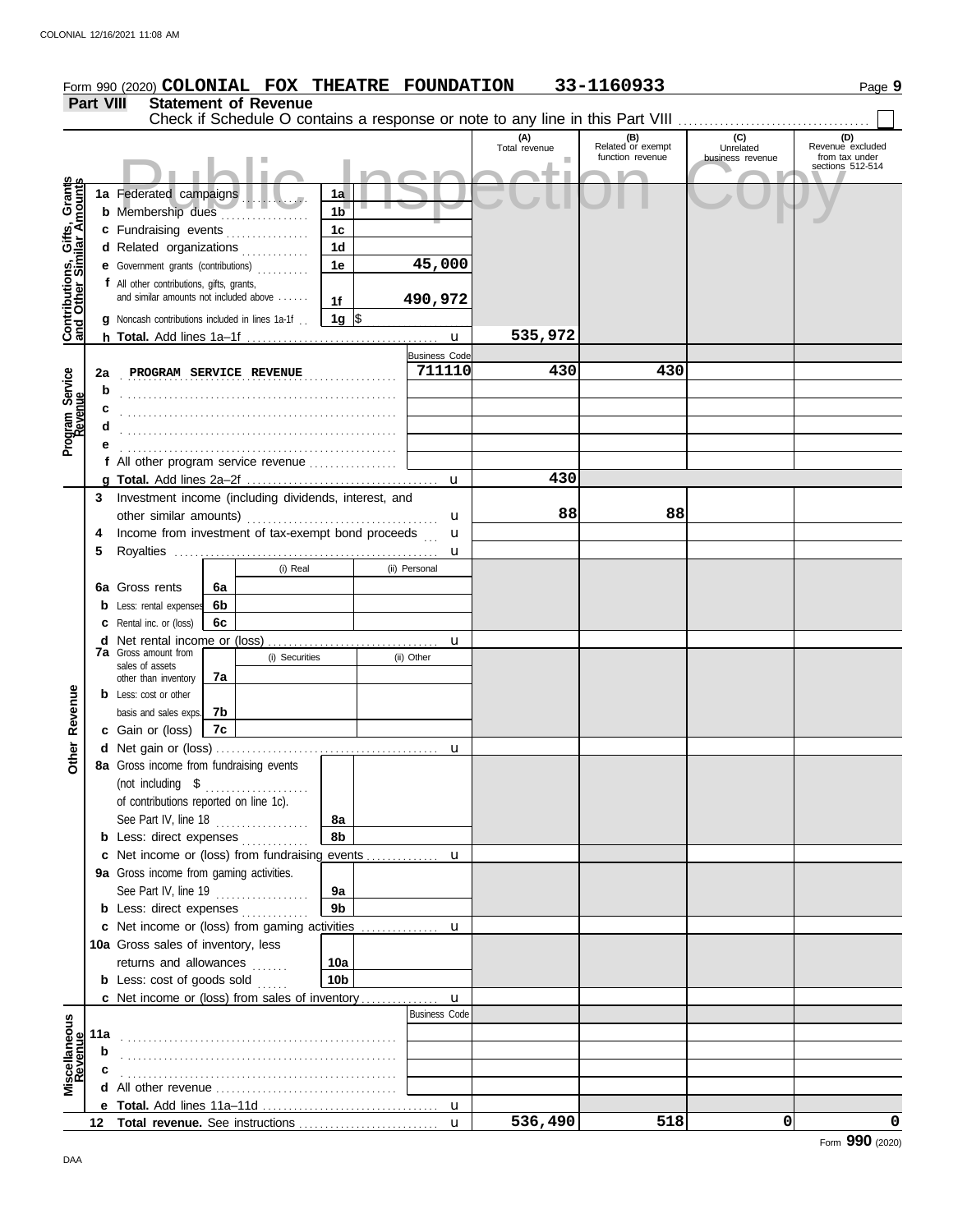# **Form 990 (2020) COLONIAL FOX THEATRE FOUNDATION 33-1160933** Page 10

**Part IX Statement of Functional Expenses**

Course amounts reported on lines 6b, Total expenses<br>
Program service Management and Copyright Service Expenses<br>
and other assistance to domestic organizations<br>
Sand other assistance to domestic organizations<br>
Sand other as *Section 501(c)(3) and 501(c)(4) organizations must complete all columns. All other organizations must complete column (A). Do not include amounts reported on lines 6b, 7b, 8b, 9b, and 10b of Part VIII.* **1 2 3 4** Benefits paid to or for members **........**.. **5 6** Compensation not included above to disqualified **7 8 9 10** Payroll taxes ............................... **11 a** Management .............................. **b** Legal **c** Accounting . . . . . . . . . . . . . . . . . . . . . . . . . . . . . . . . **d e** Professional fundraising services. See Part IV, line 17 **f g 12** Advertising and promotion ............... **13** Office expenses **.......................**... **14 15 16 17 18 19 20** Interest . . . . . . . . . . . . . . . . . . . . . . . . . . . . . . . . . . . . **21 22** Depreciation, depletion, and amortization . **23** Insurance . . . . . . . . . . . . . . . . . . . . . . . . . . . . . . . . . . **24** Other expenses. Itemize expenses not covered **a** GRANT FEES 14 **b c d** . . . . . . . . . . . . . . . . . . . . . . . . . . . . . . . . . . . . . . . . . . . . . **e** All other expenses . . . . . . . . . . . . . . . . . . . . . . . . **25 Total functional expenses.** Add lines 1 through 24e . . . **26** Grants and other assistance to domestic organizations and domestic governments. See Part IV, line 21 . . . . . . . . Grants and other assistance to domestic individuals. See Part IV, line 22 Grants and other assistance to foreign organizations, foreign governments, and foreign individuals. See Part IV, lines 15 and 16 Compensation of current officers, directors, trustees, and key employees ............... persons (as defined under section 4958(f)(1)) and persons described in section 4958(c)(3)(B) . . . . . Other salaries and wages ............ Pension plan accruals and contributions (include section 401(k) and 403(b) employer contributions) Other employee benefits .................. Fees for services (nonemployees): . . . . . . . . . . . . . . . . . . . . . . . . . . . . . . . . . . . . . . Lobbying . . . . . . . . . . . . . . . . . . . . . . . . . . . . . . . . . . . Investment management fees Other. (If line 11g amount exceeds 10% of line 25, column Information technology ..................... Royalties . . . . . . . . . . . . . . . . . . . . . . . . . . . . . . . . . . Occupancy . . . . . . . . . . . . . . . . . . . . . . . . . . . . . . . . Travel . . . . . . . . . . . . . . . . . . . . . . . . . . . . . . . . . . . . . . Payments of travel or entertainment expenses for any federal, state, or local public officials Conferences, conventions, and meetings . Payments to affiliates ...................... above (List miscellaneous expenses on line 24e. If line 24e amount exceeds 10% of line 25, column (A) amount, list line 24e expenses on Schedule O.) fundraising solicitation. Check here  $\mathbf{u}$  | if organization reported in column (B) joint costs from a combined educational campaign and following SOP 98-2 (ASC 958-720) **(A) (B) (C) (D)** Total expenses Program service Management and expenses (B) (C)<br>
Program service Management and<br>
expenses general expenses Fundraising expenses . . . . . . . . . . . . . . . . . . . . . . . . . . . . . . . . . . . . . . . . . . . . . **SALES TAX 269 258 11** . . . . . . . . . . . . . . . . . . . . . . . . . . . . . . . . . . . . . . . . . . . . . **LICENSE & FEES 50 48 2** Check if Schedule O contains a response or note to any line in this Part IX **Joint costs.** Complete this line only if the (A) amount, list line 11g expenses on Schedule O.) . . . . . . **43,820 41,966 1,845 9 41,716 39,952 1,756 8 7,132 6,831 300 1 12,032 11,523 507 2 6,000 6,000 784 751 33 24,783 23,735 1,043 5 4,955 4,745 209 1 14,322 13,716 603 3 419 419 71,923 735 71,188 547 547 8,225 7,877 346 2 237,310 152,687 7,404 77,219**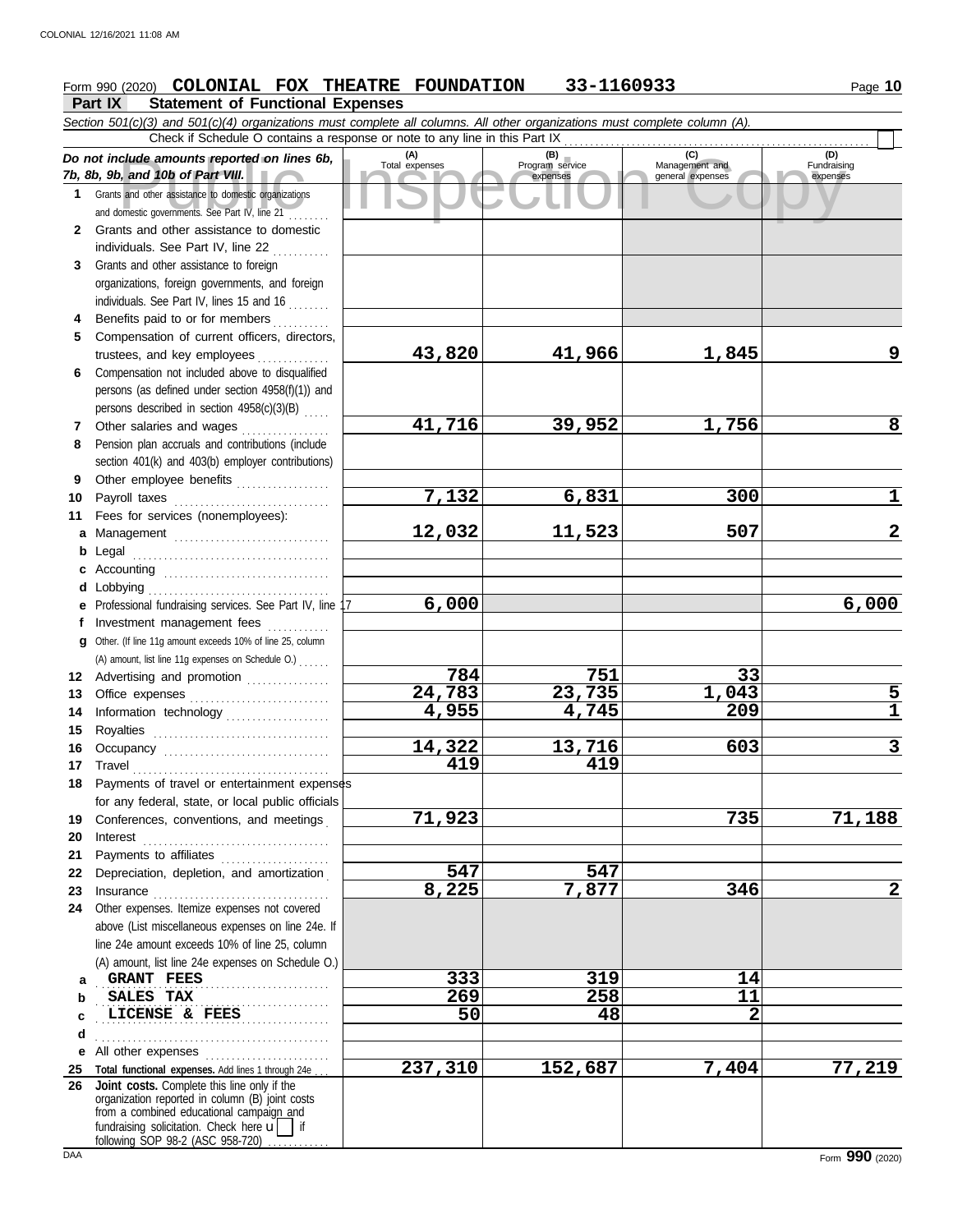#### Form 990 (2020) **COLONIAL FOX THEATRE FOUNDATION** 33-1160933 Page 11 **COLONIAL FOX THEATRE FOUNDATION 33-1160933**

|                      | Part X | <b>Balance Sheet</b>                                                                                                |                 |                            |                           |                         |                        |
|----------------------|--------|---------------------------------------------------------------------------------------------------------------------|-----------------|----------------------------|---------------------------|-------------------------|------------------------|
|                      |        | Check if Schedule O contains a response or note to any line in this Part X                                          |                 |                            |                           |                         |                        |
|                      |        |                                                                                                                     |                 |                            | (A)<br>Beginning of year  |                         | (B)<br>End of year     |
|                      | 1      | Cash-non-interest-bearing                                                                                           |                 | <u> Ingnacti</u>           | 16,238                    | $\sqrt{1}$              | 65,089                 |
|                      | 2      |                                                                                                                     |                 |                            | 46,325                    | $\overline{\mathbf{2}}$ | 298,480                |
|                      | 3      |                                                                                                                     |                 |                            |                           | $\overline{\mathbf{3}}$ |                        |
|                      | 4      |                                                                                                                     |                 |                            |                           | 4                       |                        |
|                      | 5      | Loans and other receivables from any current or former officer, director,                                           |                 |                            |                           |                         |                        |
|                      |        | trustee, key employee, creator or founder, substantial contributor, or 35%                                          |                 |                            |                           |                         |                        |
|                      |        | controlled entity or family member of any of these persons                                                          |                 |                            |                           | 5                       |                        |
|                      | 6      | Loans and other receivables from other disqualified persons (as defined                                             |                 |                            |                           |                         |                        |
|                      |        | under section $4958(f)(1)$ ), and persons described in section $4958(c)(3)(B)$ <sub>.</sub>                         |                 |                            |                           | 6                       |                        |
| Assets               | 7      |                                                                                                                     |                 |                            |                           | $\overline{7}$          |                        |
|                      | 8      | Inventories for sale or use                                                                                         |                 |                            |                           | 8                       |                        |
|                      | 9      | Prepaid expenses and deferred charges                                                                               |                 |                            |                           | 9                       |                        |
|                      |        | 10a Land, buildings, and equipment: cost or other                                                                   |                 |                            |                           |                         |                        |
|                      |        |                                                                                                                     |                 |                            |                           |                         |                        |
|                      |        | <b>b</b> Less: accumulated depreciation                                                                             | 10 <sub>b</sub> | $\frac{2,460,413}{15,219}$ | 2,445,740                 | 10c                     | 2,445,194              |
|                      | 11     | Investments-publicly traded securities                                                                              |                 |                            |                           | 11                      |                        |
|                      | 12     |                                                                                                                     |                 |                            |                           | 12                      |                        |
|                      | 13     |                                                                                                                     |                 |                            |                           | 13                      |                        |
|                      | 14     | Intangible assets                                                                                                   |                 |                            |                           | 14                      |                        |
|                      | 15     | Other assets. See Part IV, line 11                                                                                  |                 |                            |                           | 15                      |                        |
|                      | 16     |                                                                                                                     |                 |                            | 2,508,303                 | 16                      | <u>2,808,763</u>       |
|                      | 17     |                                                                                                                     |                 |                            | $\overline{1,276}$        | 17                      | 2,556                  |
|                      | 18     | Grants payable                                                                                                      |                 |                            |                           | 18                      |                        |
|                      | 19     | Deferred revenue                                                                                                    |                 |                            |                           | 19                      |                        |
|                      | 20     | Tax-exempt bond liabilities                                                                                         |                 |                            |                           | 20                      |                        |
|                      | 21     | Escrow or custodial account liability. Complete Part IV of Schedule D <sub>1111111111111</sub>                      |                 |                            |                           | 21                      |                        |
|                      | 22     | Loans and other payables to any current or former officer, director,                                                |                 |                            |                           |                         |                        |
|                      |        | trustee, key employee, creator or founder, substantial contributor, or 35%                                          |                 |                            |                           |                         |                        |
| Liabilities          |        |                                                                                                                     |                 |                            |                           | 22                      |                        |
|                      | 23     | Secured mortgages and notes payable to unrelated third parties                                                      |                 |                            |                           | 23                      |                        |
|                      | 24     | Unsecured notes and loans payable to unrelated third parties                                                        |                 |                            |                           | 24                      |                        |
|                      | 25     | Other liabilities (including federal income tax, payables to related third                                          |                 |                            |                           |                         |                        |
|                      |        | parties, and other liabilities not included on lines 17-24). Complete Part X                                        |                 |                            |                           |                         |                        |
|                      |        | of Schedule D                                                                                                       |                 |                            |                           | 25                      |                        |
|                      | 26     |                                                                                                                     |                 |                            | 1,276                     | 26                      | 2,556                  |
|                      |        | Organizations that follow FASB ASC 958, check here                                                                  |                 |                            |                           |                         |                        |
| <b>Fund Balances</b> |        | and complete lines 27, 28, 32, and 33.                                                                              |                 |                            |                           |                         |                        |
|                      | 27     | Net assets without donor restrictions                                                                               |                 |                            |                           | 27                      |                        |
|                      | 28     | Net assets with donor restrictions<br>Organizations that do not follow FASB ASC 958, check here $\sqrt{\mathbf{X}}$ |                 |                            |                           | 28                      |                        |
|                      |        |                                                                                                                     |                 |                            |                           |                         |                        |
| ŏ                    |        | and complete lines 29 through 33.                                                                                   |                 |                            |                           |                         |                        |
|                      | 29     | Capital stock or trust principal, or current funds                                                                  |                 |                            |                           | 29                      |                        |
|                      | 30     | Paid-in or capital surplus, or land, building, or equipment fund                                                    |                 |                            | $\overline{2}$ , 507, 027 | 30                      |                        |
| <b>Net Assets</b>    | 31     | Retained earnings, endowment, accumulated income, or other funds                                                    |                 |                            | 2,507,027                 | 31                      | 2,806,207<br>2,806,207 |
|                      | 32     | Total net assets or fund balances                                                                                   |                 |                            | $\overline{2,508,303}$    | 32<br>33                | 2,808,763              |
|                      | 33     |                                                                                                                     |                 |                            |                           |                         |                        |

Form **990** (2020)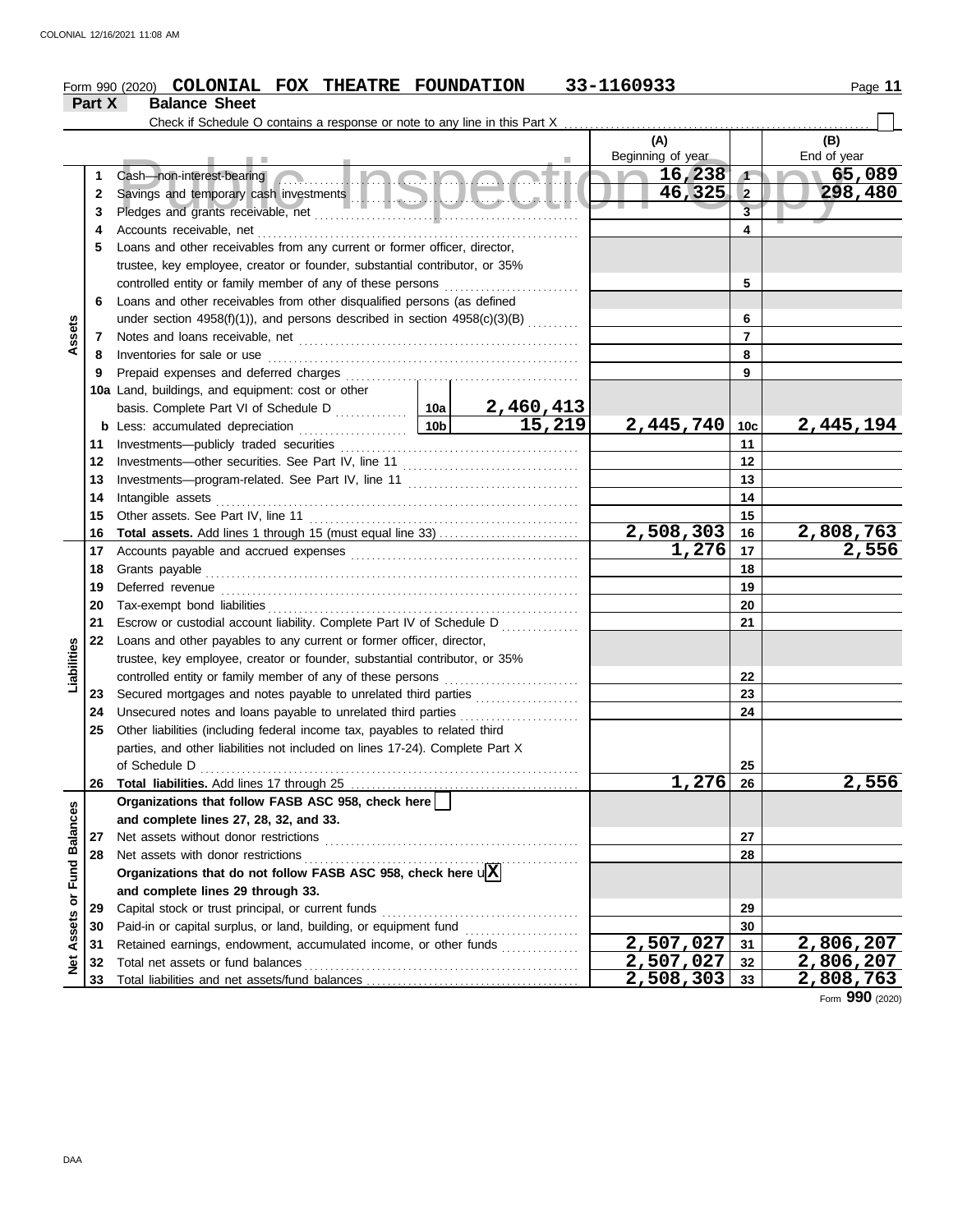|    | 33-1160933<br>Form 990 (2020) <b>COLONIAL FOX THEATRE FOUNDATION</b>                                                                                                                                                           |                |                |         | Page 12 |
|----|--------------------------------------------------------------------------------------------------------------------------------------------------------------------------------------------------------------------------------|----------------|----------------|---------|---------|
|    | <b>Reconciliation of Net Assets</b><br><b>Part XI</b>                                                                                                                                                                          |                |                |         |         |
|    |                                                                                                                                                                                                                                |                |                |         |         |
| 1  |                                                                                                                                                                                                                                | $\mathbf{1}$   |                | 536,490 |         |
| 2  |                                                                                                                                                                                                                                | $\overline{2}$ |                | 237,310 |         |
| 3  |                                                                                                                                                                                                                                | $3-$           | $\sim$ 299,180 |         |         |
| 4  |                                                                                                                                                                                                                                | 4              | 2,507,027      |         |         |
| 5  | Net unrealized gains (losses) on investments entertainments and the material contract of the material contract of                                                                                                              |                |                |         |         |
| 6  |                                                                                                                                                                                                                                | 6              |                |         |         |
| 7  | Investment expenses <b>constant expenses</b>                                                                                                                                                                                   | $\overline{7}$ |                |         |         |
| 8  | Prior period adjustments [11, 12] and the contract of the contract of the contract of the contract of the contract of the contract of the contract of the contract of the contract of the contract of the contract of the cont | 8              |                |         |         |
| 9  |                                                                                                                                                                                                                                | $\mathbf{9}$   |                |         |         |
| 10 | Net assets or fund balances at end of year. Combine lines 3 through 9 (must equal Part X, line                                                                                                                                 |                |                |         |         |
|    |                                                                                                                                                                                                                                | 10             | 2,806,207      |         |         |
|    | <b>Financial Statements and Reporting</b><br>Part XII                                                                                                                                                                          |                |                |         |         |
|    |                                                                                                                                                                                                                                |                |                |         |         |
|    |                                                                                                                                                                                                                                |                |                | Yes     | No      |
| 1. | $\mathbf{X}$ Accrual<br>Accounting method used to prepare the Form 990:     Cash<br>Other                                                                                                                                      |                |                |         |         |
|    | If the organization changed its method of accounting from a prior year or checked "Other," explain in                                                                                                                          |                |                |         |         |
|    | Schedule O.                                                                                                                                                                                                                    |                |                |         |         |
|    | 2a Were the organization's financial statements compiled or reviewed by an independent accountant?                                                                                                                             |                | 2a             |         | x       |
|    | If "Yes," check a box below to indicate whether the financial statements for the year were compiled or                                                                                                                         |                |                |         |         |
|    | reviewed on a separate basis, consolidated basis, or both:                                                                                                                                                                     |                |                |         |         |
|    | Separate basis   Consolidated basis<br>  Both consolidated and separate basis                                                                                                                                                  |                |                |         |         |
|    | b Were the organization's financial statements audited by an independent accountant?                                                                                                                                           |                | 2b             |         | X       |
|    | If "Yes," check a box below to indicate whether the financial statements for the year were audited on a                                                                                                                        |                |                |         |         |
|    | separate basis, consolidated basis, or both:                                                                                                                                                                                   |                |                |         |         |
|    | Separate basis<br>  Consolidated basis<br>Both consolidated and separate basis                                                                                                                                                 |                |                |         |         |
|    | c If "Yes" to line 2a or 2b, does the organization have a committee that assumes responsibility for oversight of                                                                                                               |                |                |         |         |
|    | the audit, review, or compilation of its financial statements and selection of an independent accountant?                                                                                                                      |                | 2c             |         |         |
|    | If the organization changed either its oversight process or selection process during the tax year, explain on                                                                                                                  |                |                |         |         |
|    | Schedule O.                                                                                                                                                                                                                    |                |                |         |         |
|    | 3a As a result of a federal award, was the organization required to undergo an audit or audits as set forth in the                                                                                                             |                |                |         |         |
|    | Single Audit Act and OMB Circular A-133?                                                                                                                                                                                       |                | За             |         |         |
|    | <b>b</b> If "Yes," did the organization undergo the required audit or audits? If the organization did not undergo the                                                                                                          |                |                |         |         |
|    | required audit or audits, explain why on Schedule O and describe any steps taken to undergo such audits                                                                                                                        |                | 3 <sub>b</sub> |         |         |

Form **990** (2020)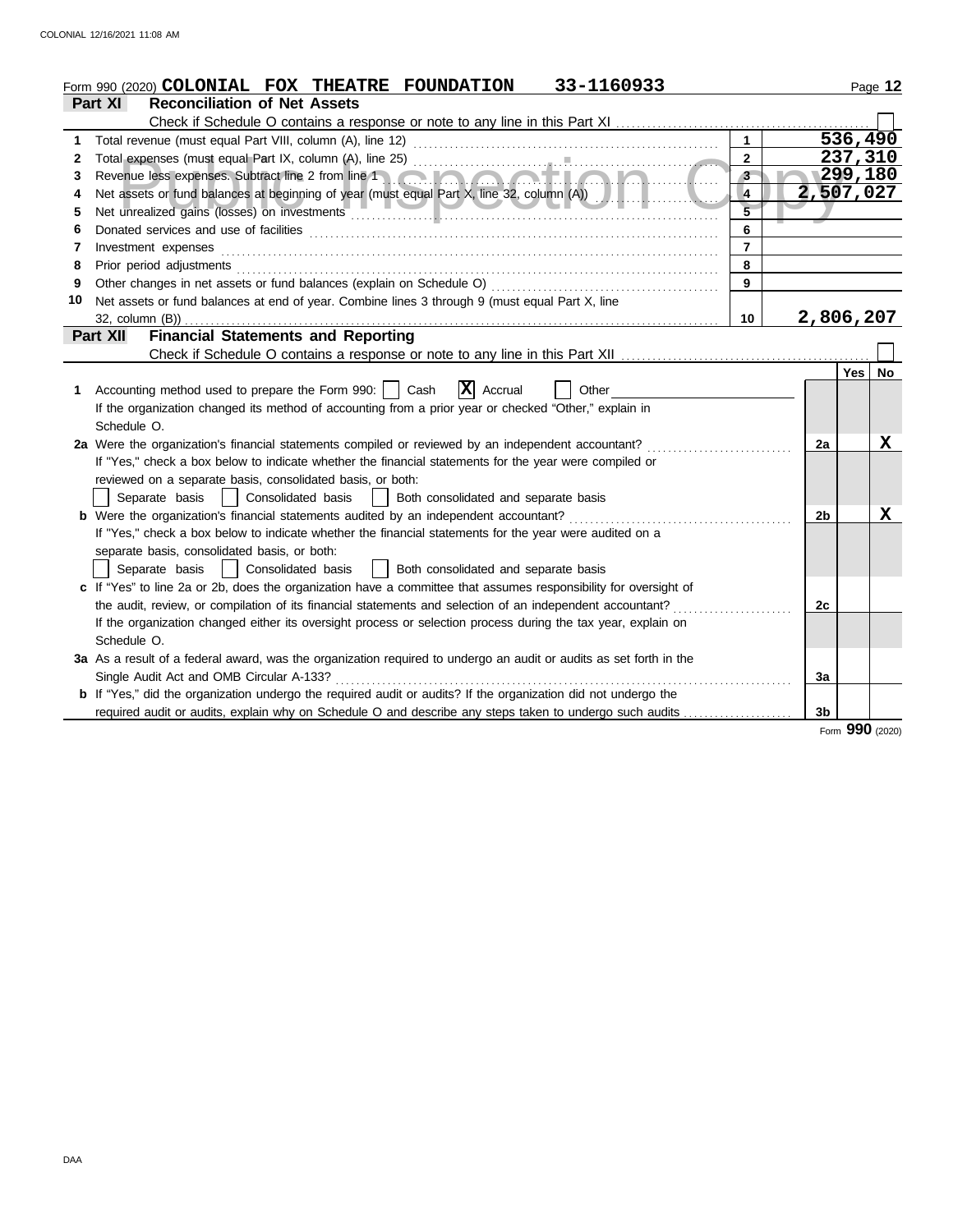| <b>SCHEDULE A</b>                     |                                                                                                                                                                                                                                  | <b>Public Charity Status and Public Support</b>                                                                                                                                                                 |                                                      |                                                                                                                                                                                                                                                     | OMB No. 1545-0047                           |  |  |  |  |  |  |  |  |
|---------------------------------------|----------------------------------------------------------------------------------------------------------------------------------------------------------------------------------------------------------------------------------|-----------------------------------------------------------------------------------------------------------------------------------------------------------------------------------------------------------------|------------------------------------------------------|-----------------------------------------------------------------------------------------------------------------------------------------------------------------------------------------------------------------------------------------------------|---------------------------------------------|--|--|--|--|--|--|--|--|
| (Form 990 or 990-EZ)                  |                                                                                                                                                                                                                                  |                                                                                                                                                                                                                 |                                                      | Complete if the organization is a section 501(c)(3) organization or a section $4947(a)(1)$ nonexempt charitable trust.                                                                                                                              |                                             |  |  |  |  |  |  |  |  |
| Department of the Treasury            |                                                                                                                                                                                                                                  | u Attach to Form 990 or Form 990-EZ.                                                                                                                                                                            |                                                      |                                                                                                                                                                                                                                                     | Open to Public                              |  |  |  |  |  |  |  |  |
| Internal Revenue Service              |                                                                                                                                                                                                                                  | <b>u</b> Go to <i>www.irs.gov/Form990</i> for instructions and the latest information.                                                                                                                          |                                                      |                                                                                                                                                                                                                                                     | Inspection                                  |  |  |  |  |  |  |  |  |
| Name of the organization              |                                                                                                                                                                                                                                  |                                                                                                                                                                                                                 |                                                      |                                                                                                                                                                                                                                                     | Employer identification number              |  |  |  |  |  |  |  |  |
|                                       |                                                                                                                                                                                                                                  | COLONIAL FOX THEATRE FOUNDATION                                                                                                                                                                                 |                                                      | 33-1160933                                                                                                                                                                                                                                          |                                             |  |  |  |  |  |  |  |  |
| Part I                                |                                                                                                                                                                                                                                  |                                                                                                                                                                                                                 |                                                      | Reason for Public Charity Status. (All organizations must complete this part.) See instructions.                                                                                                                                                    |                                             |  |  |  |  |  |  |  |  |
| 1                                     |                                                                                                                                                                                                                                  | The organization is not a private foundation because it is: (For lines 1 through 12, check only one box.)<br>A church, convention of churches, or association of churches described in section 170(b)(1)(A)(i). |                                                      |                                                                                                                                                                                                                                                     |                                             |  |  |  |  |  |  |  |  |
| 2                                     |                                                                                                                                                                                                                                  | A school described in section 170(b)(1)(A)(ii). (Attach Schedule E (Form 990 or 990-EZ).)                                                                                                                       |                                                      |                                                                                                                                                                                                                                                     |                                             |  |  |  |  |  |  |  |  |
| 3                                     |                                                                                                                                                                                                                                  | A hospital or a cooperative hospital service organization described in section 170(b)(1)(A)(iii).                                                                                                               |                                                      |                                                                                                                                                                                                                                                     |                                             |  |  |  |  |  |  |  |  |
| 4                                     |                                                                                                                                                                                                                                  |                                                                                                                                                                                                                 |                                                      | A medical research organization operated in conjunction with a hospital described in section 170(b)(1)(A)(iii). Enter the hospital's name,                                                                                                          |                                             |  |  |  |  |  |  |  |  |
|                                       | city, and state:                                                                                                                                                                                                                 |                                                                                                                                                                                                                 |                                                      |                                                                                                                                                                                                                                                     |                                             |  |  |  |  |  |  |  |  |
| 5                                     |                                                                                                                                                                                                                                  |                                                                                                                                                                                                                 |                                                      | An organization operated for the benefit of a college or university owned or operated by a governmental unit described in                                                                                                                           |                                             |  |  |  |  |  |  |  |  |
|                                       | section 170(b)(1)(A)(iv). (Complete Part II.)                                                                                                                                                                                    |                                                                                                                                                                                                                 |                                                      |                                                                                                                                                                                                                                                     |                                             |  |  |  |  |  |  |  |  |
| 6<br>$ {\bf x} $<br>7                 | A federal, state, or local government or governmental unit described in section 170(b)(1)(A)(v).<br>An organization that normally receives a substantial part of its support from a governmental unit or from the general public |                                                                                                                                                                                                                 |                                                      |                                                                                                                                                                                                                                                     |                                             |  |  |  |  |  |  |  |  |
|                                       | described in section 170(b)(1)(A)(vi). (Complete Part II.)                                                                                                                                                                       |                                                                                                                                                                                                                 |                                                      |                                                                                                                                                                                                                                                     |                                             |  |  |  |  |  |  |  |  |
| 8                                     |                                                                                                                                                                                                                                  | A community trust described in section 170(b)(1)(A)(vi). (Complete Part II.)                                                                                                                                    |                                                      |                                                                                                                                                                                                                                                     |                                             |  |  |  |  |  |  |  |  |
| 9                                     |                                                                                                                                                                                                                                  |                                                                                                                                                                                                                 |                                                      | An agricultural research organization described in section 170(b)(1)(A)(ix) operated in conjunction with a land-grant college                                                                                                                       |                                             |  |  |  |  |  |  |  |  |
| university:                           |                                                                                                                                                                                                                                  |                                                                                                                                                                                                                 |                                                      | or university or a non-land-grant college of agriculture (see instructions). Enter the name, city, and state of the college or                                                                                                                      |                                             |  |  |  |  |  |  |  |  |
| 10                                    |                                                                                                                                                                                                                                  |                                                                                                                                                                                                                 |                                                      | An organization that normally receives: (1) more than 33 1/3% of its support from contributions, membership fees, and gross                                                                                                                         |                                             |  |  |  |  |  |  |  |  |
|                                       |                                                                                                                                                                                                                                  |                                                                                                                                                                                                                 |                                                      | receipts from activities related to its exempt functions, subject to certain exceptions; and (2) no more than 331/3% of its                                                                                                                         |                                             |  |  |  |  |  |  |  |  |
|                                       |                                                                                                                                                                                                                                  |                                                                                                                                                                                                                 |                                                      | support from gross investment income and unrelated business taxable income (less section 511 tax) from businesses                                                                                                                                   |                                             |  |  |  |  |  |  |  |  |
| 11                                    | acquired by the organization after June 30, 1975. See section 509(a)(2). (Complete Part III.)<br>An organization organized and operated exclusively to test for public safety. See section 509(a)(4).                            |                                                                                                                                                                                                                 |                                                      |                                                                                                                                                                                                                                                     |                                             |  |  |  |  |  |  |  |  |
| 12                                    |                                                                                                                                                                                                                                  |                                                                                                                                                                                                                 |                                                      | An organization organized and operated exclusively for the benefit of, to perform the functions of, or to carry out the purposes                                                                                                                    |                                             |  |  |  |  |  |  |  |  |
|                                       |                                                                                                                                                                                                                                  |                                                                                                                                                                                                                 |                                                      | of one or more publicly supported organizations described in section 509(a)(1) or section 509(a)(2). See section 509(a)(3).                                                                                                                         |                                             |  |  |  |  |  |  |  |  |
|                                       |                                                                                                                                                                                                                                  |                                                                                                                                                                                                                 |                                                      | Check the box in lines 12a through 12d that describes the type of supporting organization and complete lines 12e, 12f, and 12g.                                                                                                                     |                                             |  |  |  |  |  |  |  |  |
| a                                     |                                                                                                                                                                                                                                  |                                                                                                                                                                                                                 |                                                      | Type I. A supporting organization operated, supervised, or controlled by its supported organization(s), typically by giving<br>the supported organization(s) the power to regularly appoint or elect a majority of the directors or trustees of the |                                             |  |  |  |  |  |  |  |  |
|                                       |                                                                                                                                                                                                                                  | supporting organization. You must complete Part IV, Sections A and B.                                                                                                                                           |                                                      |                                                                                                                                                                                                                                                     |                                             |  |  |  |  |  |  |  |  |
| b                                     |                                                                                                                                                                                                                                  |                                                                                                                                                                                                                 |                                                      | Type II. A supporting organization supervised or controlled in connection with its supported organization(s), by having                                                                                                                             |                                             |  |  |  |  |  |  |  |  |
|                                       |                                                                                                                                                                                                                                  |                                                                                                                                                                                                                 |                                                      | control or management of the supporting organization vested in the same persons that control or manage the supported                                                                                                                                |                                             |  |  |  |  |  |  |  |  |
| c                                     |                                                                                                                                                                                                                                  | organization(s). You must complete Part IV, Sections A and C.                                                                                                                                                   |                                                      | Type III functionally integrated. A supporting organization operated in connection with, and functionally integrated with,                                                                                                                          |                                             |  |  |  |  |  |  |  |  |
|                                       |                                                                                                                                                                                                                                  | its supported organization(s) (see instructions). You must complete Part IV, Sections A, D, and E.                                                                                                              |                                                      |                                                                                                                                                                                                                                                     |                                             |  |  |  |  |  |  |  |  |
| d                                     |                                                                                                                                                                                                                                  |                                                                                                                                                                                                                 |                                                      | Type III non-functionally integrated. A supporting organization operated in connection with its supported organization(s)                                                                                                                           |                                             |  |  |  |  |  |  |  |  |
|                                       |                                                                                                                                                                                                                                  | requirement (see instructions). You must complete Part IV, Sections A and D, and Part V.                                                                                                                        |                                                      | that is not functionally integrated. The organization generally must satisfy a distribution requirement and an attentiveness                                                                                                                        |                                             |  |  |  |  |  |  |  |  |
| e                                     |                                                                                                                                                                                                                                  |                                                                                                                                                                                                                 |                                                      | Check this box if the organization received a written determination from the IRS that it is a Type I, Type II, Type III                                                                                                                             |                                             |  |  |  |  |  |  |  |  |
|                                       |                                                                                                                                                                                                                                  | functionally integrated, or Type III non-functionally integrated supporting organization.                                                                                                                       |                                                      |                                                                                                                                                                                                                                                     |                                             |  |  |  |  |  |  |  |  |
| f                                     | Enter the number of supported organizations                                                                                                                                                                                      |                                                                                                                                                                                                                 |                                                      |                                                                                                                                                                                                                                                     |                                             |  |  |  |  |  |  |  |  |
| g                                     |                                                                                                                                                                                                                                  | Provide the following information about the supported organization(s).                                                                                                                                          |                                                      |                                                                                                                                                                                                                                                     |                                             |  |  |  |  |  |  |  |  |
| (i) Name of supported<br>organization | (ii) EIN                                                                                                                                                                                                                         | (iii) Type of organization<br>(described on lines 1-10                                                                                                                                                          | (iv) Is the organization<br>listed in your governing | (v) Amount of monetary<br>support (see                                                                                                                                                                                                              | (vi) Amount of<br>other support (see        |  |  |  |  |  |  |  |  |
|                                       |                                                                                                                                                                                                                                  | above (see instructions))                                                                                                                                                                                       | document?                                            | instructions)                                                                                                                                                                                                                                       | instructions)                               |  |  |  |  |  |  |  |  |
|                                       |                                                                                                                                                                                                                                  |                                                                                                                                                                                                                 | Yes<br>No                                            |                                                                                                                                                                                                                                                     |                                             |  |  |  |  |  |  |  |  |
| (A)                                   |                                                                                                                                                                                                                                  |                                                                                                                                                                                                                 |                                                      |                                                                                                                                                                                                                                                     |                                             |  |  |  |  |  |  |  |  |
| (B)                                   |                                                                                                                                                                                                                                  |                                                                                                                                                                                                                 |                                                      |                                                                                                                                                                                                                                                     |                                             |  |  |  |  |  |  |  |  |
|                                       |                                                                                                                                                                                                                                  |                                                                                                                                                                                                                 |                                                      |                                                                                                                                                                                                                                                     |                                             |  |  |  |  |  |  |  |  |
| (C)                                   |                                                                                                                                                                                                                                  |                                                                                                                                                                                                                 |                                                      |                                                                                                                                                                                                                                                     |                                             |  |  |  |  |  |  |  |  |
|                                       |                                                                                                                                                                                                                                  |                                                                                                                                                                                                                 |                                                      |                                                                                                                                                                                                                                                     |                                             |  |  |  |  |  |  |  |  |
| (D)                                   |                                                                                                                                                                                                                                  |                                                                                                                                                                                                                 |                                                      |                                                                                                                                                                                                                                                     |                                             |  |  |  |  |  |  |  |  |
| (E)                                   |                                                                                                                                                                                                                                  |                                                                                                                                                                                                                 |                                                      |                                                                                                                                                                                                                                                     |                                             |  |  |  |  |  |  |  |  |
|                                       |                                                                                                                                                                                                                                  |                                                                                                                                                                                                                 |                                                      |                                                                                                                                                                                                                                                     |                                             |  |  |  |  |  |  |  |  |
| Total                                 | the Instructions for                                                                                                                                                                                                             | $000 \approx 000 E7$                                                                                                                                                                                            |                                                      |                                                                                                                                                                                                                                                     | <b>Cohodule A (Form 000 or 000 FZ) 2020</b> |  |  |  |  |  |  |  |  |

**For Paperwork Reduction Act Notice, see the Instructions for Form 990 or 990-EZ.**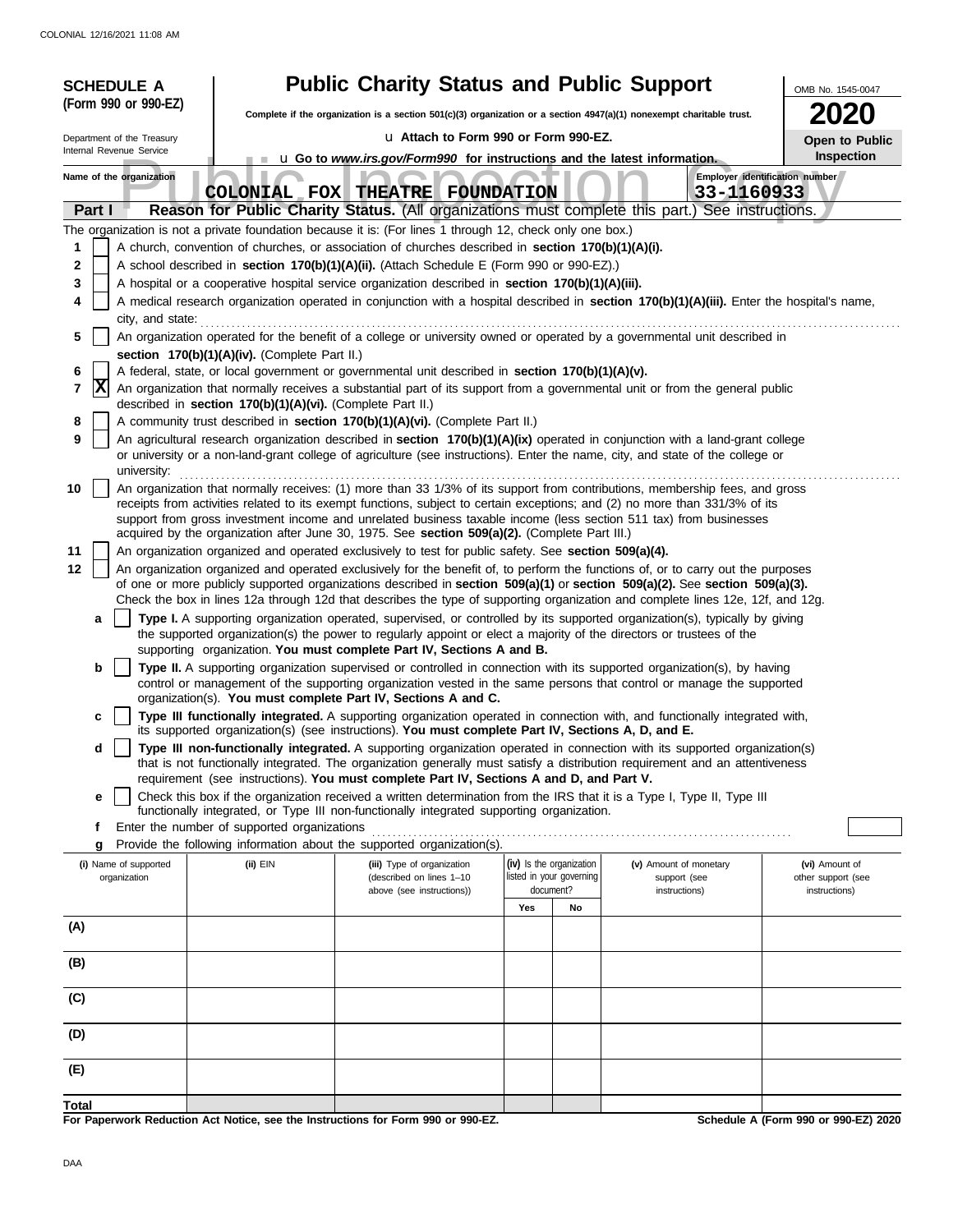**A. Public Support**<br>year (or fiscal year beginning in) **u** (a) 2016 (b) 2017 (c) 2018 (d) 2019 (e) 2020 (f)<br>s, grants, contributions, and therefore received. (Do not (Explain in Part VI.) . . . . . . . . . . . . . . . . . . . governmental unit or publicly **Section A. Public Support Total support.** Add lines 7 through 10 loss from the sale of capital assets Other income. Do not include gain or is regularly carried on ................. activities, whether or not the business Net income from unrelated business rents, royalties, and income from payments received on securities loans, Gross income from interest, dividends, line 1 that exceeds 2% of the amount supported organization) included on each person (other than a The portion of total contributions by **Total.** Add lines 1 through 3 .......... The value of services or facilities to or expended on its behalf ......... organization's benefit and either paid Tax revenues levied for the First 5 years. If the Form 990 is for the organization's first, second, third, fourth, or fifth tax year as a section 501(c)(3) Gross receipts from related activities, etc. (see instructions) . . . . . . . . . . . . . . . . . . . . . . . . . . . . . . . . . . . . . . . . . . . . . . . . . . . . . . . . . . . . . . . Amounts from line 4 Public support. Subtract line 5 from line 4 include any "unusual grants.") . . . . . . . . membership fees received. (Do not Gifts, grants, contributions, and Schedule A (Form 990 or 990-EZ) 2020 **COLONIAL FOX THEATRE FOUNDATION** 33-1160933 Page 2 **13 12 11 9 8 6 4 3 2 1 (a)** 2016 **(b)** 2017 **(c)** 2018 **(d)** 2019 **(e)** 2020 (Complete only if you checked the box on line 5, 7, or 8 of Part I or if the organization failed to qualify under **Part II Support Schedule for Organizations Described in Sections 170(b)(1)(A)(iv) and 170(b)(1)(A)(vi)** Calendar year (or fiscal year beginning in)  $\cdot$  **(a)** 2016 (b) 2017 (c) 2018 (d) 2019 (d) 2019 (e) 2020 (f) Total furnished by a governmental unit to the organization without charge **5 Section B. Total Support 7** similar sources **10** organization, check this box and stop here **Section C. Computation of Public Support Percentage 12 14** Public support percentage for 2020 (line 6, column (f) divided by line 11, column (f)) . . . . . . . . . . . . . . . . . . . . . . . . . . . . . . . . . . . . . . Public support percentage from 2019 Schedule A, Part II, line 14 . . . . . . . . . . . . . . . . . . . . . . . . . . . . . . . . . . . . . . . . . . . . . . . . . . . . . . . . . . **15 16a 33 1/3% support test—2020.** If the organization did not check the box on line 13, and line 14 is 33 1/3% or more, check this box and stop here. The organization qualifies as a publicly supported organization .............. **b 33 1/3% support test—2019.** If the organization did not check a box on line 13 or 16a, and line 15 is 33 1/3% or more, check this box and **stop here.** The organization qualifies as a publicly supported organization . . . . . . . . . . . . . . . . . . . . . . . . . . . . . . . . . . . . . . . . . . . . . . . . . . . . . . **17a 10%-facts-and-circumstances test—2020.** If the organization did not check a box on line 13, 16a, or 16b, and line 14 is 10% or more, and if the organization meets the "facts-and-circumstances" test, check this box and **stop here.** Explain in Part VI how the organization meets the "facts-and-circumstances" test. The organization qualifies as a publicly supported **b 10%-facts-and-circumstances test—2019.** If the organization did not check a box on line 13, 16a, 16b, or 17a, and line in Part VI how the organization meets the "facts-and-circumstances" test. The organization qualifies as a publicly supported 15 is 10% or more, and if the organization meets the "facts-and-circumstances" test, check this box and **stop here.** Explain **18 Private foundation.** If the organization did not check a box on line 13, 16a, 16b, 17a, or 17b, check this box and see **14 15** % **77.88** % **60.18** Calendar year (or fiscal year beginning in)  $\mathbf{u}$  (a) 2016 (b) 2017 (c) 2018 (d) 2019 (d) 2020 (f) Total Part III. If the organization fails to qualify under the tests listed below, please complete Part III.) **(a)** 2016 shown on line 11, column (f)  $\ldots$ organization . . . . . . . . . . . . . . . . . . . . . . . . . . . . . . . . . . . . . . . . . . . . . . . . . . . . . . . . . . . . . . . . . . . . . . . . . . . . . . . . . . . . . . . . . . . . . . . . . . . . . . . . . . . . . . . . . . . . . . . . . . . . . . . . . . . . . . organization and the contract of the contract of the contract of the contract of the contract of the contract of the contract of the contract of the contract of the contract of the contract of the contract of the contract instructions . . . . . . . . . . . . . . . . . . . . . . . . . . . . . . . . . . . . . . . . . . . . . . . . . . . . . . . . . . . . . . . . . . . . . . . . . . . . . . . . . . . . . . . . . . . . . . . . . . . . . . . . . . . . . . . . . . . . . . . . . . . . . . . . . . . . . . . u **(b)** 2017 **(c)** 2018 **(d)** 2019 **(e)** 2020 **736,356 373,039 93,757 153,214 535,972 1,892,338 736,356 373,039 93,757 153,214 535,972 1,892,338 417,242 1,475,096 736,356 373,039 93,757 153,214 535,972 1,892,338 883 88 655 1,626 1,893,964 45,314 X**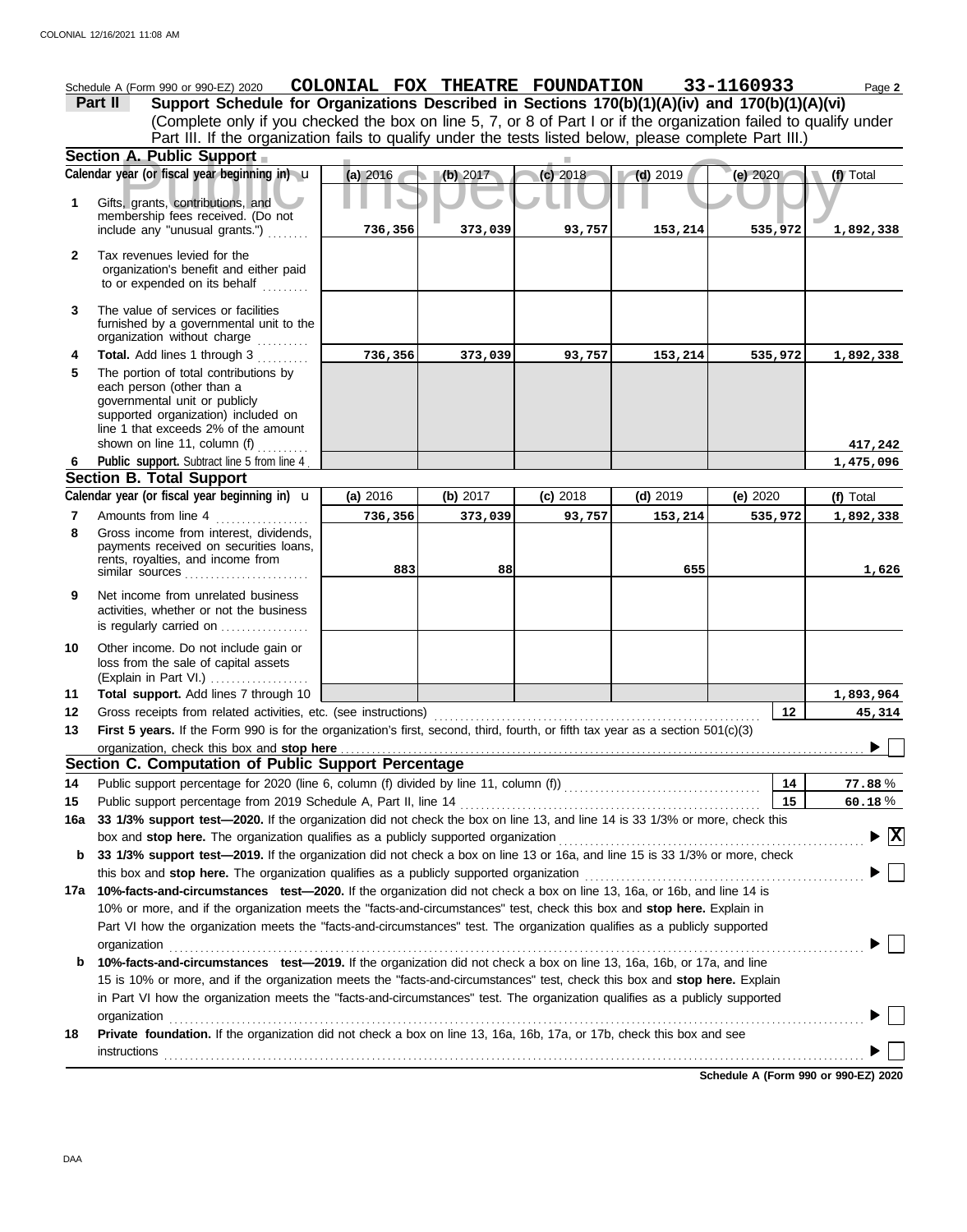|              | Schedule A (Form 990 or 990-EZ) 2020                                                                                                                                                                                                                                 | COLONIAL FOX THEATRE FOUNDATION |          |            |            | 33-1160933 | Page 3    |
|--------------|----------------------------------------------------------------------------------------------------------------------------------------------------------------------------------------------------------------------------------------------------------------------|---------------------------------|----------|------------|------------|------------|-----------|
|              | Support Schedule for Organizations Described in Section 509(a)(2)<br>Part III                                                                                                                                                                                        |                                 |          |            |            |            |           |
|              | (Complete only if you checked the box on line 10 of Part I or if the organization failed to qualify under Part II.<br>If the organization fails to qualify under the tests listed below, please complete Part II.)                                                   |                                 |          |            |            |            |           |
|              | Section A. Public Support                                                                                                                                                                                                                                            |                                 |          |            |            |            |           |
|              | Calendar year (or fiscal year beginning in) u                                                                                                                                                                                                                        | (a) 2016                        | (b) 2017 | (c) 2018   | $(d)$ 2019 | (e) 2020   | (f) Total |
| 1            | Gifts, grants, contributions, and membership fees<br>received. (Do not include any "unusual grants.")                                                                                                                                                                |                                 |          |            |            |            |           |
| $\mathbf{2}$ | Gross receipts from admissions, merchandise<br>sold or services performed, or facilities<br>furnished in any activity that is related to the<br>organization's tax-exempt purpose                                                                                    |                                 |          |            |            |            |           |
| 3            | Gross receipts from activities that are not an<br>unrelated trade or business under section 513                                                                                                                                                                      |                                 |          |            |            |            |           |
| 4            | Tax revenues levied for the<br>organization's benefit and either paid<br>to or expended on its behalf                                                                                                                                                                |                                 |          |            |            |            |           |
| 5            | The value of services or facilities<br>furnished by a governmental unit to the<br>organization without charge                                                                                                                                                        |                                 |          |            |            |            |           |
| 6            | Total. Add lines 1 through 5                                                                                                                                                                                                                                         |                                 |          |            |            |            |           |
|              | <b>7a</b> Amounts included on lines 1, 2, and 3<br>received from disqualified persons                                                                                                                                                                                |                                 |          |            |            |            |           |
| b            | Amounts included on lines 2 and 3<br>received from other than disqualified<br>persons that exceed the greater of \$5,000<br>or 1% of the amount on line 13 for the year                                                                                              |                                 |          |            |            |            |           |
| c            | Add lines 7a and 7b                                                                                                                                                                                                                                                  |                                 |          |            |            |            |           |
| 8            | Public support. (Subtract line 7c from                                                                                                                                                                                                                               |                                 |          |            |            |            |           |
|              | line 6.) $\ldots$ $\ldots$ $\ldots$ $\ldots$ $\ldots$ $\ldots$<br><b>Section B. Total Support</b>                                                                                                                                                                    |                                 |          |            |            |            |           |
|              | Calendar year (or fiscal year beginning in) $\mathbf u$                                                                                                                                                                                                              | (a) 2016                        | (b) 2017 | $(c)$ 2018 | $(d)$ 2019 | (e) $2020$ | (f) Total |
| 9            | Amounts from line 6                                                                                                                                                                                                                                                  |                                 |          |            |            |            |           |
|              | <b>10a</b> Gross income from interest, dividends,<br>payments received on securities loans, rents,<br>royalties, and income from similar sources.                                                                                                                    |                                 |          |            |            |            |           |
| b            | Unrelated business taxable income (less<br>section 511 taxes) from businesses<br>acquired after June 30, 1975                                                                                                                                                        |                                 |          |            |            |            |           |
| c            | Add lines 10a and 10b                                                                                                                                                                                                                                                |                                 |          |            |            |            |           |
| 11           | Net income from unrelated business<br>activities not included in line 10b, whether<br>or not the business is regularly carried on                                                                                                                                    |                                 |          |            |            |            |           |
| 12           | Other income. Do not include gain or<br>loss from the sale of capital assets<br>(Explain in Part VI.)                                                                                                                                                                |                                 |          |            |            |            |           |
| 13           | Total support. (Add lines 9, 10c, 11,<br>and 12.) $\qquad \qquad$                                                                                                                                                                                                    |                                 |          |            |            |            |           |
| 14           | First 5 years. If the Form 990 is for the organization's first, second, third, fourth, or fifth tax year as a section 501(c)(3)<br>organization, check this box and stop here                                                                                        |                                 |          |            |            |            |           |
|              | Section C. Computation of Public Support Percentage                                                                                                                                                                                                                  |                                 |          |            |            |            |           |
| 15           |                                                                                                                                                                                                                                                                      |                                 |          |            |            | 15         | %         |
| 16           |                                                                                                                                                                                                                                                                      |                                 |          |            |            | 16         | %         |
|              | Section D. Computation of Investment Income Percentage                                                                                                                                                                                                               |                                 |          |            |            |            |           |
| 17           |                                                                                                                                                                                                                                                                      |                                 |          |            |            | 17         | %         |
|              |                                                                                                                                                                                                                                                                      |                                 |          |            |            | 18         | %         |
| 19а          | 33 1/3% support tests-2020. If the organization did not check the box on line 14, and line 15 is more than 33 1/3%, and line                                                                                                                                         |                                 |          |            |            |            |           |
|              | 17 is not more than 33 1/3%, check this box and stop here. The organization qualifies as a publicly supported organization                                                                                                                                           |                                 |          |            |            |            |           |
| b            | 33 1/3% support tests-2019. If the organization did not check a box on line 14 or line 19a, and line 16 is more than 33 1/3%, and<br>line 18 is not more than 33 1/3%, check this box and stop here. The organization qualifies as a publicly supported organization |                                 |          |            |            |            |           |
| 20           |                                                                                                                                                                                                                                                                      |                                 |          |            |            |            |           |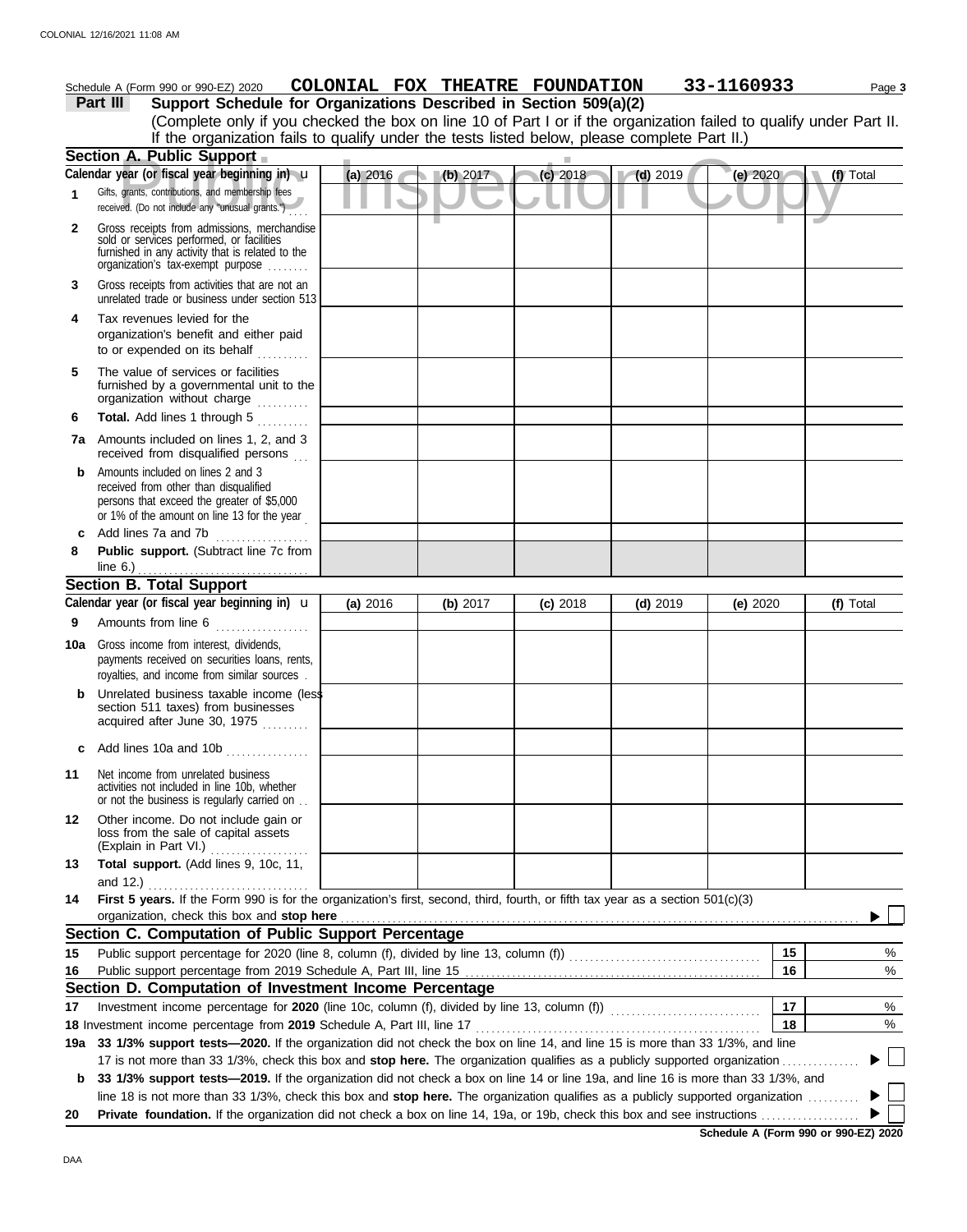|     | 33-1160933<br>COLONIAL FOX THEATRE FOUNDATION<br>Schedule A (Form 990 or 990-EZ) 2020                               |                 |     | Page 4 |
|-----|---------------------------------------------------------------------------------------------------------------------|-----------------|-----|--------|
|     | Part IV<br><b>Supporting Organizations</b>                                                                          |                 |     |        |
|     | (Complete only if you checked a box in line 12 on Part I. If you checked box 12a, Part I, complete Sections A       |                 |     |        |
|     | and B. If you checked box 12b, Part I, complete Sections A and C. If you checked box 12c, Part I, complete          |                 |     |        |
|     | Sections A, D, and E. If you checked box 12d, Part I, complete Sections A and D, and complete Part V.)              |                 |     |        |
|     | Section A. All Supporting Organizations                                                                             |                 |     |        |
|     |                                                                                                                     |                 | Yes | No     |
| 1   | Are all of the organization's supported organizations listed by name in the organization's governing                |                 |     |        |
|     | documents? If "No," describe in Part VI how the supported organizations are designated. If designated by            |                 |     |        |
|     | class or purpose, describe the designation. If historic and continuing relationship, explain.                       | 1               |     |        |
| 2   | Did the organization have any supported organization that does not have an IRS determination of status              |                 |     |        |
|     | under section 509(a)(1) or (2)? If "Yes," explain in Part VI how the organization determined that the supported     |                 |     |        |
|     | organization was described in section 509(a)(1) or (2).                                                             | $\mathbf{2}$    |     |        |
| За  | Did the organization have a supported organization described in section $501(c)(4)$ , (5), or (6)? If "Yes," answer |                 |     |        |
|     | lines 3b and 3c below.                                                                                              | 3a              |     |        |
| b   | Did the organization confirm that each supported organization qualified under section $501(c)(4)$ , (5), or (6) and |                 |     |        |
|     | satisfied the public support tests under section 509(a)(2)? If "Yes," describe in Part VI when and how the          |                 |     |        |
|     | organization made the determination.                                                                                | 3b              |     |        |
| c   | Did the organization ensure that all support to such organizations was used exclusively for section $170(c)(2)(B)$  |                 |     |        |
|     | purposes? If "Yes," explain in Part VI what controls the organization put in place to ensure such use.              | 3c              |     |        |
| 4a  | Was any supported organization not organized in the United States ("foreign supported organization")? If            |                 |     |        |
|     | "Yes," and if you checked 12a or 12b in Part I, answer (b) and (c) below.                                           | 4a              |     |        |
| b   | Did the organization have ultimate control and discretion in deciding whether to make grants to the foreign         |                 |     |        |
|     | supported organization? If "Yes," describe in Part VI how the organization had such control and discretion          |                 |     |        |
|     | despite being controlled or supervised by or in connection with its supported organizations.                        | 4b              |     |        |
| c   | Did the organization support any foreign supported organization that does not have an IRS determination             |                 |     |        |
|     | under sections $501(c)(3)$ and $509(a)(1)$ or (2)? If "Yes," explain in Part VI what controls the organization used |                 |     |        |
|     | to ensure that all support to the foreign supported organization was used exclusively for section $170(c)(2)(B)$    |                 |     |        |
|     | purposes.                                                                                                           | 4c              |     |        |
| 5a  | Did the organization add, substitute, or remove any supported organizations during the tax year? If "Yes,"          |                 |     |        |
|     | answer lines 5b and 5c below (if applicable). Also, provide detail in Part VI, including (i) the names and EIN      |                 |     |        |
|     | numbers of the supported organizations added, substituted, or removed; (ii) the reasons for each such action;       |                 |     |        |
|     | (iii) the authority under the organization's organizing document authorizing such action; and (iv) how the action   |                 |     |        |
|     | was accomplished (such as by amendment to the organizing document).                                                 | 5a              |     |        |
| b   | Type I or Type II only. Was any added or substituted supported organization part of a class already                 |                 |     |        |
|     | designated in the organization's organizing document?                                                               | 5b              |     |        |
|     | Substitutions only. Was the substitution the result of an event beyond the organization's control?                  | 5c              |     |        |
|     | Did the organization provide support (whether in the form of grants or the provision of services or facilities) to  |                 |     |        |
|     | anyone other than (i) its supported organizations, (ii) individuals that are part of the charitable class benefited |                 |     |        |
|     | by one or more of its supported organizations, or (iii) other supporting organizations that also support or         |                 |     |        |
|     | benefit one or more of the filing organization's supported organizations? If "Yes," provide detail in Part VI.      | 6               |     |        |
| 7   | Did the organization provide a grant, loan, compensation, or other similar payment to a substantial contributor     |                 |     |        |
|     | (as defined in section $4958(c)(3)(C)$ ), a family member of a substantial contributor, or a 35% controlled entity  |                 |     |        |
|     | with regard to a substantial contributor? If "Yes," complete Part I of Schedule L (Form 990 or 990-EZ).             | 7               |     |        |
| 8   | Did the organization make a loan to a disqualified person (as defined in section 4958) not described in line 7?     |                 |     |        |
|     | If "Yes," complete Part I of Schedule L (Form 990 or 990-EZ).                                                       | 8               |     |        |
| 9a  | Was the organization controlled directly or indirectly at any time during the tax year by one or more               |                 |     |        |
|     | disqualified persons, as defined in section 4946 (other than foundation managers and organizations                  |                 |     |        |
|     | described in section 509(a)(1) or (2))? If "Yes," provide detail in Part VI.                                        | 9а              |     |        |
| b   | Did one or more disqualified persons (as defined in line 9a) hold a controlling interest in any entity in which     |                 |     |        |
|     | the supporting organization had an interest? If "Yes," provide detail in Part VI.                                   | 9b              |     |        |
| c   | Did a disqualified person (as defined in line 9a) have an ownership interest in, or derive any personal benefit     |                 |     |        |
|     | from, assets in which the supporting organization also had an interest? If "Yes," provide detail in Part VI.        | 9с              |     |        |
| 10a | Was the organization subject to the excess business holdings rules of section 4943 because of section               |                 |     |        |
|     | 4943(f) (regarding certain Type II supporting organizations, and all Type III non-functionally integrated           |                 |     |        |
|     | supporting organizations)? If "Yes," answer line 10b below.                                                         | <b>10a</b>      |     |        |
| b   | Did the organization have any excess business holdings in the tax year? (Use Schedule C, Form 4720, to              |                 |     |        |
|     | determine whether the organization had excess business holdings.)                                                   | 10 <sub>b</sub> |     |        |
|     | Schedule A (Form 990 or 990-EZ) 2020                                                                                |                 |     |        |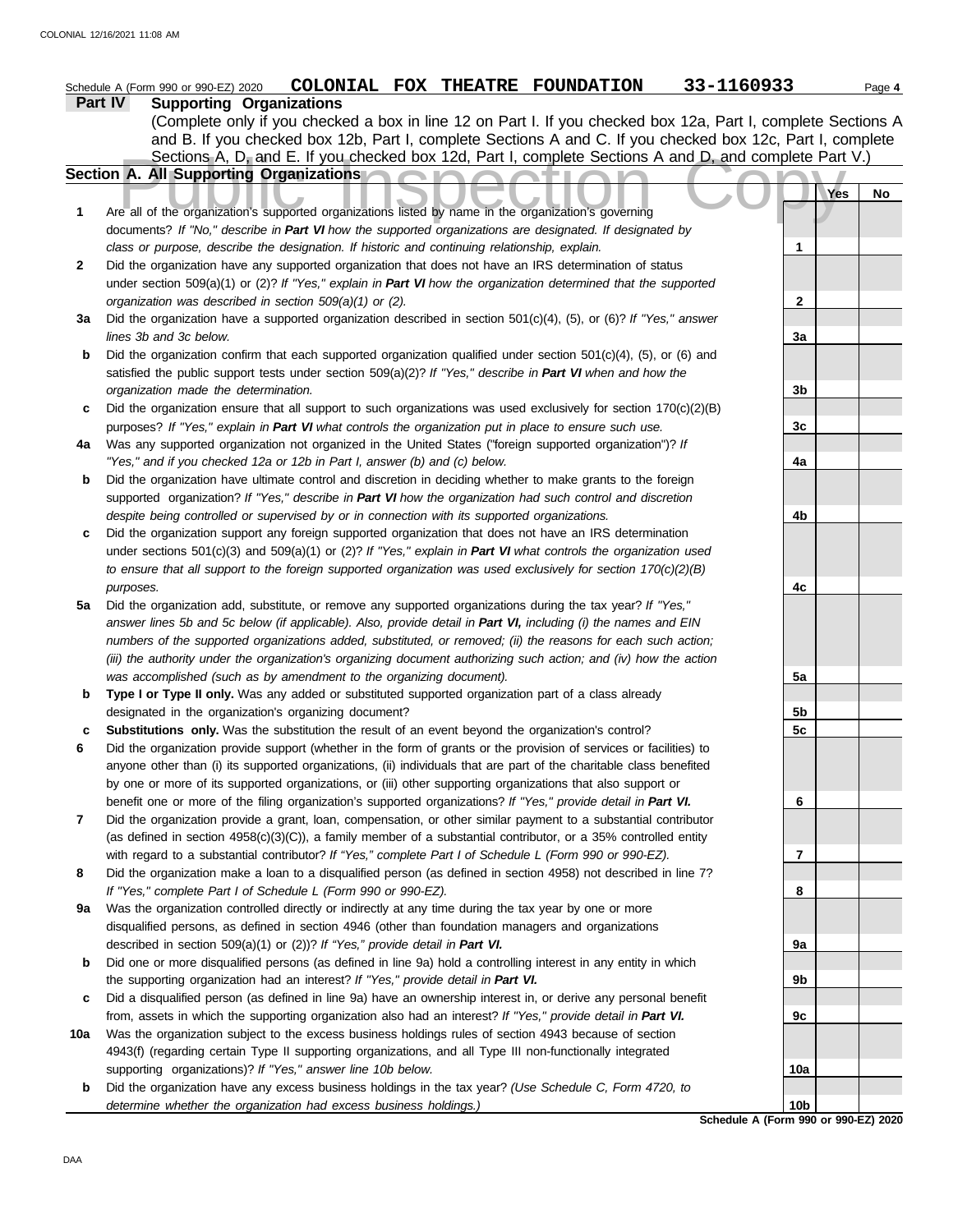## **Part IV Supporting Organizations** *(continued)* Schedule A (Form 990 or 990-EZ) 2020 **COLONIAL FOX THEATRE FOUNDATION** 33-1160933 Page 5

|   |                                                                                                                      |                 | <b>Yes</b> | No |
|---|----------------------------------------------------------------------------------------------------------------------|-----------------|------------|----|
|   | Has the organization accepted a gift or contribution from any of the following persons?                              |                 |            |    |
| a | A person who directly or indirectly controls, either alone or together with persons described in lines 11b and       |                 |            |    |
|   | 11c below, the governing body of a supported organization?                                                           | 11a             |            |    |
| b | A family member of a person described in line 11a above?                                                             | 11 <sub>b</sub> |            |    |
|   | c A 35% controlled entity of a person described in line 11a or 11b above? If "Yes" to line 11a, 11b, or 11c, provide |                 |            |    |
|   | detail in Part VI.                                                                                                   | 11c             |            |    |
|   | Section B. Type I Supporting Organizations                                                                           |                 |            |    |

|   |                                                                                                                                                                                                                                                                                                                                                                                                                                                                                                                                                                                                                                                      | Yes | No. |
|---|------------------------------------------------------------------------------------------------------------------------------------------------------------------------------------------------------------------------------------------------------------------------------------------------------------------------------------------------------------------------------------------------------------------------------------------------------------------------------------------------------------------------------------------------------------------------------------------------------------------------------------------------------|-----|-----|
|   | Did the governing body, members of the governing body, officers acting in their official capacity, or membership of one or<br>more supported organizations have the power to regularly appoint or elect at least a majority of the organization's officers,<br>directors, or trustees at all times during the tax year? If "No," describe in Part VI how the supported organization(s)<br>effectively operated, supervised, or controlled the organization's activities. If the organization had more than one supported<br>organization, describe how the powers to appoint and/or remove officers, directors, or trustees were allocated among the |     |     |
|   | supported organizations and what conditions or restrictions, if any, applied to such powers during the tax year.                                                                                                                                                                                                                                                                                                                                                                                                                                                                                                                                     |     |     |
| 2 | Did the organization operate for the benefit of any supported organization other than the supported<br>organization(s) that operated, supervised, or controlled the supporting organization? If "Yes," explain in Part<br>VI how providing such benefit carried out the purposes of the supported organization(s) that operated,                                                                                                                                                                                                                                                                                                                     |     |     |
|   | supervised, or controlled the supporting organization.                                                                                                                                                                                                                                                                                                                                                                                                                                                                                                                                                                                               |     |     |

|                                                                                                                                                                                                                                                                                                                                             | Yes |  |
|---------------------------------------------------------------------------------------------------------------------------------------------------------------------------------------------------------------------------------------------------------------------------------------------------------------------------------------------|-----|--|
| Were a majority of the organization's directors or trustees during the tax year also a majority of the directors<br>or trustees of each of the organization's supported organization(s)? If "No," describe in Part VI how control<br>or management of the supporting organization was vested in the same persons that controlled or managed |     |  |
| the supported organization(s).                                                                                                                                                                                                                                                                                                              |     |  |

### **Section D. All Type III Supporting Organizations**

|                |                                                                                                                        |   | Yes | No |
|----------------|------------------------------------------------------------------------------------------------------------------------|---|-----|----|
| 1              | Did the organization provide to each of its supported organizations, by the last day of the fifth month of the         |   |     |    |
|                | organization's tax year, (i) a written notice describing the type and amount of support provided during the prior tax  |   |     |    |
|                | year, (ii) a copy of the Form 990 that was most recently filed as of the date of notification, and (iii) copies of the |   |     |    |
|                | organization's governing documents in effect on the date of notification, to the extent not previously provided?       |   |     |    |
| $\overline{2}$ | Were any of the organization's officers, directors, or trustees either (i) appointed or elected by the supported       |   |     |    |
|                | organization(s) or (ii) serving on the governing body of a supported organization? If "No," explain in Part VI how     |   |     |    |
|                | the organization maintained a close and continuous working relationship with the supported organization(s).            | 2 |     |    |
| 3              | By reason of the relationship described in line 2, above, did the organization's supported organizations have          |   |     |    |
|                | a significant voice in the organization's investment policies and in directing the use of the organization's           |   |     |    |
|                | income or assets at all times during the tax year? If "Yes," describe in Part VI the role the organization's           |   |     |    |
|                | supported organizations played in this regard.                                                                         |   |     |    |

### **Section E. Type III Functionally-Integrated Supporting Organizations**

- **1** *Check the box next to the method that the organization used to satisfy the Integral Part Test during the year (see instructions).*
	- The organization satisfied the Activities Test. *Complete line 2 below.* **a**
	- The organization is the parent of each of its supported organizations. *Complete line 3 below.* **b**
	- The organization supported a governmental entity. *Describe in Part VI how you supported a governmental entity (see instructions).* **c**
- **2** Activities Test. *Answer lines 2a and 2b below.*
- **a** Did substantially all of the organization's activities during the tax year directly further the exempt purposes of the supported organization(s) to which the organization was responsive? *If "Yes," then in Part VI identify those supported organizations and explain how these activities directly furthered their exempt purposes, how the organization was responsive to those supported organizations, and how the organization determined that these activities constituted substantially all of its activities.*
- **b** Did the activities described in line 2a, above, constitute activities that, but for the organization's involvement, one or more of the organization's supported organization(s) would have been engaged in? If "Yes," explain in *Part VI the reasons for the organization's position that its supported organization(s) would have engaged in these activities but for the organization's involvement.*
- **3** Parent of Supported Organizations. *Answer lines 3a and 3b below.*
	- **a** Did the organization have the power to regularly appoint or elect a majority of the officers, directors, or trustees of each of the supported organizations? *If "Yes" or "No," provide details in Part VI.*
- **b** Did the organization exercise a substantial degree of direction over the policies, programs, and activities of each of its supported organizations? *If "Yes," describe in Part VI the role played by the organization in this regard.*

**Yes No 2a 2b 3a 3b**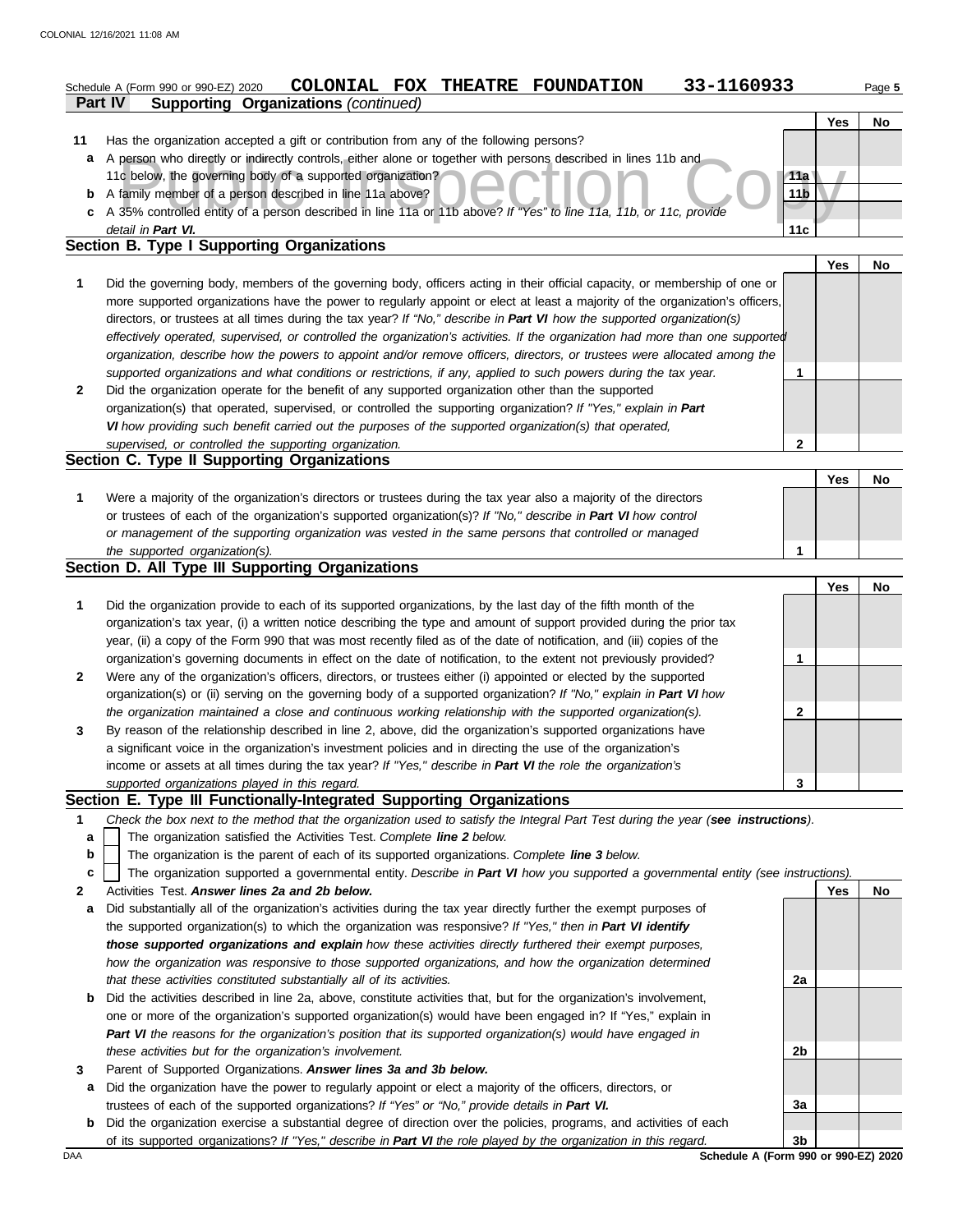|                | COLONIAL FOX THEATRE FOUNDATION<br>Schedule A (Form 990 or 990-EZ) 2020                                                          |                         | 33-1160933     | Page 6                         |
|----------------|----------------------------------------------------------------------------------------------------------------------------------|-------------------------|----------------|--------------------------------|
| <b>Part V</b>  | Type III Non-Functionally Integrated 509(a)(3) Supporting Organizations                                                          |                         |                |                                |
| $\mathbf 1$    | Check here if the organization satisfied the Integral Part Test as a qualifying trust on Nov. 20, 1970 (explain in Part VI). See |                         |                |                                |
|                | instructions. All other Type III non-functionally integrated supporting organizations must complete Sections A through E         |                         |                |                                |
|                | Section A - Adjusted Net Income                                                                                                  |                         | (A) Prior Year | (B) Current Year<br>(optional) |
| 1              | Net short-term capital gain                                                                                                      | 1                       |                |                                |
| $\mathbf{2}$   | Recoveries of prior-year distributions                                                                                           | $\overline{\mathbf{2}}$ |                |                                |
| 3              | Other gross income (see instructions)                                                                                            | 3                       |                |                                |
| 4              | Add lines 1 through 3.                                                                                                           | 4                       |                |                                |
| 5              | Depreciation and depletion                                                                                                       | 5                       |                |                                |
| 6              | Portion of operating expenses paid or incurred for production or collection of                                                   |                         |                |                                |
|                | gross income or for management, conservation, or maintenance of property                                                         |                         |                |                                |
|                | held for production of income (see instructions)                                                                                 | 6                       |                |                                |
| $\mathbf{7}$   | Other expenses (see instructions)                                                                                                | $\overline{7}$          |                |                                |
| 8              | Adjusted Net Income (subtract lines 5, 6, and 7 from line 4)                                                                     | 8                       |                |                                |
|                | Section B - Minimum Asset Amount                                                                                                 |                         | (A) Prior Year | (B) Current Year<br>(optional) |
| 1              | Aggregate fair market value of all non-exempt-use assets (see                                                                    |                         |                |                                |
|                | instructions for short tax year or assets held for part of year):                                                                |                         |                |                                |
|                | a Average monthly value of securities                                                                                            | 1a                      |                |                                |
|                | <b>b</b> Average monthly cash balances                                                                                           | 1b                      |                |                                |
|                | c Fair market value of other non-exempt-use assets                                                                               | 1 <sub>c</sub>          |                |                                |
|                | d Total (add lines 1a, 1b, and 1c)                                                                                               | 1d                      |                |                                |
|                | e Discount claimed for blockage or other factors                                                                                 |                         |                |                                |
|                | (explain in detail in Part VI):                                                                                                  |                         |                |                                |
| $\mathbf{2}$   | Acquisition indebtedness applicable to non-exempt-use assets                                                                     | 2                       |                |                                |
| 3              | Subtract line 2 from line 1d.                                                                                                    | 3                       |                |                                |
| 4              | Cash deemed held for exempt use. Enter 0.015 of line 3 (for greater amount,                                                      |                         |                |                                |
|                | see instructions).                                                                                                               | 4                       |                |                                |
| 5              | Net value of non-exempt-use assets (subtract line 4 from line 3)                                                                 | 5                       |                |                                |
| 6              | Multiply line 5 by 0.035.                                                                                                        | 6                       |                |                                |
| $\overline{7}$ | Recoveries of prior-year distributions                                                                                           | $\overline{7}$          |                |                                |
| 8              | Minimum Asset Amount (add line 7 to line 6)                                                                                      | 8                       |                |                                |
|                | Section C - Distributable Amount                                                                                                 |                         |                | <b>Current Year</b>            |
| 1              | Adjusted net income for prior year (from Section A, line 8, column A)                                                            | 1                       |                |                                |
| 2              | Enter 0.85 of line 1.                                                                                                            | 2                       |                |                                |
| 3              | Minimum asset amount for prior year (from Section B, line 8, column A)                                                           | 3                       |                |                                |
| 4              | Enter greater of line 2 or line 3.                                                                                               | 4                       |                |                                |
| 5              | Income tax imposed in prior year                                                                                                 | 5                       |                |                                |
| 6              | Distributable Amount. Subtract line 5 from line 4, unless subject to                                                             |                         |                |                                |
|                | emergency temporary reduction (see instructions).                                                                                | 6                       |                |                                |
| $\overline{7}$ | Check here if the current year is the organization's first as a non-functionally integrated Type III supporting organization     |                         |                |                                |
|                | (see instructions).                                                                                                              |                         |                |                                |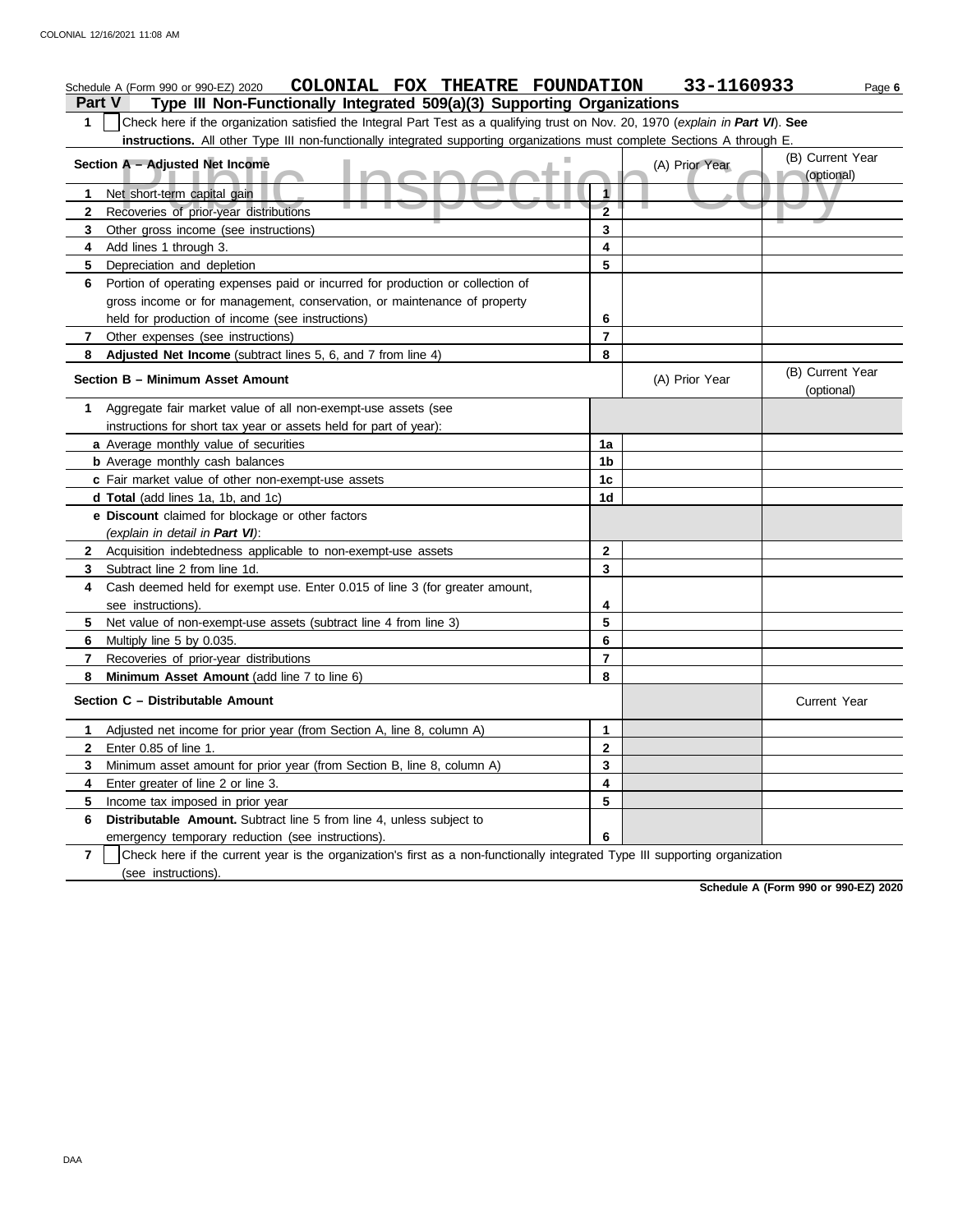#### Amounts paid to supported organizations to accomplish exempt purposes<br>Amounts paid to perform activity that directly furthers exempt purposes of supported<br>Organizations, in excess of income from activity<br>Administrative exp Schedule A (Form 990 or 990-EZ) 2020 **COLONIAL FOX THEATRE FOUNDATION** 33-1160933 Page 7 **Part V Type III Non-Functionally Integrated 509(a)(3) Supporting Organizations** *(continued)* **Section D – Distributions Current Year 1 2 3 4 5 6 7 8 9 10** Amounts paid to supported organizations to accomplish exempt purposes Amounts paid to perform activity that directly furthers exempt purposes of supported organizations, in excess of income from activity Amounts paid to acquire exempt-use assets Qualified set-aside amounts (prior IRS approval required—*provide details in Part VI*) Other distributions (*describe in Part VI*). See instructions. **Total annual distributions.** Add lines 1 through 6. Distributions to attentive supported organizations to which the organization is responsive (*provide details in Part VI*). See instructions. Distributable amount for 2020 from Section C, line 6 Line 8 amount divided by line 9 amount **Section E – Distribution Allocations** (see instructions) **Excess Distributions (i) (ii) Underdistributions Pre-2020 (iii) Distributable Amount for 2020 8** Breakdown of line 7: **7 Excess distributions carryover to 2021.** Add lines 3j **6** Remaining underdistributions for 2020 Subtract lines 3h **5 4** Distributions for 2020 from **3** Excess distributions carryover, if any, to 2020 **2 1 a** From 2015 . . . . . . . . . . . . . . . . . . . . . . . . . . . . . . . **b** From 2016 . . . . . . . . . . . . . . . . . . . . . . . . . . . . . . . **c** From 2017 . . . . . . . . . . . . . . . . . . . . . . . . . . . . . . . **d** From 2018 . . . . . . . . . . . . . . . . . . . . . . . . . . . . . . . . **e** From 2019 . . . . . . . . . . . . . . . . . . . . . . . . . . . . . . . . **f Total** of lines 3a through 3e **g** Applied to underdistributions of prior years **h** Applied to 2020 distributable amount **i** Carryover from 2015 not applied (see instructions) **j** Remainder. Subtract lines 3g, 3h, and 3i from line 3f. **a** Applied to underdistributions of prior years **b** Applied to 2020 distributable amount **c** Remainder. Subtract lines 4a and 4b from line 4. **a** Excess from 2016 . . . . . . . . . . . . . . . . . . . . . . . . **b** Excess from 2017 . . . . . . . . . . . . . . . . . . . . . . . . **c** Excess from 2018 . . . . . . . . . . . . . . . . . . . . . . . . . **d** Excess from 2019 . . . . . . . . . . . . . . . . . . . . . . . . . **e** Excess from 2020 . . . . . . . . . . . . . . . . . . . . . . . . . Distributable amount for 2020 from Section C, line 6 Underdistributions, if any, for years prior to 2020 (reasonable cause required–*explain in Part VI*). See Section D, line 7: \$ Remaining underdistributions for years prior to 2020, if any. Subtract lines 3g and 4a from line 2. For result greater than zero, *explain in Part VI*. See instructions. and 4b from line 1. For result greater than zero, *explain in Part VI*. See instructions. and 4c. instructions.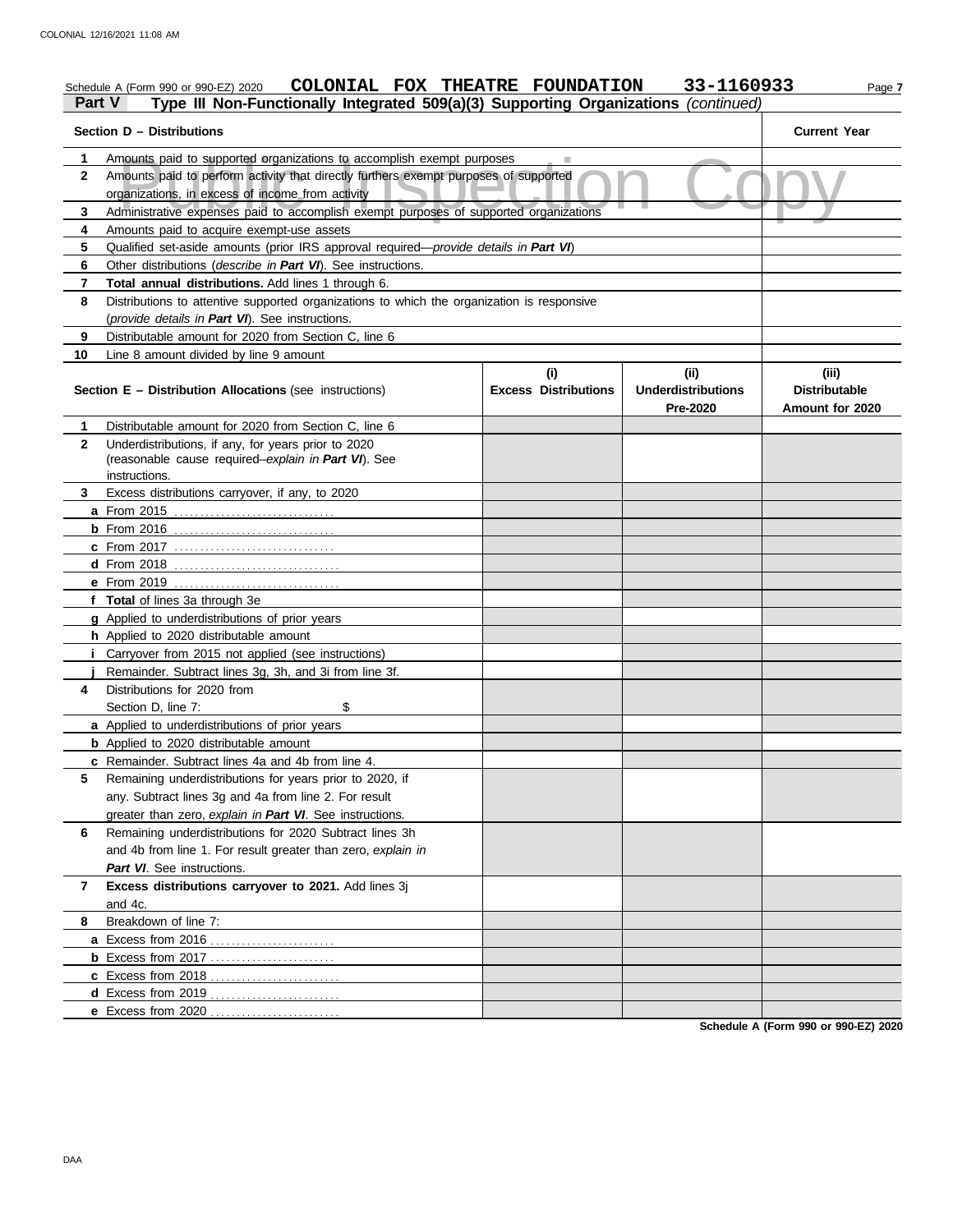| Part VI | Schedule A (Form 990 or 990-EZ) 2020 |  | COLONIAL FOX THEATRE FOUNDATION 33-1160933<br>Supplemental Information. Provide the explanations required by Part II, line 10; Part II, line 17a or 17b; Part<br>III, line 12; Part IV, Section A, lines 1, 2, 3b, 3c, 4b, 4c, 5a, 6, 9a, 9b, 9c, 11a, 11b, and 11c; Part IV, Section                                                            | Page 8 |
|---------|--------------------------------------|--|--------------------------------------------------------------------------------------------------------------------------------------------------------------------------------------------------------------------------------------------------------------------------------------------------------------------------------------------------|--------|
|         |                                      |  | B, lines 1 and 2; Part IV, Section C, line 1; Part IV, Section D, lines 2 and 3; Part IV, Section E, lines 1c, 2a, 2b,<br>3a, and 3b; Part V, line 1; Part V, Section B, line 1e; Part V, Section D, lines 5, 6, and 8; and Part V, Section E,<br>lines 2, 5, and 6. Also complete this part for any additional information. (See instructions.) |        |
|         |                                      |  |                                                                                                                                                                                                                                                                                                                                                  |        |
|         |                                      |  |                                                                                                                                                                                                                                                                                                                                                  |        |
|         |                                      |  |                                                                                                                                                                                                                                                                                                                                                  |        |
|         |                                      |  |                                                                                                                                                                                                                                                                                                                                                  |        |
|         |                                      |  |                                                                                                                                                                                                                                                                                                                                                  |        |
|         |                                      |  |                                                                                                                                                                                                                                                                                                                                                  |        |
|         |                                      |  |                                                                                                                                                                                                                                                                                                                                                  |        |
|         |                                      |  |                                                                                                                                                                                                                                                                                                                                                  |        |
|         |                                      |  |                                                                                                                                                                                                                                                                                                                                                  |        |
|         |                                      |  |                                                                                                                                                                                                                                                                                                                                                  |        |
|         |                                      |  |                                                                                                                                                                                                                                                                                                                                                  |        |
|         |                                      |  |                                                                                                                                                                                                                                                                                                                                                  |        |
|         |                                      |  |                                                                                                                                                                                                                                                                                                                                                  |        |
|         |                                      |  |                                                                                                                                                                                                                                                                                                                                                  |        |
|         |                                      |  |                                                                                                                                                                                                                                                                                                                                                  |        |
|         |                                      |  |                                                                                                                                                                                                                                                                                                                                                  |        |
|         |                                      |  |                                                                                                                                                                                                                                                                                                                                                  |        |
|         |                                      |  |                                                                                                                                                                                                                                                                                                                                                  |        |
|         |                                      |  |                                                                                                                                                                                                                                                                                                                                                  |        |
|         |                                      |  |                                                                                                                                                                                                                                                                                                                                                  |        |
|         |                                      |  |                                                                                                                                                                                                                                                                                                                                                  |        |
|         |                                      |  |                                                                                                                                                                                                                                                                                                                                                  |        |
|         |                                      |  |                                                                                                                                                                                                                                                                                                                                                  |        |
|         |                                      |  |                                                                                                                                                                                                                                                                                                                                                  |        |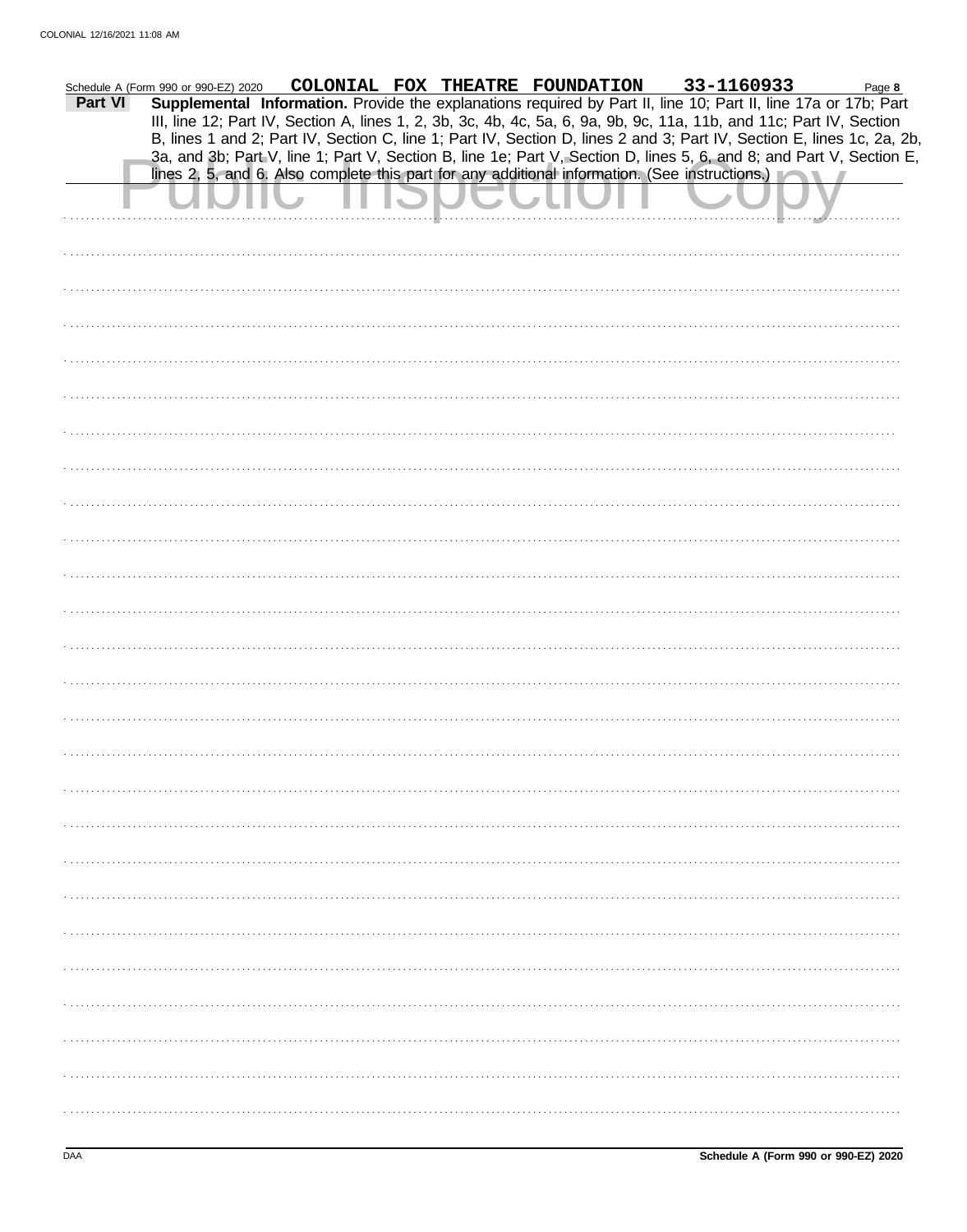| <b>Schedule B</b><br>(Form 990, 990-EZ,<br>or 990-PF)                                       | <b>Schedule of Contributors</b><br>u Attach to Form 990, Form 990-EZ, or Form 990-PF.                                                                                                                       | OMB No. 1545-0047<br>2020             |
|---------------------------------------------------------------------------------------------|-------------------------------------------------------------------------------------------------------------------------------------------------------------------------------------------------------------|---------------------------------------|
| Department of the Treasury<br>Internal Revenue Service                                      | u Go to www.irs.gov/Form990 for the latest information.                                                                                                                                                     |                                       |
| Name of the organization<br><b>COLONIAL</b><br><b>FOX</b><br>Organization type (check one): | 33-1160933<br><b>THEATRE</b><br><b>FOUNDATION</b>                                                                                                                                                           | <b>Employer identification number</b> |
| Filers of:                                                                                  | Section:                                                                                                                                                                                                    |                                       |
| Form 990 or 990-EZ                                                                          | X <br>3 ) (enter number) organization<br>501(c)                                                                                                                                                             |                                       |
|                                                                                             | $4947(a)(1)$ nonexempt charitable trust <b>not</b> treated as a private foundation                                                                                                                          |                                       |
|                                                                                             | 527 political organization                                                                                                                                                                                  |                                       |
| Form 990-PF                                                                                 | 501(c)(3) exempt private foundation                                                                                                                                                                         |                                       |
|                                                                                             | 4947(a)(1) nonexempt charitable trust treated as a private foundation                                                                                                                                       |                                       |
|                                                                                             | 501(c)(3) taxable private foundation                                                                                                                                                                        |                                       |
|                                                                                             |                                                                                                                                                                                                             |                                       |
| instructions.                                                                               | Check if your organization is covered by the General Rule or a Special Rule.<br>Note: Only a section 501(c)(7), (8), or (10) organization can check boxes for both the General Rule and a Special Rule. See |                                       |
| <b>General Rule</b>                                                                         |                                                                                                                                                                                                             |                                       |
|                                                                                             | Ear an erganization filing Ferm 000, 000 FZ, or 000 PF that resolved during the vear, contributions totaling \$5,000                                                                                        |                                       |

For an organization filing Form 990, 990-EZ, or 990-PF that received, during the year, contributions totaling \$5,000 or more (in money or property) from any one contributor. Complete Parts I and II. See instructions for determining a contributor's total contributions.

#### **Special Rules**

 $\overline{X}$  For an organization described in section 501(c)(3) filing Form 990 or 990-EZ that met the 33<sup>1</sup>/3% support test of the regulations under sections 509(a)(1) and 170(b)(1)(A)(vi), that checked Schedule A (Form 990 or 990-EZ), Part II, line 13, 16a, or 16b, and that received from any one contributor, during the year, total contributions of the greater of **(1)** \$5,000; or **(2)** 2% of the amount on (i) Form 990, Part VIII, line 1h; or (ii) Form 990-EZ, line 1. Complete Parts I and II.

literary, or educational purposes, or for the prevention of cruelty to children or animals. Complete Parts I (entering For an organization described in section  $501(c)(7)$ ,  $(8)$ , or  $(10)$  filing Form 990 or 990-EZ that received from any one contributor, during the year, total contributions of more than \$1,000 *exclusively* for religious, charitable, scientific, "N/A" in column (b) instead of the contributor name and address), II, and III.

For an organization described in section 501(c)(7), (8), or (10) filing Form 990 or 990-EZ that received from any one contributor, during the year, contributions *exclusively* for religious, charitable, etc., purposes, but no such contributions totaled more than \$1,000. If this box is checked, enter here the total contributions that were received during the year for an *exclusively* religious, charitable, etc., purpose. Don't complete any of the parts unless the **General Rule** applies to this organization because it received *nonexclusively* religious, charitable, etc., contributions totaling \$5,000 or more during the year . . . . . . . . . . . . . . . . . . . . . . . . . . . . . . . . . . . . . . . . . . . . . . . . . . . . . . . . . . . . . . . . . . . . . . . . . . . .  $\blacktriangleright$  \$

990-EZ, or 990-PF), but it **must** answer "No" on Part IV, line 2, of its Form 990; or check the box on line H of its Form 990-EZ or on its Form 990-PF, Part I, line 2, to certify that it doesn't meet the filing requirements of Schedule B (Form 990, 990-EZ, or 990-PF). **Caution:** An organization that isn't covered by the General Rule and/or the Special Rules doesn't file Schedule B (Form 990,

**For Paperwork Reduction Act Notice, see the instructions for Form 990, 990-EZ, or 990-PF.**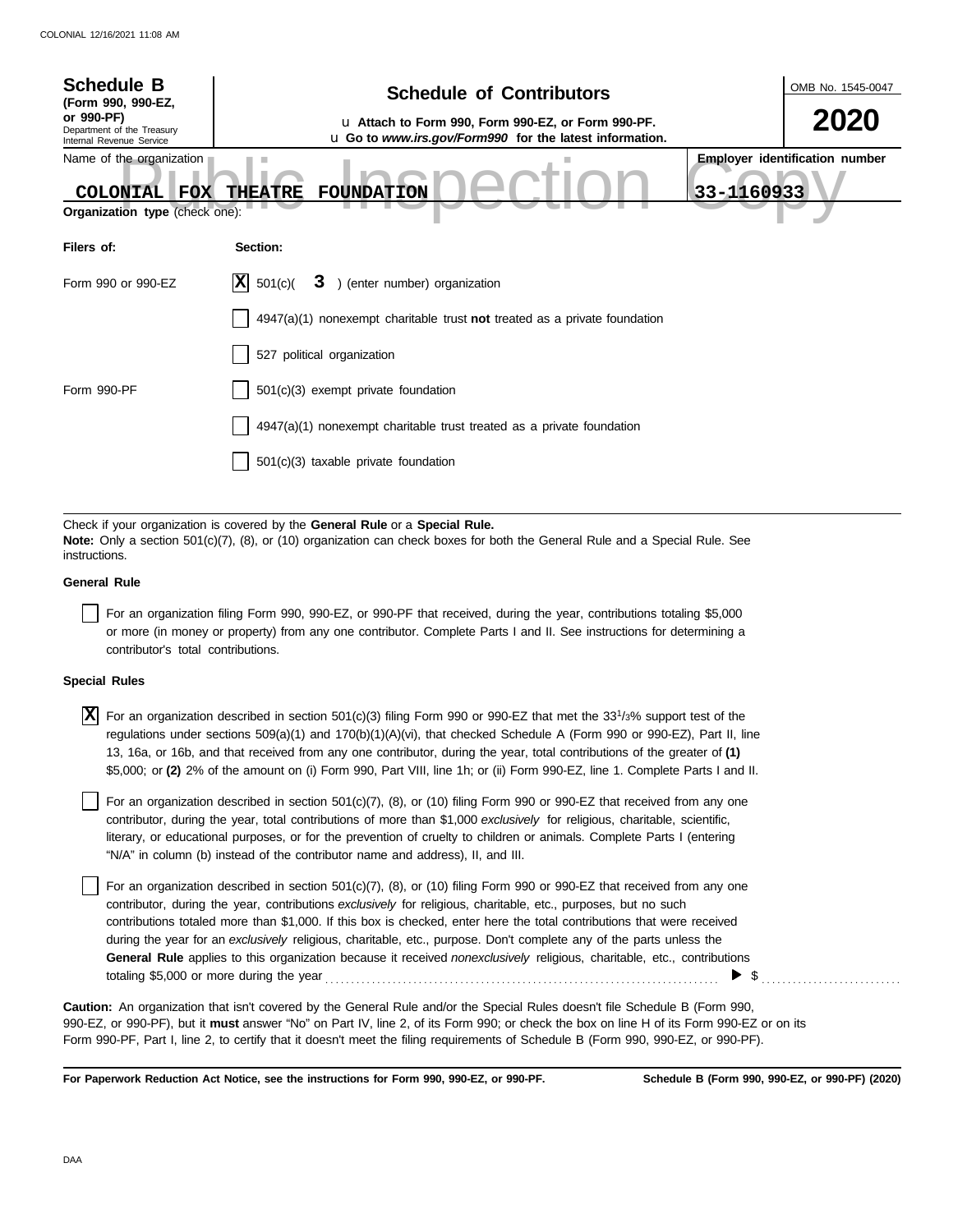|                   | Schedule B (Form 990, 990-EZ, or 990-PF) (2020)<br>Name of organization                        |                                   | PAGE 1 OF 1<br>Page 2<br>Employer identification number                                      |
|-------------------|------------------------------------------------------------------------------------------------|-----------------------------------|----------------------------------------------------------------------------------------------|
|                   | COLONIAL FOX THEATRE FOUNDATION                                                                |                                   | 33-1160933                                                                                   |
| Part I            | Contributors (see instructions). Use duplicate copies of Part I if additional space is needed. |                                   |                                                                                              |
| (a)<br>No.        | (b)<br>Name, address, and ZIP + 4                                                              | (c)<br><b>Total contributions</b> | (d)<br>Type of contribution                                                                  |
| $\mathbf{I}$      |                                                                                                | 25,000<br>\$                      | Χ<br>Person<br>Payroll<br><b>Noncash</b><br>(Complete Part II for<br>noncash contributions.) |
| (a)               | (b)                                                                                            | (c)                               | (d)                                                                                          |
| No.               | Name, address, and ZIP + 4                                                                     | <b>Total contributions</b>        | Type of contribution                                                                         |
| $\frac{2}{\cdot}$ |                                                                                                | 30,000<br>\$                      | X<br>Person<br>Payroll<br><b>Noncash</b><br>(Complete Part II for<br>noncash contributions.) |
| (a)               | (b)                                                                                            | (c)                               | (d)                                                                                          |
| No.               | Name, address, and ZIP + 4                                                                     | <b>Total contributions</b>        | Type of contribution                                                                         |
| $\overline{3}$    |                                                                                                | 40,000<br>\$                      | Χ<br>Person<br>Payroll<br><b>Noncash</b><br>(Complete Part II for<br>noncash contributions.) |
| (a)               | (b)                                                                                            | (c)                               | (d)                                                                                          |
| No.               | Name, address, and ZIP + 4                                                                     | <b>Total contributions</b>        | Type of contribution                                                                         |
|                   |                                                                                                | \$                                | Person<br>Payroll<br>Noncash<br>(Complete Part II for<br>noncash contributions.)             |
| (a)               | (b)                                                                                            | (c)                               | (d)                                                                                          |
| No.               | Name, address, and ZIP + 4                                                                     | <b>Total contributions</b>        | Type of contribution                                                                         |
|                   |                                                                                                | \$                                | Person<br>Payroll<br>Noncash<br>(Complete Part II for<br>noncash contributions.)             |
| (a)               | (b)                                                                                            | (c)                               | (d)                                                                                          |
| No.               | Name, address, and ZIP + 4                                                                     | <b>Total contributions</b>        | Type of contribution                                                                         |
|                   |                                                                                                | \$                                | Person<br>Payroll<br>Noncash<br>(Complete Part II for<br>noncash contributions.)             |

**Schedule B (Form 990, 990-EZ, or 990-PF) (2020)**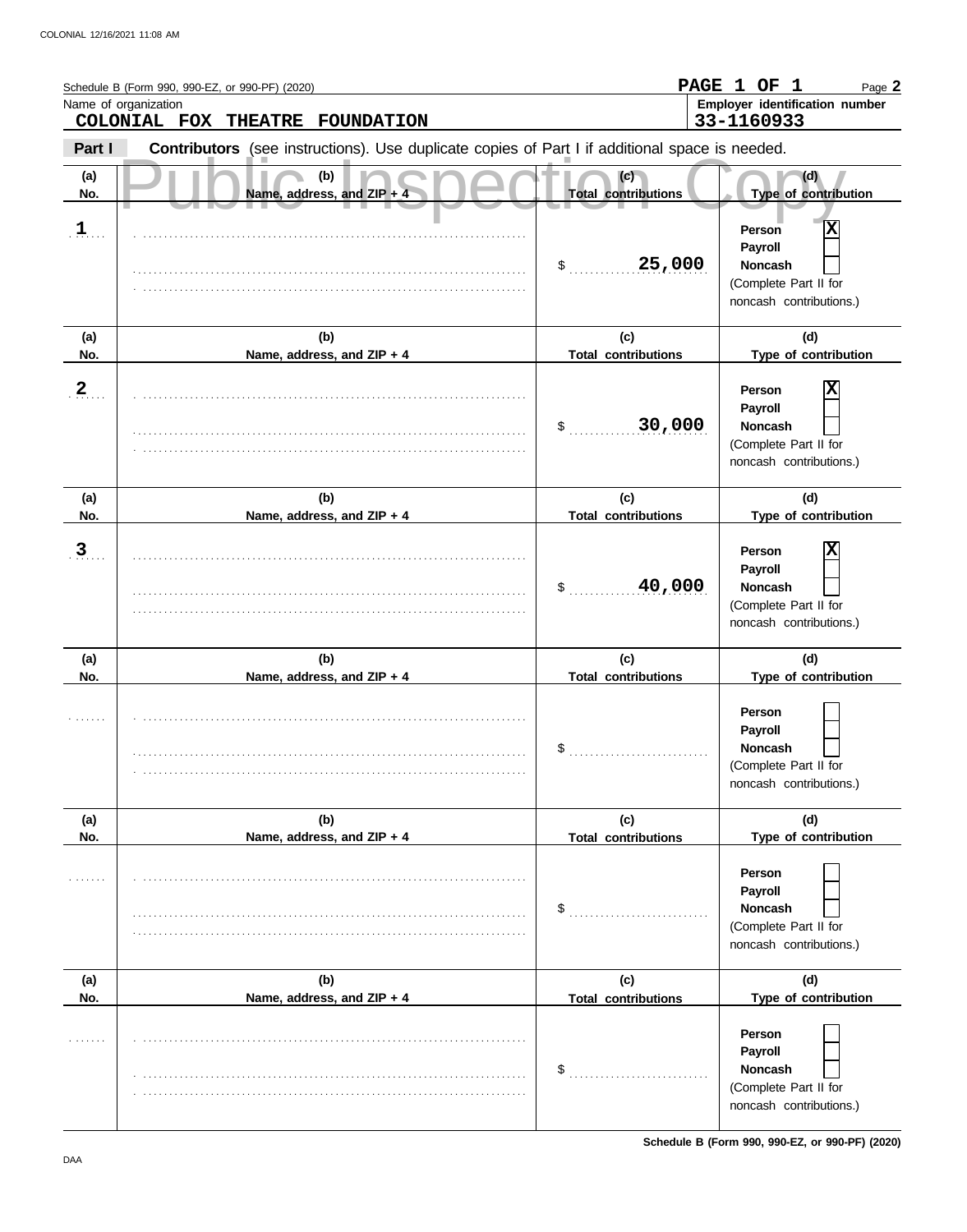|        | <b>SCHEDULE D</b><br>(Form 990)<br>Department of the Treasury                  | Supplemental Financial Statements<br>u Complete if the organization answered "Yes" on Form 990,<br>Part IV, line 6, 7, 8, 9, 10, 11a, 11b, 11c, 11d, 11e, 11f, 12a, or 12b. | u Attach to Form 990. |                                                    |    |            | OMB No. 1545-0047<br><b>Open to Public</b> |
|--------|--------------------------------------------------------------------------------|-----------------------------------------------------------------------------------------------------------------------------------------------------------------------------|-----------------------|----------------------------------------------------|----|------------|--------------------------------------------|
|        | Internal Revenue Service                                                       | <b>u</b> Go to <i>www.irs.gov/Form990</i> for instructions and the latest information.                                                                                      |                       |                                                    |    |            | <b>Inspection</b>                          |
|        | Name of the organization                                                       |                                                                                                                                                                             |                       |                                                    |    |            | <b>Employer identification number</b>      |
|        |                                                                                | COLONIAL FOX THEATRE FOUNDATION                                                                                                                                             |                       |                                                    |    | 33-1160933 |                                            |
|        | Part I                                                                         | Organizations Maintaining Donor Advised Funds or Other Similar Funds or Accounts.<br>Complete if the organization answered "Yes" on Form 990, Part IV, line 6.              |                       |                                                    |    |            |                                            |
|        |                                                                                |                                                                                                                                                                             |                       | (a) Donor advised funds                            |    |            |                                            |
|        |                                                                                |                                                                                                                                                                             |                       |                                                    |    |            | (b) Funds and other accounts               |
| 1      | Total number at end of year                                                    |                                                                                                                                                                             |                       |                                                    |    |            |                                            |
| 2<br>3 |                                                                                | Aggregate value of contributions to (during year)                                                                                                                           |                       |                                                    |    |            |                                            |
| 4      |                                                                                |                                                                                                                                                                             |                       |                                                    |    |            |                                            |
| 5      |                                                                                | Did the organization inform all donors and donor advisors in writing that the assets held in donor advised                                                                  |                       |                                                    |    |            |                                            |
|        |                                                                                |                                                                                                                                                                             |                       |                                                    |    |            | Yes<br><b>No</b>                           |
| 6      |                                                                                | Did the organization inform all grantees, donors, and donor advisors in writing that grant funds can be used                                                                |                       |                                                    |    |            |                                            |
|        |                                                                                | only for charitable purposes and not for the benefit of the donor or donor advisor, or for any other purpose                                                                |                       |                                                    |    |            |                                            |
|        |                                                                                |                                                                                                                                                                             |                       |                                                    |    |            | Yes<br><b>No</b>                           |
|        | Part II                                                                        | <b>Conservation Easements.</b><br>Complete if the organization answered "Yes" on Form 990, Part IV, line 7.                                                                 |                       |                                                    |    |            |                                            |
| 1      |                                                                                | Purpose(s) of conservation easements held by the organization (check all that apply).                                                                                       |                       |                                                    |    |            |                                            |
|        |                                                                                | Preservation of land for public use (for example, recreation or education                                                                                                   |                       | Preservation of a historically important land area |    |            |                                            |
|        | Protection of natural habitat                                                  |                                                                                                                                                                             |                       | Preservation of a certified historic structure     |    |            |                                            |
|        | Preservation of open space                                                     |                                                                                                                                                                             |                       |                                                    |    |            |                                            |
| 2      | easement on the last day of the tax year.                                      | Complete lines 2a through 2d if the organization held a qualified conservation contribution in the form of a conservation                                                   |                       |                                                    |    |            | Held at the End of the Tax Year            |
| a      | Total number of conservation easements                                         |                                                                                                                                                                             |                       |                                                    | 2a |            |                                            |
| b      |                                                                                |                                                                                                                                                                             |                       |                                                    | 2b |            |                                            |
| С      |                                                                                | Number of conservation easements on a certified historic structure included in (a)                                                                                          |                       |                                                    | 2c |            |                                            |
|        |                                                                                | d Number of conservation easements included in (c) acquired after 7/25/06, and not on a                                                                                     |                       |                                                    |    |            |                                            |
|        |                                                                                | historic structure listed in the National Register                                                                                                                          |                       |                                                    | 2d |            |                                            |
| 3      |                                                                                | Number of conservation easements modified, transferred, released, extinguished, or terminated by the organization during the                                                |                       |                                                    |    |            |                                            |
|        | tax year $\mathbf{u}$                                                          |                                                                                                                                                                             |                       |                                                    |    |            |                                            |
|        |                                                                                | Number of states where property subject to conservation easement is located u                                                                                               |                       |                                                    |    |            |                                            |
| 5      |                                                                                | Does the organization have a written policy regarding the periodic monitoring, inspection, handling of                                                                      |                       |                                                    |    |            |                                            |
|        |                                                                                | violations, and enforcement of the conservation easements it holds? $\Box$                                                                                                  |                       |                                                    |    |            | Yes $\boxed{\phantom{a}}$<br>No            |
| 6      |                                                                                | Staff and volunteer hours devoted to monitoring, inspecting, handling of violations, and enforcing conservation easements during the year                                   |                       |                                                    |    |            |                                            |
|        | u <sub></sub>                                                                  |                                                                                                                                                                             |                       |                                                    |    |            |                                            |
| 7      |                                                                                | Amount of expenses incurred in monitoring, inspecting, handling of violations, and enforcing conservation easements during the year                                         |                       |                                                    |    |            |                                            |
|        | $\mathbf{u}$ \$ $\ldots$ $\ldots$ $\ldots$ $\ldots$ $\ldots$ $\ldots$ $\ldots$ |                                                                                                                                                                             |                       |                                                    |    |            |                                            |
| 8      |                                                                                | Does each conservation easement reported on line 2(d) above satisfy the requirements of section 170(h)(4)(B)(i)                                                             |                       |                                                    |    |            |                                            |
|        |                                                                                |                                                                                                                                                                             |                       |                                                    |    |            | Yes  <br>No                                |
| 9      |                                                                                | In Part XIII, describe how the organization reports conservation easements in its revenue and expense statement and                                                         |                       |                                                    |    |            |                                            |
|        |                                                                                | balance sheet, and include, if applicable, the text of the footnote to the organization's financial statements that describes the                                           |                       |                                                    |    |            |                                            |
|        | Part III                                                                       | organization's accounting for conservation easements.<br>Organizations Maintaining Collections of Art, Historical Treasures, or Other Similar Assets.                       |                       |                                                    |    |            |                                            |
|        |                                                                                | Complete if the organization answered "Yes" on Form 990, Part IV, line 8.                                                                                                   |                       |                                                    |    |            |                                            |
|        |                                                                                | 1a If the organization elected, as permitted under FASB ASC 958, not to report in its revenue statement and balance sheet works                                             |                       |                                                    |    |            |                                            |
|        |                                                                                | of art, historical treasures, or other similar assets held for public exhibition, education, or research in furtherance of public                                           |                       |                                                    |    |            |                                            |
|        |                                                                                | service, provide in Part XIII the text of the footnote to its financial statements that describes these items.                                                              |                       |                                                    |    |            |                                            |
|        |                                                                                | <b>b</b> If the organization elected, as permitted under FASB ASC 958, to report in its revenue statement and balance sheet works of                                        |                       |                                                    |    |            |                                            |
|        |                                                                                | art, historical treasures, or other similar assets held for public exhibition, education, or research in furtherance of public service,                                     |                       |                                                    |    |            |                                            |
|        |                                                                                | provide the following amounts relating to these items:                                                                                                                      |                       |                                                    |    |            |                                            |
|        |                                                                                | (i) Revenue included on Form 990, Part VIII, line 1 $\ldots$ $\ldots$ $\ldots$ $\ldots$ $\ldots$ $\ldots$ $\ldots$ $\ldots$ $\ldots$ $\ldots$                               |                       |                                                    |    |            |                                            |
|        |                                                                                |                                                                                                                                                                             |                       |                                                    |    |            | $\mathbf{u}$ \$                            |
| 2      |                                                                                | If the organization received or held works of art, historical treasures, or other similar assets for financial gain, provide the                                            |                       |                                                    |    |            |                                            |
|        |                                                                                | following amounts required to be reported under FASB ASC 958 relating to these items:                                                                                       |                       |                                                    |    |            |                                            |
| a      |                                                                                |                                                                                                                                                                             |                       |                                                    |    |            |                                            |
|        |                                                                                | For Paperwork Reduction Act Notice, see the Instructions for Form 990                                                                                                       |                       |                                                    |    |            | Schedule D (Form 990) 2020                 |

**For Paperwork Reduction Act Notice, see the Instructions for Form 990.**<br><sub>DAA</sub>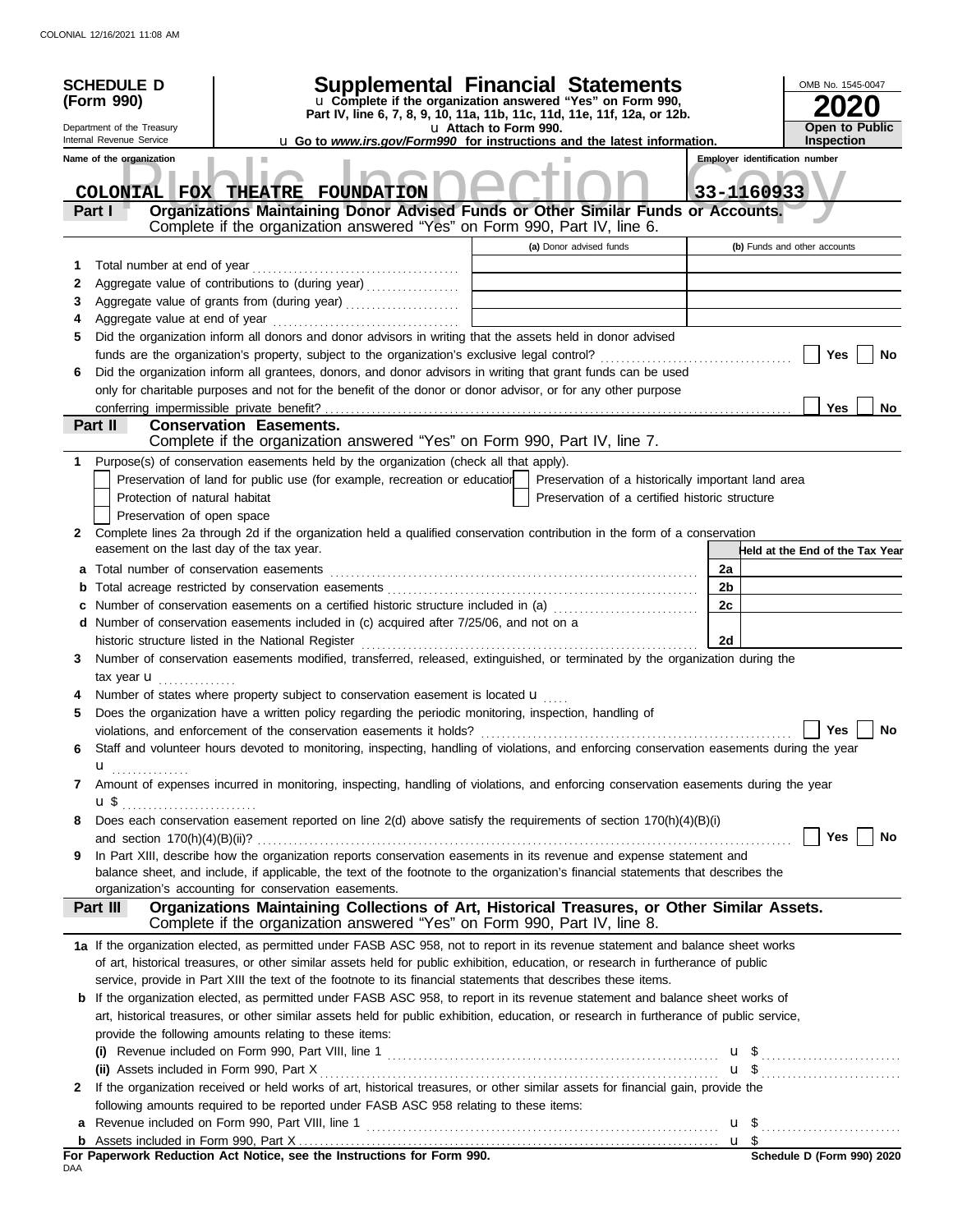|                  | Schedule D (Form 990) 2020 COLONIAL FOX THEATRE FOUNDATION<br>Organizations Maintaining Collections of Art, Historical Treasures, or Other Similar Assets (continued)<br>Part III                                                                                                                                                                                                                                                                                |                         |                                   |                     | 33-1160933      |                      |                | Page 2              |
|------------------|------------------------------------------------------------------------------------------------------------------------------------------------------------------------------------------------------------------------------------------------------------------------------------------------------------------------------------------------------------------------------------------------------------------------------------------------------------------|-------------------------|-----------------------------------|---------------------|-----------------|----------------------|----------------|---------------------|
|                  | 3 Using the organization's acquisition, accession, and other records, check any of the following that make significant use of its<br>collection items (check all that apply):                                                                                                                                                                                                                                                                                    |                         |                                   |                     |                 |                      |                |                     |
| a<br>b<br>c<br>5 | Public exhibition<br>Scholarly research<br>Preservation for future generations<br>Provide a description of the organization's collections and explain how they further the organization's exempt purpose in Part<br>XIII.<br>During the year, did the organization solicit or receive donations of art, historical treasures, or other similar                                                                                                                   | d<br>$\mathbf{e}$       | Loan or exchange program<br>Other |                     |                 |                      |                |                     |
|                  |                                                                                                                                                                                                                                                                                                                                                                                                                                                                  |                         |                                   |                     |                 |                      | Yes            | <b>No</b>           |
|                  | Part IV<br><b>Escrow and Custodial Arrangements.</b><br>Complete if the organization answered "Yes" on Form 990, Part IV, line 9, or reported an amount on Form<br>990, Part X, line 21.                                                                                                                                                                                                                                                                         |                         |                                   |                     |                 |                      |                |                     |
|                  | 1a Is the organization an agent, trustee, custodian or other intermediary for contributions or other assets not<br>included on Form 990, Part X?                                                                                                                                                                                                                                                                                                                 |                         |                                   |                     |                 |                      | Yes            | No                  |
|                  | <b>b</b> If "Yes," explain the arrangement in Part XIII and complete the following table:                                                                                                                                                                                                                                                                                                                                                                        |                         |                                   |                     |                 |                      |                |                     |
|                  |                                                                                                                                                                                                                                                                                                                                                                                                                                                                  |                         |                                   |                     |                 |                      | Amount         |                     |
|                  | c Beginning balance                                                                                                                                                                                                                                                                                                                                                                                                                                              |                         |                                   |                     |                 | 1c                   |                |                     |
|                  |                                                                                                                                                                                                                                                                                                                                                                                                                                                                  |                         |                                   |                     |                 | 1d<br>1е             |                |                     |
| f                | e Distributions during the year manufactured contains and the year manufactured with the set of the set of the set of the set of the set of the set of the set of the set of the set of the set of the set of the set of the s<br>Ending balance contains and a series of the contact of the contact of the contact of the contact of the contact of the contact of the contact of the contact of the contact of the contact of the contact of the contact of th |                         |                                   |                     |                 | 1f                   |                |                     |
|                  | 2a Did the organization include an amount on Form 990, Part X, line 21, for escrow or custodial account liability?                                                                                                                                                                                                                                                                                                                                               |                         |                                   |                     |                 |                      | Yes            | No                  |
|                  |                                                                                                                                                                                                                                                                                                                                                                                                                                                                  |                         |                                   |                     |                 |                      |                |                     |
|                  | Part V<br><b>Endowment Funds.</b>                                                                                                                                                                                                                                                                                                                                                                                                                                |                         |                                   |                     |                 |                      |                |                     |
|                  | Complete if the organization answered "Yes" on Form 990, Part IV, line 10.                                                                                                                                                                                                                                                                                                                                                                                       | (a) Current year        | (b) Prior year                    | (c) Two years back  |                 | (d) Three years back |                | (e) Four years back |
|                  | 1a Beginning of year balance                                                                                                                                                                                                                                                                                                                                                                                                                                     |                         |                                   |                     |                 |                      |                |                     |
|                  | <b>b</b> Contributions <b>contributions</b>                                                                                                                                                                                                                                                                                                                                                                                                                      |                         |                                   |                     |                 |                      |                |                     |
|                  | c Net investment earnings, gains, and<br>losses                                                                                                                                                                                                                                                                                                                                                                                                                  |                         |                                   |                     |                 |                      |                |                     |
|                  | d Grants or scholarships                                                                                                                                                                                                                                                                                                                                                                                                                                         |                         |                                   |                     |                 |                      |                |                     |
|                  | e Other expenditures for facilities and                                                                                                                                                                                                                                                                                                                                                                                                                          |                         |                                   |                     |                 |                      |                |                     |
|                  |                                                                                                                                                                                                                                                                                                                                                                                                                                                                  |                         |                                   |                     |                 |                      |                |                     |
|                  | f Administrative expenses                                                                                                                                                                                                                                                                                                                                                                                                                                        |                         |                                   |                     |                 |                      |                |                     |
|                  | g End of year balance<br>2 Provide the estimated percentage of the current year end balance (line 1g, column (a)) held as:                                                                                                                                                                                                                                                                                                                                       |                         |                                   |                     |                 |                      |                |                     |
|                  | a Board designated or quasi-endowment u %                                                                                                                                                                                                                                                                                                                                                                                                                        |                         |                                   |                     |                 |                      |                |                     |
|                  | <b>b</b> Permanent endowment <b>u</b> %                                                                                                                                                                                                                                                                                                                                                                                                                          |                         |                                   |                     |                 |                      |                |                     |
|                  | <b>c</b> Term endowment $\mathbf{u}$                                                                                                                                                                                                                                                                                                                                                                                                                             |                         |                                   |                     |                 |                      |                |                     |
|                  | The percentages on lines 2a, 2b, and 2c should equal 100%.                                                                                                                                                                                                                                                                                                                                                                                                       |                         |                                   |                     |                 |                      |                |                     |
|                  | 3a Are there endowment funds not in the possession of the organization that are held and administered for the                                                                                                                                                                                                                                                                                                                                                    |                         |                                   |                     |                 |                      |                | Yes  <br>No         |
|                  | organization by:                                                                                                                                                                                                                                                                                                                                                                                                                                                 |                         |                                   |                     |                 |                      | 3a(i)          |                     |
|                  | (ii) Related organizations                                                                                                                                                                                                                                                                                                                                                                                                                                       |                         |                                   |                     |                 |                      | 3a(ii)         |                     |
|                  |                                                                                                                                                                                                                                                                                                                                                                                                                                                                  |                         |                                   |                     |                 |                      | 3b             |                     |
|                  | Describe in Part XIII the intended uses of the organization's endowment funds.                                                                                                                                                                                                                                                                                                                                                                                   |                         |                                   |                     |                 |                      |                |                     |
|                  | <b>Part VI</b><br>Land, Buildings, and Equipment.                                                                                                                                                                                                                                                                                                                                                                                                                |                         |                                   |                     |                 |                      |                |                     |
|                  | Complete if the organization answered "Yes" on Form 990, Part IV, line 11a. See Form 990, Part X, line 10.<br>Description of property                                                                                                                                                                                                                                                                                                                            | (a) Cost or other basis | (b) Cost or other basis           |                     | (c) Accumulated |                      | (d) Book value |                     |
|                  |                                                                                                                                                                                                                                                                                                                                                                                                                                                                  | (investment)            | (other)                           |                     | depreciation    |                      |                |                     |
|                  |                                                                                                                                                                                                                                                                                                                                                                                                                                                                  |                         |                                   | 156,000             |                 |                      |                | 156,000             |
|                  |                                                                                                                                                                                                                                                                                                                                                                                                                                                                  |                         |                                   |                     |                 |                      |                |                     |
|                  | c Leasehold improvements                                                                                                                                                                                                                                                                                                                                                                                                                                         |                         |                                   |                     |                 |                      |                |                     |
|                  |                                                                                                                                                                                                                                                                                                                                                                                                                                                                  |                         |                                   | 15,445<br>2,288,968 |                 | 15,219               |                | 226<br>2,288,968    |
|                  |                                                                                                                                                                                                                                                                                                                                                                                                                                                                  |                         |                                   |                     |                 | u                    |                | 2,445,194           |

**Schedule D (Form 990) 2020**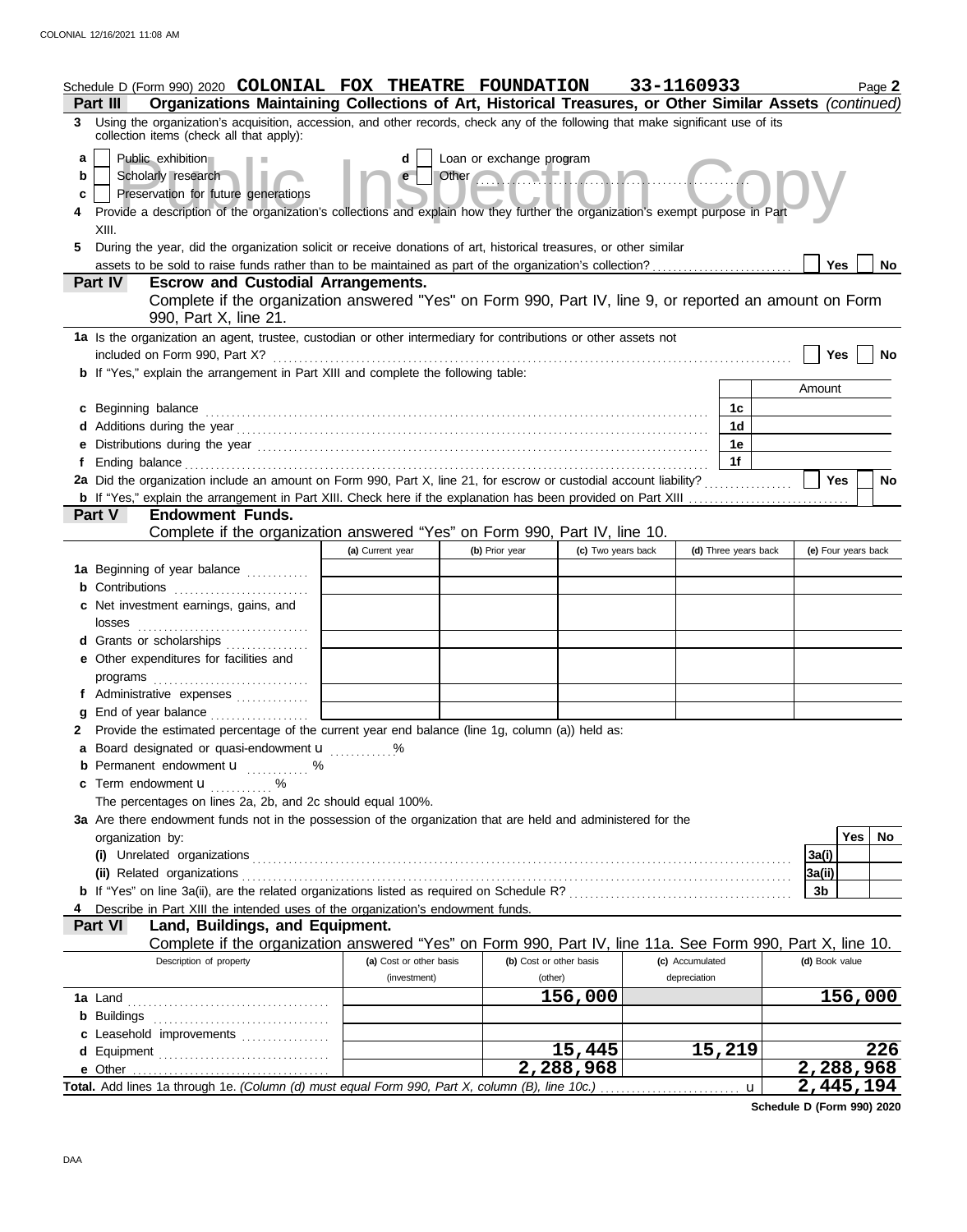| <b>Part VII</b><br>Complete if the organization answered "Yes" on Form 990, Part IV, line 11b. See Form 990, Part X, line 12.<br>(a) Description of security or category<br>(b) Book value<br>(c) Method of valuation:<br>(including name of security)<br>Cost or end-of-year market value<br>٠<br>(1) Financial derivatives<br>(2) Closely held equity interests<br>(3) Other<br>$\ldots$ (A).<br>$\mathbf{B}$ (B) $\mathbf{B}$ . $\mathbf{B}$ . $\mathbf{B}$ . $\mathbf{B}$ . $\mathbf{B}$ . $\mathbf{B}$ . $\mathbf{B}$ . $\mathbf{B}$ . $\mathbf{B}$ . $\mathbf{B}$ . $\mathbf{B}$ . $\mathbf{B}$ . $\mathbf{B}$ . $\mathbf{B}$ . $\mathbf{B}$ . $\mathbf{B}$ . $\mathbf{B}$ . $\mathbf{B}$ . $\mathbf{B}$ .<br>$\ldots$ (C) $\ldots$<br>. (D)<br>$\mathcal{L}(\mathsf{E})$<br>$\overline{\mathcal{F}}$ (F)<br>$\overline{\mathcal{L}}(G)$<br>(H)<br>Total. (Column (b) must equal Form 990, Part X, col. (B) line 12.) $\mathbf{u}$<br><b>Investments - Program Related.</b><br><b>Part VIII</b><br>Complete if the organization answered "Yes" on Form 990, Part IV, line 11c. See Form 990, Part X, line 13.<br>(a) Description of investment<br>(c) Method of valuation:<br>(b) Book value<br>Cost or end-of-year market value<br>(1)<br>$\frac{(2)}{(3)}$<br>(4)<br>(5)<br>(6)<br>(7)<br>(8)<br>(9)<br>Total. (Column (b) must equal Form 990, Part X, col. (B) line 13.)<br>u<br>Part IX<br>Other Assets.<br>Complete if the organization answered "Yes" on Form 990, Part IV, line 11d. See Form 990, Part X, line 15.<br>(a) Description<br>(1)<br>(2)<br>(3)<br>(4)<br>(5)<br>(6)<br>(7)<br>(8)<br>(9)<br>Total. (Column (b) must equal Form 990, Part X, col. (B) line 15.)<br>u<br><b>Other Liabilities.</b><br>Part X<br>Complete if the organization answered "Yes" on Form 990, Part IV, line 11e or 11f. See Form 990, Part X,<br>line 25.<br>(a) Description of liability<br>(b) Book value<br>1.<br>(1)<br>Federal income taxes<br>(2)<br>(3) | Schedule D (Form 990) 2020 COLONIAL FOX | THEATRE FOUNDATION | 33-1160933 | Page 3         |
|--------------------------------------------------------------------------------------------------------------------------------------------------------------------------------------------------------------------------------------------------------------------------------------------------------------------------------------------------------------------------------------------------------------------------------------------------------------------------------------------------------------------------------------------------------------------------------------------------------------------------------------------------------------------------------------------------------------------------------------------------------------------------------------------------------------------------------------------------------------------------------------------------------------------------------------------------------------------------------------------------------------------------------------------------------------------------------------------------------------------------------------------------------------------------------------------------------------------------------------------------------------------------------------------------------------------------------------------------------------------------------------------------------------------------------------------------------------------------------------------------------------------------------------------------------------------------------------------------------------------------------------------------------------------------------------------------------------------------------------------------------------------------------------------------------------------------------------------------------------------------------------------------------------------------------------------------------------------|-----------------------------------------|--------------------|------------|----------------|
|                                                                                                                                                                                                                                                                                                                                                                                                                                                                                                                                                                                                                                                                                                                                                                                                                                                                                                                                                                                                                                                                                                                                                                                                                                                                                                                                                                                                                                                                                                                                                                                                                                                                                                                                                                                                                                                                                                                                                                    | <b>Investments - Other Securities.</b>  |                    |            |                |
|                                                                                                                                                                                                                                                                                                                                                                                                                                                                                                                                                                                                                                                                                                                                                                                                                                                                                                                                                                                                                                                                                                                                                                                                                                                                                                                                                                                                                                                                                                                                                                                                                                                                                                                                                                                                                                                                                                                                                                    |                                         |                    |            |                |
|                                                                                                                                                                                                                                                                                                                                                                                                                                                                                                                                                                                                                                                                                                                                                                                                                                                                                                                                                                                                                                                                                                                                                                                                                                                                                                                                                                                                                                                                                                                                                                                                                                                                                                                                                                                                                                                                                                                                                                    |                                         |                    |            |                |
|                                                                                                                                                                                                                                                                                                                                                                                                                                                                                                                                                                                                                                                                                                                                                                                                                                                                                                                                                                                                                                                                                                                                                                                                                                                                                                                                                                                                                                                                                                                                                                                                                                                                                                                                                                                                                                                                                                                                                                    |                                         |                    |            |                |
|                                                                                                                                                                                                                                                                                                                                                                                                                                                                                                                                                                                                                                                                                                                                                                                                                                                                                                                                                                                                                                                                                                                                                                                                                                                                                                                                                                                                                                                                                                                                                                                                                                                                                                                                                                                                                                                                                                                                                                    |                                         |                    |            |                |
|                                                                                                                                                                                                                                                                                                                                                                                                                                                                                                                                                                                                                                                                                                                                                                                                                                                                                                                                                                                                                                                                                                                                                                                                                                                                                                                                                                                                                                                                                                                                                                                                                                                                                                                                                                                                                                                                                                                                                                    |                                         |                    |            |                |
|                                                                                                                                                                                                                                                                                                                                                                                                                                                                                                                                                                                                                                                                                                                                                                                                                                                                                                                                                                                                                                                                                                                                                                                                                                                                                                                                                                                                                                                                                                                                                                                                                                                                                                                                                                                                                                                                                                                                                                    |                                         |                    |            |                |
|                                                                                                                                                                                                                                                                                                                                                                                                                                                                                                                                                                                                                                                                                                                                                                                                                                                                                                                                                                                                                                                                                                                                                                                                                                                                                                                                                                                                                                                                                                                                                                                                                                                                                                                                                                                                                                                                                                                                                                    |                                         |                    |            |                |
|                                                                                                                                                                                                                                                                                                                                                                                                                                                                                                                                                                                                                                                                                                                                                                                                                                                                                                                                                                                                                                                                                                                                                                                                                                                                                                                                                                                                                                                                                                                                                                                                                                                                                                                                                                                                                                                                                                                                                                    |                                         |                    |            |                |
|                                                                                                                                                                                                                                                                                                                                                                                                                                                                                                                                                                                                                                                                                                                                                                                                                                                                                                                                                                                                                                                                                                                                                                                                                                                                                                                                                                                                                                                                                                                                                                                                                                                                                                                                                                                                                                                                                                                                                                    |                                         |                    |            |                |
|                                                                                                                                                                                                                                                                                                                                                                                                                                                                                                                                                                                                                                                                                                                                                                                                                                                                                                                                                                                                                                                                                                                                                                                                                                                                                                                                                                                                                                                                                                                                                                                                                                                                                                                                                                                                                                                                                                                                                                    |                                         |                    |            |                |
|                                                                                                                                                                                                                                                                                                                                                                                                                                                                                                                                                                                                                                                                                                                                                                                                                                                                                                                                                                                                                                                                                                                                                                                                                                                                                                                                                                                                                                                                                                                                                                                                                                                                                                                                                                                                                                                                                                                                                                    |                                         |                    |            |                |
|                                                                                                                                                                                                                                                                                                                                                                                                                                                                                                                                                                                                                                                                                                                                                                                                                                                                                                                                                                                                                                                                                                                                                                                                                                                                                                                                                                                                                                                                                                                                                                                                                                                                                                                                                                                                                                                                                                                                                                    |                                         |                    |            |                |
|                                                                                                                                                                                                                                                                                                                                                                                                                                                                                                                                                                                                                                                                                                                                                                                                                                                                                                                                                                                                                                                                                                                                                                                                                                                                                                                                                                                                                                                                                                                                                                                                                                                                                                                                                                                                                                                                                                                                                                    |                                         |                    |            |                |
|                                                                                                                                                                                                                                                                                                                                                                                                                                                                                                                                                                                                                                                                                                                                                                                                                                                                                                                                                                                                                                                                                                                                                                                                                                                                                                                                                                                                                                                                                                                                                                                                                                                                                                                                                                                                                                                                                                                                                                    |                                         |                    |            |                |
|                                                                                                                                                                                                                                                                                                                                                                                                                                                                                                                                                                                                                                                                                                                                                                                                                                                                                                                                                                                                                                                                                                                                                                                                                                                                                                                                                                                                                                                                                                                                                                                                                                                                                                                                                                                                                                                                                                                                                                    |                                         |                    |            |                |
|                                                                                                                                                                                                                                                                                                                                                                                                                                                                                                                                                                                                                                                                                                                                                                                                                                                                                                                                                                                                                                                                                                                                                                                                                                                                                                                                                                                                                                                                                                                                                                                                                                                                                                                                                                                                                                                                                                                                                                    |                                         |                    |            |                |
|                                                                                                                                                                                                                                                                                                                                                                                                                                                                                                                                                                                                                                                                                                                                                                                                                                                                                                                                                                                                                                                                                                                                                                                                                                                                                                                                                                                                                                                                                                                                                                                                                                                                                                                                                                                                                                                                                                                                                                    |                                         |                    |            |                |
|                                                                                                                                                                                                                                                                                                                                                                                                                                                                                                                                                                                                                                                                                                                                                                                                                                                                                                                                                                                                                                                                                                                                                                                                                                                                                                                                                                                                                                                                                                                                                                                                                                                                                                                                                                                                                                                                                                                                                                    |                                         |                    |            |                |
|                                                                                                                                                                                                                                                                                                                                                                                                                                                                                                                                                                                                                                                                                                                                                                                                                                                                                                                                                                                                                                                                                                                                                                                                                                                                                                                                                                                                                                                                                                                                                                                                                                                                                                                                                                                                                                                                                                                                                                    |                                         |                    |            |                |
|                                                                                                                                                                                                                                                                                                                                                                                                                                                                                                                                                                                                                                                                                                                                                                                                                                                                                                                                                                                                                                                                                                                                                                                                                                                                                                                                                                                                                                                                                                                                                                                                                                                                                                                                                                                                                                                                                                                                                                    |                                         |                    |            |                |
|                                                                                                                                                                                                                                                                                                                                                                                                                                                                                                                                                                                                                                                                                                                                                                                                                                                                                                                                                                                                                                                                                                                                                                                                                                                                                                                                                                                                                                                                                                                                                                                                                                                                                                                                                                                                                                                                                                                                                                    |                                         |                    |            |                |
|                                                                                                                                                                                                                                                                                                                                                                                                                                                                                                                                                                                                                                                                                                                                                                                                                                                                                                                                                                                                                                                                                                                                                                                                                                                                                                                                                                                                                                                                                                                                                                                                                                                                                                                                                                                                                                                                                                                                                                    |                                         |                    |            |                |
|                                                                                                                                                                                                                                                                                                                                                                                                                                                                                                                                                                                                                                                                                                                                                                                                                                                                                                                                                                                                                                                                                                                                                                                                                                                                                                                                                                                                                                                                                                                                                                                                                                                                                                                                                                                                                                                                                                                                                                    |                                         |                    |            |                |
|                                                                                                                                                                                                                                                                                                                                                                                                                                                                                                                                                                                                                                                                                                                                                                                                                                                                                                                                                                                                                                                                                                                                                                                                                                                                                                                                                                                                                                                                                                                                                                                                                                                                                                                                                                                                                                                                                                                                                                    |                                         |                    |            |                |
|                                                                                                                                                                                                                                                                                                                                                                                                                                                                                                                                                                                                                                                                                                                                                                                                                                                                                                                                                                                                                                                                                                                                                                                                                                                                                                                                                                                                                                                                                                                                                                                                                                                                                                                                                                                                                                                                                                                                                                    |                                         |                    |            |                |
|                                                                                                                                                                                                                                                                                                                                                                                                                                                                                                                                                                                                                                                                                                                                                                                                                                                                                                                                                                                                                                                                                                                                                                                                                                                                                                                                                                                                                                                                                                                                                                                                                                                                                                                                                                                                                                                                                                                                                                    |                                         |                    |            |                |
|                                                                                                                                                                                                                                                                                                                                                                                                                                                                                                                                                                                                                                                                                                                                                                                                                                                                                                                                                                                                                                                                                                                                                                                                                                                                                                                                                                                                                                                                                                                                                                                                                                                                                                                                                                                                                                                                                                                                                                    |                                         |                    |            |                |
|                                                                                                                                                                                                                                                                                                                                                                                                                                                                                                                                                                                                                                                                                                                                                                                                                                                                                                                                                                                                                                                                                                                                                                                                                                                                                                                                                                                                                                                                                                                                                                                                                                                                                                                                                                                                                                                                                                                                                                    |                                         |                    |            |                |
|                                                                                                                                                                                                                                                                                                                                                                                                                                                                                                                                                                                                                                                                                                                                                                                                                                                                                                                                                                                                                                                                                                                                                                                                                                                                                                                                                                                                                                                                                                                                                                                                                                                                                                                                                                                                                                                                                                                                                                    |                                         |                    |            |                |
|                                                                                                                                                                                                                                                                                                                                                                                                                                                                                                                                                                                                                                                                                                                                                                                                                                                                                                                                                                                                                                                                                                                                                                                                                                                                                                                                                                                                                                                                                                                                                                                                                                                                                                                                                                                                                                                                                                                                                                    |                                         |                    |            |                |
|                                                                                                                                                                                                                                                                                                                                                                                                                                                                                                                                                                                                                                                                                                                                                                                                                                                                                                                                                                                                                                                                                                                                                                                                                                                                                                                                                                                                                                                                                                                                                                                                                                                                                                                                                                                                                                                                                                                                                                    |                                         |                    |            | (b) Book value |
|                                                                                                                                                                                                                                                                                                                                                                                                                                                                                                                                                                                                                                                                                                                                                                                                                                                                                                                                                                                                                                                                                                                                                                                                                                                                                                                                                                                                                                                                                                                                                                                                                                                                                                                                                                                                                                                                                                                                                                    |                                         |                    |            |                |
|                                                                                                                                                                                                                                                                                                                                                                                                                                                                                                                                                                                                                                                                                                                                                                                                                                                                                                                                                                                                                                                                                                                                                                                                                                                                                                                                                                                                                                                                                                                                                                                                                                                                                                                                                                                                                                                                                                                                                                    |                                         |                    |            |                |
|                                                                                                                                                                                                                                                                                                                                                                                                                                                                                                                                                                                                                                                                                                                                                                                                                                                                                                                                                                                                                                                                                                                                                                                                                                                                                                                                                                                                                                                                                                                                                                                                                                                                                                                                                                                                                                                                                                                                                                    |                                         |                    |            |                |
|                                                                                                                                                                                                                                                                                                                                                                                                                                                                                                                                                                                                                                                                                                                                                                                                                                                                                                                                                                                                                                                                                                                                                                                                                                                                                                                                                                                                                                                                                                                                                                                                                                                                                                                                                                                                                                                                                                                                                                    |                                         |                    |            |                |
|                                                                                                                                                                                                                                                                                                                                                                                                                                                                                                                                                                                                                                                                                                                                                                                                                                                                                                                                                                                                                                                                                                                                                                                                                                                                                                                                                                                                                                                                                                                                                                                                                                                                                                                                                                                                                                                                                                                                                                    |                                         |                    |            |                |
|                                                                                                                                                                                                                                                                                                                                                                                                                                                                                                                                                                                                                                                                                                                                                                                                                                                                                                                                                                                                                                                                                                                                                                                                                                                                                                                                                                                                                                                                                                                                                                                                                                                                                                                                                                                                                                                                                                                                                                    |                                         |                    |            |                |
|                                                                                                                                                                                                                                                                                                                                                                                                                                                                                                                                                                                                                                                                                                                                                                                                                                                                                                                                                                                                                                                                                                                                                                                                                                                                                                                                                                                                                                                                                                                                                                                                                                                                                                                                                                                                                                                                                                                                                                    |                                         |                    |            |                |
|                                                                                                                                                                                                                                                                                                                                                                                                                                                                                                                                                                                                                                                                                                                                                                                                                                                                                                                                                                                                                                                                                                                                                                                                                                                                                                                                                                                                                                                                                                                                                                                                                                                                                                                                                                                                                                                                                                                                                                    |                                         |                    |            |                |
|                                                                                                                                                                                                                                                                                                                                                                                                                                                                                                                                                                                                                                                                                                                                                                                                                                                                                                                                                                                                                                                                                                                                                                                                                                                                                                                                                                                                                                                                                                                                                                                                                                                                                                                                                                                                                                                                                                                                                                    |                                         |                    |            |                |
|                                                                                                                                                                                                                                                                                                                                                                                                                                                                                                                                                                                                                                                                                                                                                                                                                                                                                                                                                                                                                                                                                                                                                                                                                                                                                                                                                                                                                                                                                                                                                                                                                                                                                                                                                                                                                                                                                                                                                                    |                                         |                    |            |                |
|                                                                                                                                                                                                                                                                                                                                                                                                                                                                                                                                                                                                                                                                                                                                                                                                                                                                                                                                                                                                                                                                                                                                                                                                                                                                                                                                                                                                                                                                                                                                                                                                                                                                                                                                                                                                                                                                                                                                                                    |                                         |                    |            |                |
|                                                                                                                                                                                                                                                                                                                                                                                                                                                                                                                                                                                                                                                                                                                                                                                                                                                                                                                                                                                                                                                                                                                                                                                                                                                                                                                                                                                                                                                                                                                                                                                                                                                                                                                                                                                                                                                                                                                                                                    |                                         |                    |            |                |
|                                                                                                                                                                                                                                                                                                                                                                                                                                                                                                                                                                                                                                                                                                                                                                                                                                                                                                                                                                                                                                                                                                                                                                                                                                                                                                                                                                                                                                                                                                                                                                                                                                                                                                                                                                                                                                                                                                                                                                    |                                         |                    |            |                |
|                                                                                                                                                                                                                                                                                                                                                                                                                                                                                                                                                                                                                                                                                                                                                                                                                                                                                                                                                                                                                                                                                                                                                                                                                                                                                                                                                                                                                                                                                                                                                                                                                                                                                                                                                                                                                                                                                                                                                                    |                                         |                    |            |                |
|                                                                                                                                                                                                                                                                                                                                                                                                                                                                                                                                                                                                                                                                                                                                                                                                                                                                                                                                                                                                                                                                                                                                                                                                                                                                                                                                                                                                                                                                                                                                                                                                                                                                                                                                                                                                                                                                                                                                                                    |                                         |                    |            |                |
|                                                                                                                                                                                                                                                                                                                                                                                                                                                                                                                                                                                                                                                                                                                                                                                                                                                                                                                                                                                                                                                                                                                                                                                                                                                                                                                                                                                                                                                                                                                                                                                                                                                                                                                                                                                                                                                                                                                                                                    |                                         |                    |            |                |
|                                                                                                                                                                                                                                                                                                                                                                                                                                                                                                                                                                                                                                                                                                                                                                                                                                                                                                                                                                                                                                                                                                                                                                                                                                                                                                                                                                                                                                                                                                                                                                                                                                                                                                                                                                                                                                                                                                                                                                    |                                         |                    |            |                |
| (4)                                                                                                                                                                                                                                                                                                                                                                                                                                                                                                                                                                                                                                                                                                                                                                                                                                                                                                                                                                                                                                                                                                                                                                                                                                                                                                                                                                                                                                                                                                                                                                                                                                                                                                                                                                                                                                                                                                                                                                |                                         |                    |            |                |
| (5)                                                                                                                                                                                                                                                                                                                                                                                                                                                                                                                                                                                                                                                                                                                                                                                                                                                                                                                                                                                                                                                                                                                                                                                                                                                                                                                                                                                                                                                                                                                                                                                                                                                                                                                                                                                                                                                                                                                                                                |                                         |                    |            |                |
| (6)                                                                                                                                                                                                                                                                                                                                                                                                                                                                                                                                                                                                                                                                                                                                                                                                                                                                                                                                                                                                                                                                                                                                                                                                                                                                                                                                                                                                                                                                                                                                                                                                                                                                                                                                                                                                                                                                                                                                                                |                                         |                    |            |                |
| (7)<br>(8)                                                                                                                                                                                                                                                                                                                                                                                                                                                                                                                                                                                                                                                                                                                                                                                                                                                                                                                                                                                                                                                                                                                                                                                                                                                                                                                                                                                                                                                                                                                                                                                                                                                                                                                                                                                                                                                                                                                                                         |                                         |                    |            |                |
| (9)                                                                                                                                                                                                                                                                                                                                                                                                                                                                                                                                                                                                                                                                                                                                                                                                                                                                                                                                                                                                                                                                                                                                                                                                                                                                                                                                                                                                                                                                                                                                                                                                                                                                                                                                                                                                                                                                                                                                                                |                                         |                    |            |                |
| Total. (Column (b) must equal Form 990, Part X, col. (B) line 25.)<br>u                                                                                                                                                                                                                                                                                                                                                                                                                                                                                                                                                                                                                                                                                                                                                                                                                                                                                                                                                                                                                                                                                                                                                                                                                                                                                                                                                                                                                                                                                                                                                                                                                                                                                                                                                                                                                                                                                            |                                         |                    |            |                |

Liability for uncertain tax positions. In Part XIII, provide the text of the footnote to the organization's financial statements that reports the **2.** organization's liability for uncertain tax positions under FASB ASC 740. Check here if the text of the footnote has been provided in Part XIII ...

 $\Box$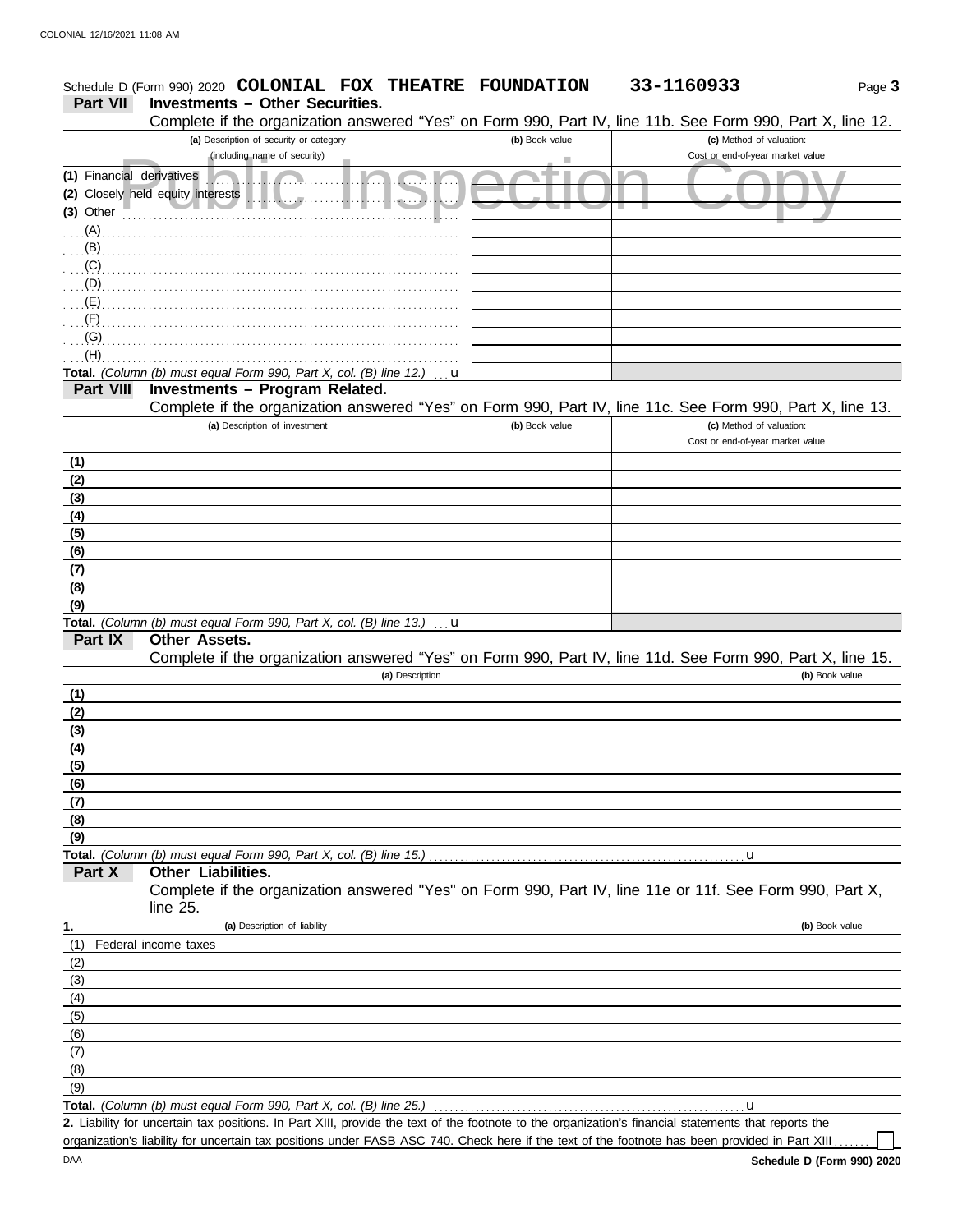|   | Schedule D (Form 990) 2020 COLONIAL FOX THEATRE FOUNDATION 33-1160933                                                                                                                                                          |                      |    | Page 4 |
|---|--------------------------------------------------------------------------------------------------------------------------------------------------------------------------------------------------------------------------------|----------------------|----|--------|
|   | Reconciliation of Revenue per Audited Financial Statements With Revenue per Return.<br><b>Part XI</b>                                                                                                                          |                      |    |        |
|   | Complete if the organization answered "Yes" on Form 990, Part IV, line 12a.                                                                                                                                                    |                      |    |        |
|   |                                                                                                                                                                                                                                |                      | 1  |        |
| 2 | Amounts included on line 1 but not on Form 990, Part VIII, line 12:                                                                                                                                                            |                      |    |        |
|   | a Net unrealized gains (losses) on investments <b>and a strategie of the strategy of the strategy of the strategy</b>                                                                                                          | 2a                   |    |        |
|   |                                                                                                                                                                                                                                | 2 <sub>b</sub><br>2c |    |        |
| c |                                                                                                                                                                                                                                |                      |    |        |
| d |                                                                                                                                                                                                                                | 2d                   |    |        |
|   |                                                                                                                                                                                                                                |                      | 2e |        |
| З |                                                                                                                                                                                                                                |                      | 3  |        |
| 4 | Amounts included on Form 990, Part VIII, line 12, but not on line 1:                                                                                                                                                           |                      |    |        |
|   | a Investment expenses not included on Form 990, Part VIII, line 7b                                                                                                                                                             | 4a                   |    |        |
|   |                                                                                                                                                                                                                                | 4 <sub>b</sub>       |    |        |
|   | c Add lines 4a and 4b                                                                                                                                                                                                          |                      | 4c |        |
|   |                                                                                                                                                                                                                                |                      | 5  |        |
|   | Reconciliation of Expenses per Audited Financial Statements With Expenses per Return.<br><b>Part XII</b>                                                                                                                       |                      |    |        |
|   | Complete if the organization answered "Yes" on Form 990, Part IV, line 12a.                                                                                                                                                    |                      |    |        |
|   | 1 Total expenses and losses per audited financial statements [11] [11] Total expenses and losses per audited financial statements [11] Total expenses and losses                                                               |                      | 1  |        |
|   | 2 Amounts included on line 1 but not on Form 990, Part IX, line 25:                                                                                                                                                            |                      |    |        |
| a |                                                                                                                                                                                                                                | 2a                   |    |        |
|   |                                                                                                                                                                                                                                | 2 <sub>b</sub>       |    |        |
|   |                                                                                                                                                                                                                                | 2c                   |    |        |
|   |                                                                                                                                                                                                                                | 2d                   |    |        |
|   |                                                                                                                                                                                                                                |                      | 2e |        |
| 3 |                                                                                                                                                                                                                                |                      | 3  |        |
| 4 | Amounts included on Form 990, Part IX, line 25, but not on line 1:                                                                                                                                                             |                      |    |        |
|   | a Investment expenses not included on Form 990, Part VIII, line 7b                                                                                                                                                             | 4a                   |    |        |
|   |                                                                                                                                                                                                                                | 4 <sub>b</sub>       |    |        |
|   | c Add lines 4a and 4b (a) and the contract of the state of the state of the state of the state of the state of the state of the state of the state of the state of the state of the state of the state of the state of the sta |                      | 4c |        |
|   |                                                                                                                                                                                                                                |                      | 5  |        |
|   | Part XIII Supplemental Information.                                                                                                                                                                                            |                      |    |        |
|   | Provide the descriptions required for Part II, lines 3, 5, and 9; Part III, lines 1a and 4; Part IV, lines 1b and 2b; Part V, line 4; Part X, line                                                                             |                      |    |        |
|   | 2; Part XI, lines 2d and 4b; and Part XII, lines 2d and 4b. Also complete this part to provide any additional information.                                                                                                     |                      |    |        |
|   |                                                                                                                                                                                                                                |                      |    |        |
|   |                                                                                                                                                                                                                                |                      |    |        |
|   |                                                                                                                                                                                                                                |                      |    |        |
|   |                                                                                                                                                                                                                                |                      |    |        |
|   |                                                                                                                                                                                                                                |                      |    |        |
|   |                                                                                                                                                                                                                                |                      |    |        |
|   |                                                                                                                                                                                                                                |                      |    |        |
|   |                                                                                                                                                                                                                                |                      |    |        |
|   |                                                                                                                                                                                                                                |                      |    |        |
|   |                                                                                                                                                                                                                                |                      |    |        |
|   |                                                                                                                                                                                                                                |                      |    |        |
|   |                                                                                                                                                                                                                                |                      |    |        |
|   |                                                                                                                                                                                                                                |                      |    |        |
|   |                                                                                                                                                                                                                                |                      |    |        |
|   |                                                                                                                                                                                                                                |                      |    |        |
|   |                                                                                                                                                                                                                                |                      |    |        |
|   |                                                                                                                                                                                                                                |                      |    |        |
|   |                                                                                                                                                                                                                                |                      |    |        |
|   |                                                                                                                                                                                                                                |                      |    |        |
|   |                                                                                                                                                                                                                                |                      |    |        |
|   |                                                                                                                                                                                                                                |                      |    |        |
|   |                                                                                                                                                                                                                                |                      |    |        |
|   |                                                                                                                                                                                                                                |                      |    |        |
|   |                                                                                                                                                                                                                                |                      |    |        |
|   |                                                                                                                                                                                                                                |                      |    |        |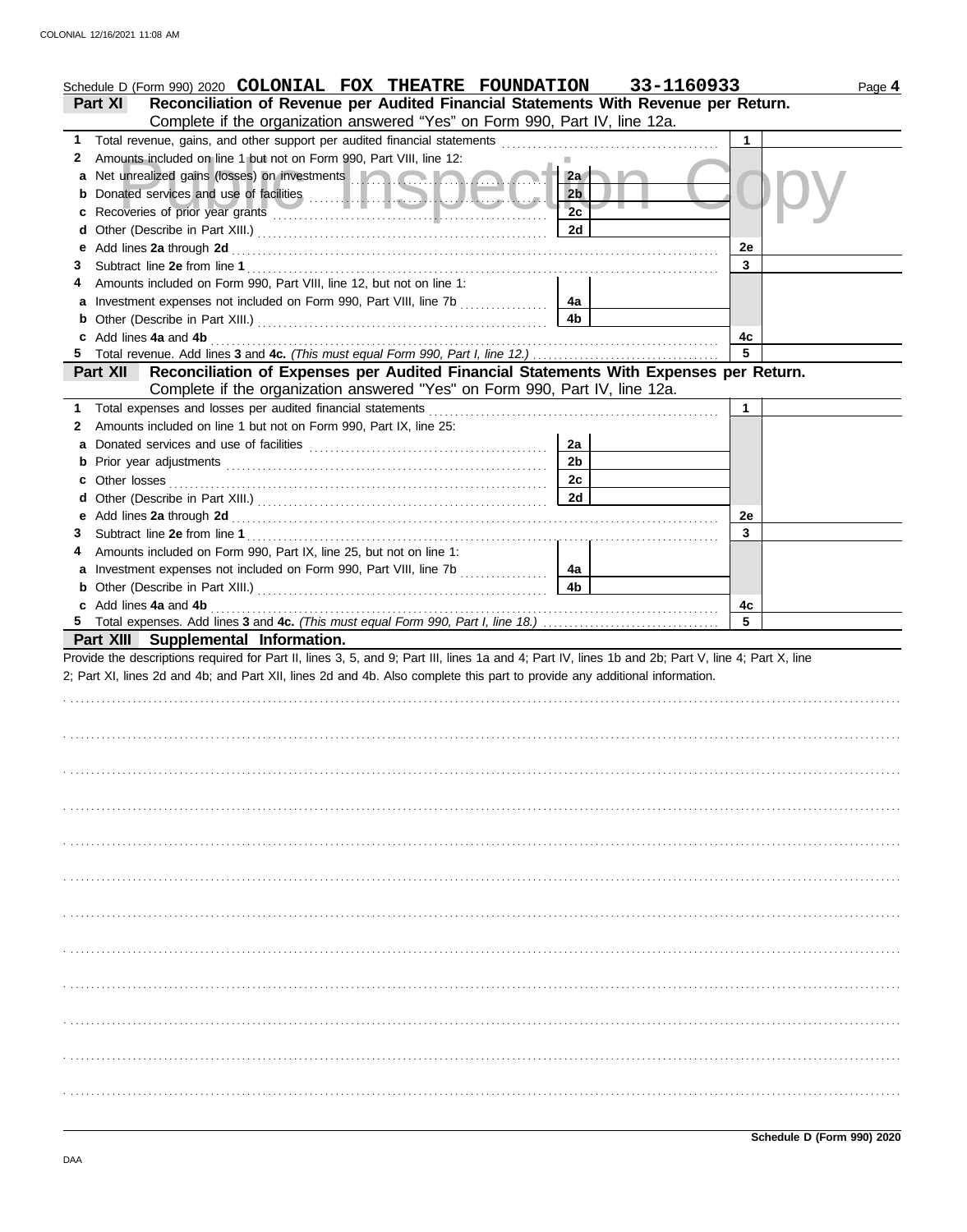|  |  |                                                                                                              | 33-1160933                  | Page 5 |
|--|--|--------------------------------------------------------------------------------------------------------------|-----------------------------|--------|
|  |  | Schedule D (Form 990) 2020 COLONIAL FOX THEATRE FOUNDATION<br>Part XIII Supplemental Information (continued) |                             |        |
|  |  |                                                                                                              |                             |        |
|  |  |                                                                                                              |                             |        |
|  |  |                                                                                                              | <b>Public Inspection Co</b> |        |
|  |  |                                                                                                              |                             |        |
|  |  |                                                                                                              |                             |        |
|  |  |                                                                                                              |                             |        |
|  |  |                                                                                                              |                             |        |
|  |  |                                                                                                              |                             |        |
|  |  |                                                                                                              |                             |        |
|  |  |                                                                                                              |                             |        |
|  |  |                                                                                                              |                             |        |
|  |  |                                                                                                              |                             |        |
|  |  |                                                                                                              |                             |        |
|  |  |                                                                                                              |                             |        |
|  |  |                                                                                                              |                             |        |
|  |  |                                                                                                              |                             |        |
|  |  |                                                                                                              |                             |        |
|  |  |                                                                                                              |                             |        |
|  |  |                                                                                                              |                             |        |
|  |  |                                                                                                              |                             |        |
|  |  |                                                                                                              |                             |        |
|  |  |                                                                                                              |                             |        |
|  |  |                                                                                                              |                             |        |
|  |  |                                                                                                              |                             |        |
|  |  |                                                                                                              |                             |        |
|  |  |                                                                                                              |                             |        |
|  |  |                                                                                                              |                             |        |
|  |  |                                                                                                              |                             |        |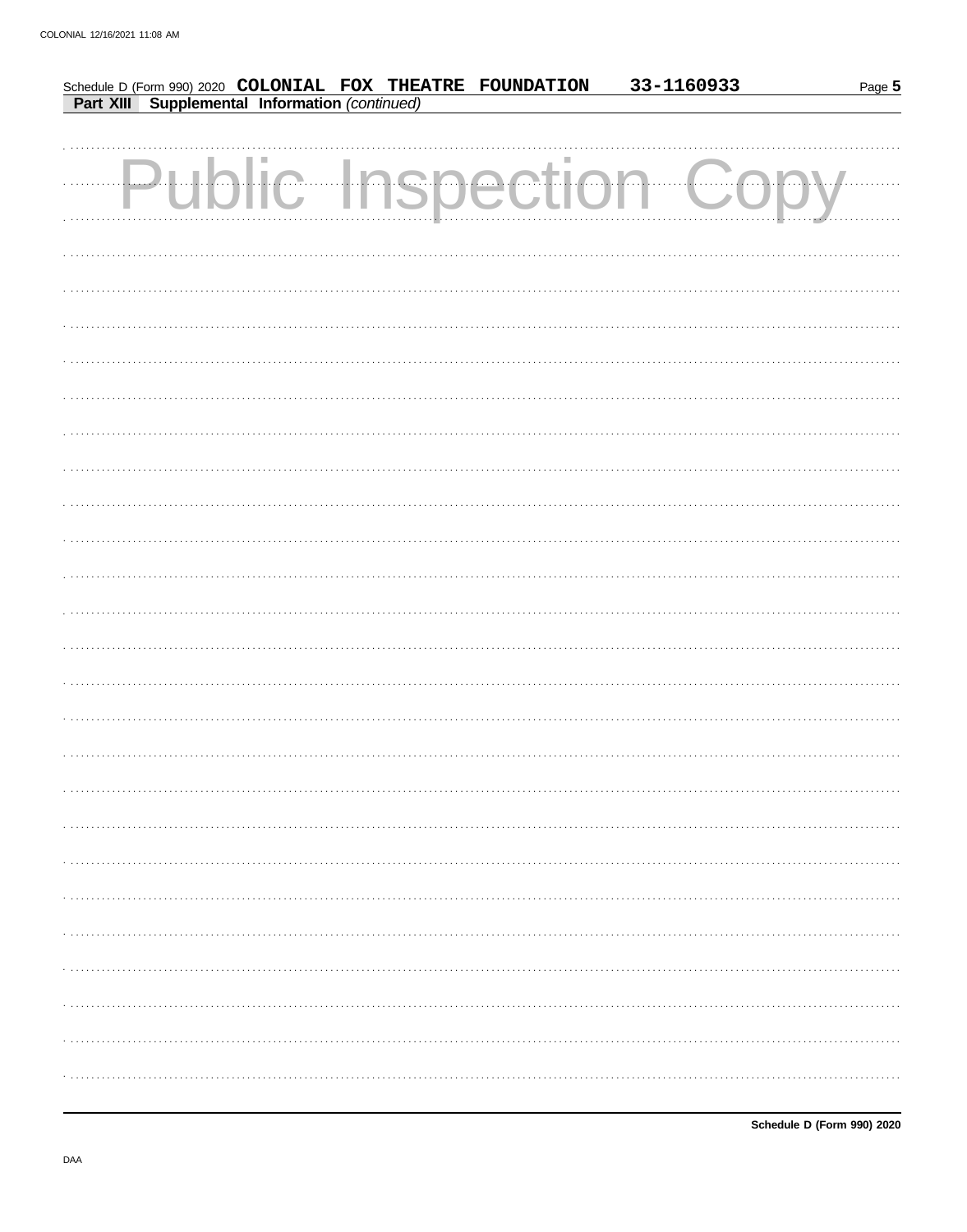| Supplemental Information to Form 990 or 990-EZ<br><b>SCHEDULE O</b><br>(Form 990 or 990-EZ)<br>Complete to provide information for responses to specific questions on<br>Form 990 or 990-EZ or to provide any additional information.<br>u Attach to Form 990 or 990-EZ.<br>Department of the Treasury<br>Internal Revenue Service<br>u Go to www.irs.gov/Form990 for the latest information.<br>Name of the organization<br>33-1160933<br>THEATRE FOUNDATION<br><b>COLONIAL FOX</b> | OMB No. 1545-0047<br><b>2020</b><br><b>Open to Public</b><br>Inspection<br>Employer identification number |
|--------------------------------------------------------------------------------------------------------------------------------------------------------------------------------------------------------------------------------------------------------------------------------------------------------------------------------------------------------------------------------------------------------------------------------------------------------------------------------------|-----------------------------------------------------------------------------------------------------------|
| FORM 990 - ORGANIZATION'S MISSION<br>MAINTAIN AND OPERATE THE HISTORICAL COLONIAL FOX THEATRE<br>TO ACQUIRE,<br>BUILDING IN PITTSBURG, KS, IN ORDER TO BE AN ENDURING DYANMIC CULTURAL<br>CENTER ENRICHING THE QUALITY OF LIFE AND ECONOMIC VITALITY OF PITTSBURG AND<br><b>SURROUNDING</b><br>COMMUNITIES.                                                                                                                                                                          |                                                                                                           |
| FORM 990, PART VI, LINE 6 - CLASSES OF MEMBERS OR STOCKHOLDERS<br><b>ACTIVE MEMBERS WILL BE DESIGNATED EACH YEAR BY</b><br>THE BOARD OF<br>THOSE WHO MAKE A MINIMUSM CONTRIBUTION TO THE<br>CORPORATION AS SPECIFIED BY<br>TRUSTEES EACH YEAR AT THE<br>ANNUAL MEETING.<br>THE BOARD OF<br>IN A CURRENT CALENDAR YEAR ON A MINIMUM GIFT DURING THE<br>WILL BE BASED<br>PREVIOUS OR CURRENT CALENDAR YEAR.                                                                            | <b>TRUSTEES AS</b><br><b>MEMBERSHIP</b><br><b>RIGHTS</b>                                                  |
| FORM 990, PART VI, LINE 7A - ELECTION OF MEMBERS AND THEIR RIGHTS<br>TRUSTEES ARE ELECTED BY A MAJORITY VOTE OF CURRENT TRUSTEES, NOT MEMBERS;<br>HOWEVER MEMBERS MAY VOTE ON SPECIFIED ISSUES AND DECISIONS.                                                                                                                                                                                                                                                                        |                                                                                                           |
| FORM 990, PART VI, LINE 7B - DECISIONS SUBJECT TO APPROVAL OF MEMBERS<br>AT EVERY MEETING, EACH MEMBER SHALL BE ABLE TO CAST ONE VOTE, WHICH MAY BE<br>CAST EITHER IN PERSON OR BY PROXY. ALL PROXIES SHALL BE FILED IN WRITING<br>WITH THE SECRETARY AND ENTERED IN THE MINUTES OF THE MEETING.                                                                                                                                                                                     |                                                                                                           |
| FORM 990, PART VI, LINE 11B - ORGANIZATION'S PROCESS TO REVIEW FORM 990<br>FORM 990 IS PREPARD BY AN INDEPENDENT ACCOUNTING FIRM BASED ON INFORMATION<br>PROVIDED BY THE ORGANIZATION. THE FINAL VERSION OF THE FORM 990 IS                                                                                                                                                                                                                                                          |                                                                                                           |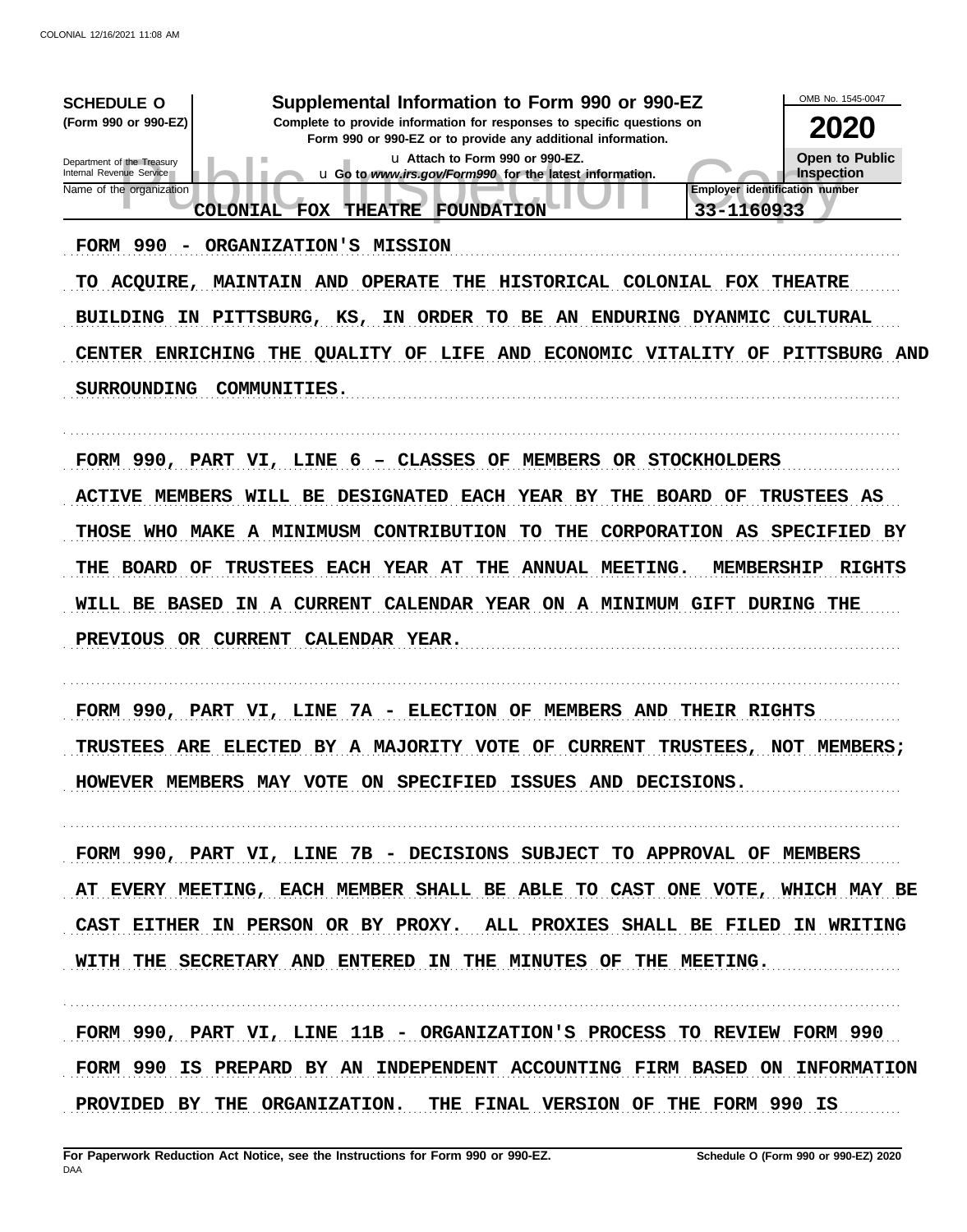| Employer identification number<br>33-1160933<br>TO EACH BOARD MEMBER BEFORE THE FORM IS FILED WITH THE<br>IRS.<br>BY THE BOARD MEMBERS PRIOR TO FILING THE<br>THE PRESIDENT OF THE ORGANIZATION PRESIDES AND THE<br>FORM 990, PART VI, LINE 12C - ENFORCEMENT OF CONFLICTS POLICY<br>BOARD MEMBERS AND ANY PARTIES WITH DELEGATED POWERS ARE REQUIRED TO SIGN A<br>INTEREST POLICY ON AN ANNUAL BASIS.<br><b>ANY MEMBER WITH A</b><br>CONFLICT OR POTENTIAL CONFLICT OF INTEREST WOULD ABSTAIN FROM VOTING ON ANY<br>FORM 990, PART VI, LINE 19 - GOVERNING DOCUMENTS DISCLOSURE EXPLANATION<br>INTEREST POLICY, AND |
|----------------------------------------------------------------------------------------------------------------------------------------------------------------------------------------------------------------------------------------------------------------------------------------------------------------------------------------------------------------------------------------------------------------------------------------------------------------------------------------------------------------------------------------------------------------------------------------------------------------------|
|                                                                                                                                                                                                                                                                                                                                                                                                                                                                                                                                                                                                                      |
|                                                                                                                                                                                                                                                                                                                                                                                                                                                                                                                                                                                                                      |
|                                                                                                                                                                                                                                                                                                                                                                                                                                                                                                                                                                                                                      |
|                                                                                                                                                                                                                                                                                                                                                                                                                                                                                                                                                                                                                      |
|                                                                                                                                                                                                                                                                                                                                                                                                                                                                                                                                                                                                                      |
|                                                                                                                                                                                                                                                                                                                                                                                                                                                                                                                                                                                                                      |
|                                                                                                                                                                                                                                                                                                                                                                                                                                                                                                                                                                                                                      |
|                                                                                                                                                                                                                                                                                                                                                                                                                                                                                                                                                                                                                      |
| FINANCIAL STATEMENTS ARE AVAILABLE TO BE VIEWED AT THE ORGANIZATION'S PLACE                                                                                                                                                                                                                                                                                                                                                                                                                                                                                                                                          |
|                                                                                                                                                                                                                                                                                                                                                                                                                                                                                                                                                                                                                      |
|                                                                                                                                                                                                                                                                                                                                                                                                                                                                                                                                                                                                                      |
|                                                                                                                                                                                                                                                                                                                                                                                                                                                                                                                                                                                                                      |
|                                                                                                                                                                                                                                                                                                                                                                                                                                                                                                                                                                                                                      |
|                                                                                                                                                                                                                                                                                                                                                                                                                                                                                                                                                                                                                      |
|                                                                                                                                                                                                                                                                                                                                                                                                                                                                                                                                                                                                                      |
|                                                                                                                                                                                                                                                                                                                                                                                                                                                                                                                                                                                                                      |
|                                                                                                                                                                                                                                                                                                                                                                                                                                                                                                                                                                                                                      |
|                                                                                                                                                                                                                                                                                                                                                                                                                                                                                                                                                                                                                      |
|                                                                                                                                                                                                                                                                                                                                                                                                                                                                                                                                                                                                                      |
|                                                                                                                                                                                                                                                                                                                                                                                                                                                                                                                                                                                                                      |
|                                                                                                                                                                                                                                                                                                                                                                                                                                                                                                                                                                                                                      |